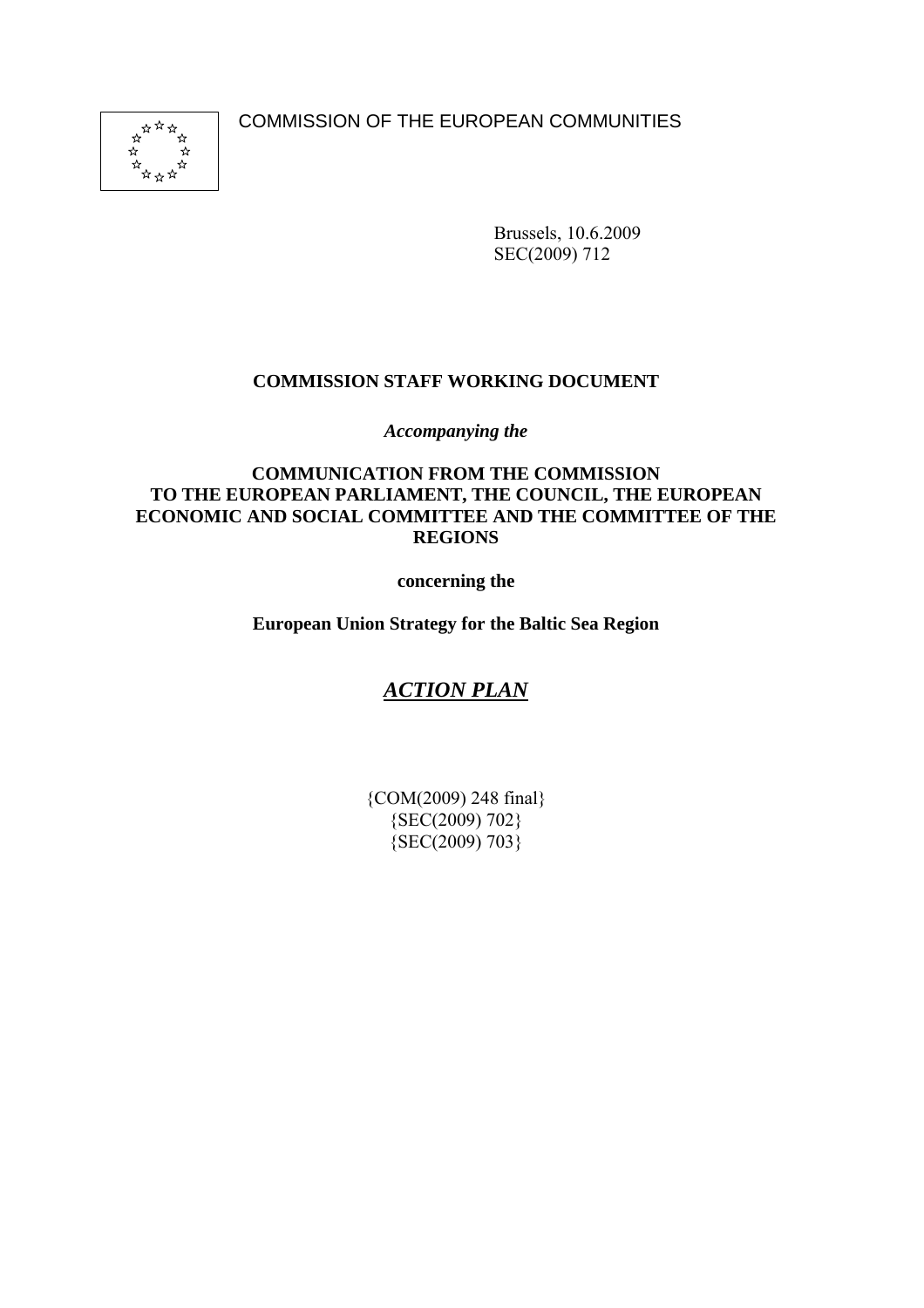# **European Union Strategy for the Baltic Sea Region**

*An integrated framework that allows the European Union and Member States to identify needs and match them to the available resources through co-ordination of appropriate policies, thus enabling the Baltic Sea Region to enjoy a sustainable environment and optimal economic and social development.* 

# **ACTION PLAN**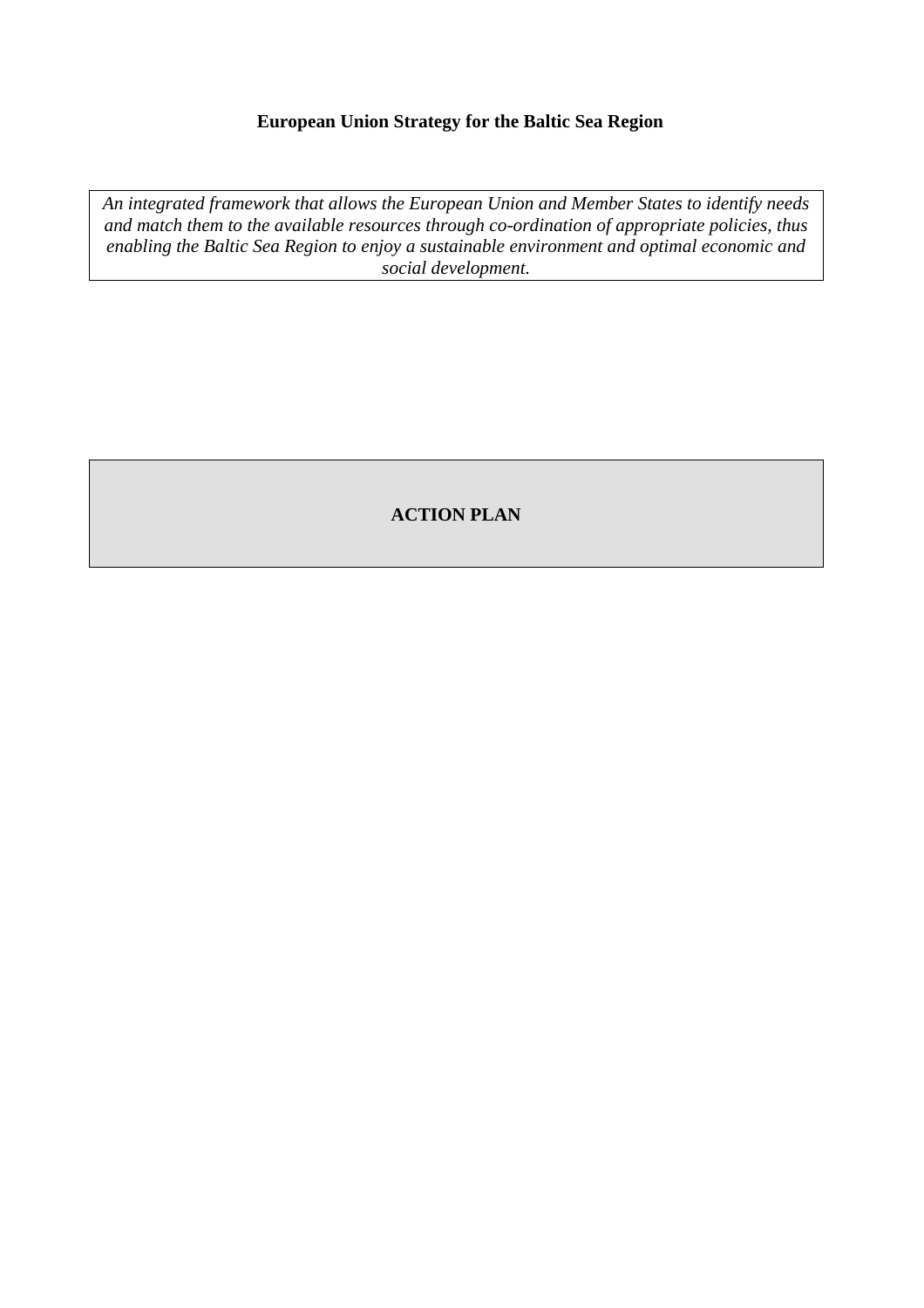### <span id="page-2-0"></span>**INTRODUCTION**

 $\overline{a}$ 

The 'EU Strategy for the Baltic Sea Region' is described in three documents: (1) a Communication from the European Commission to the Council and the European Parliament, (2) an associated Action Plan which complements the Communication, presented to the Council and European Parliament at the same time and (3) a Working Document of the European Commission's Services which presents the background, approach and content of the strategy.

This action plan presents a first set of priority areas identified in the preparation of the European Union Strategy for the Baltic Sea Region<sup>1</sup>. The plan may be revised regularly and can also be extended by the Member States and stakeholders. The present version has been published by the Commission in June 2009 and regular updates are foreseen, as the region and its context develop.

While the strategy is a strategy of the European Union it is clear that many of the issues can only be addressed in constructive cooperation with our external partners in the region, and in particular Russia. However, the strategy cannot dictate action to third parties: rather it indicates issues on which cooperation is desirable and proposes fora where this discussion and cooperation would take place. As the European Council conclusions noted, the Northern Dimension, a common policy of the EU, Russia, Norway and Iceland, provides the basis for these external aspects of the strategy. There are other fora which will be useful in this regard such as the EU-Russia common spaces<sup>2</sup>. Cooperation with other international bodies (such as for instance the Council of the Baltic Sea States (CBSS), the Nordic Council of Ministers or the Helsinki Commission (HELCOM)) will be without prejudice to their respective decisionmaking mechanisms.

The Action Plan comprises 15 *priority areas* which represent the main areas where the EU Strategy for the Baltic Sea Region can contribute to improvements (either through tackling the main challenges or through seizing the main opportunities). Coordination of each priority area should normally be allocated to a Member State which would work on its implementation, in close contact with the Commission, with all stakeholders involved, especially other Member States, but also Regional and Local Authorities, Inter-Governmental and Non-Governmental Bodies. In addition, coherence with the Integrated Maritime Policy will be assured.

The priority areas are organised into four thematic *'pillars'* and one horizontal section. It is important to appreciate, however, that this is only for ease of analysis. In fact, every pillar relates to a wide range of policies and will have impacts on the other pillars: they are interlinked and interdependent. Each priority area starts with a *presentation of the issue* providing background information on the topic. Then, the *hotspots (main problems)* are indicated and the *added value of the action for the Baltic Sea Region* is presented.

<sup>&</sup>lt;sup>1</sup> European Council Conclusions of 14 December 2007, point 59: "Without prejudice to the integrated maritime policy, the European Council invites the Commission to present an EU strategy for the Baltic Sea region at the latest by June 2009.This strategy should inter alia help to address the urgent environmental challenges related to the Baltic Sea. The Northern Dimension framework provides the basis for the external aspects of cooperation in the Baltic Sea region."

 $2$  Common set of roadmaps between the EU and Russia. There are 4 common spaces: Common economic space, Common space of freedom, security and justice, Common space of external security, Common space of research and education, including cultural aspects.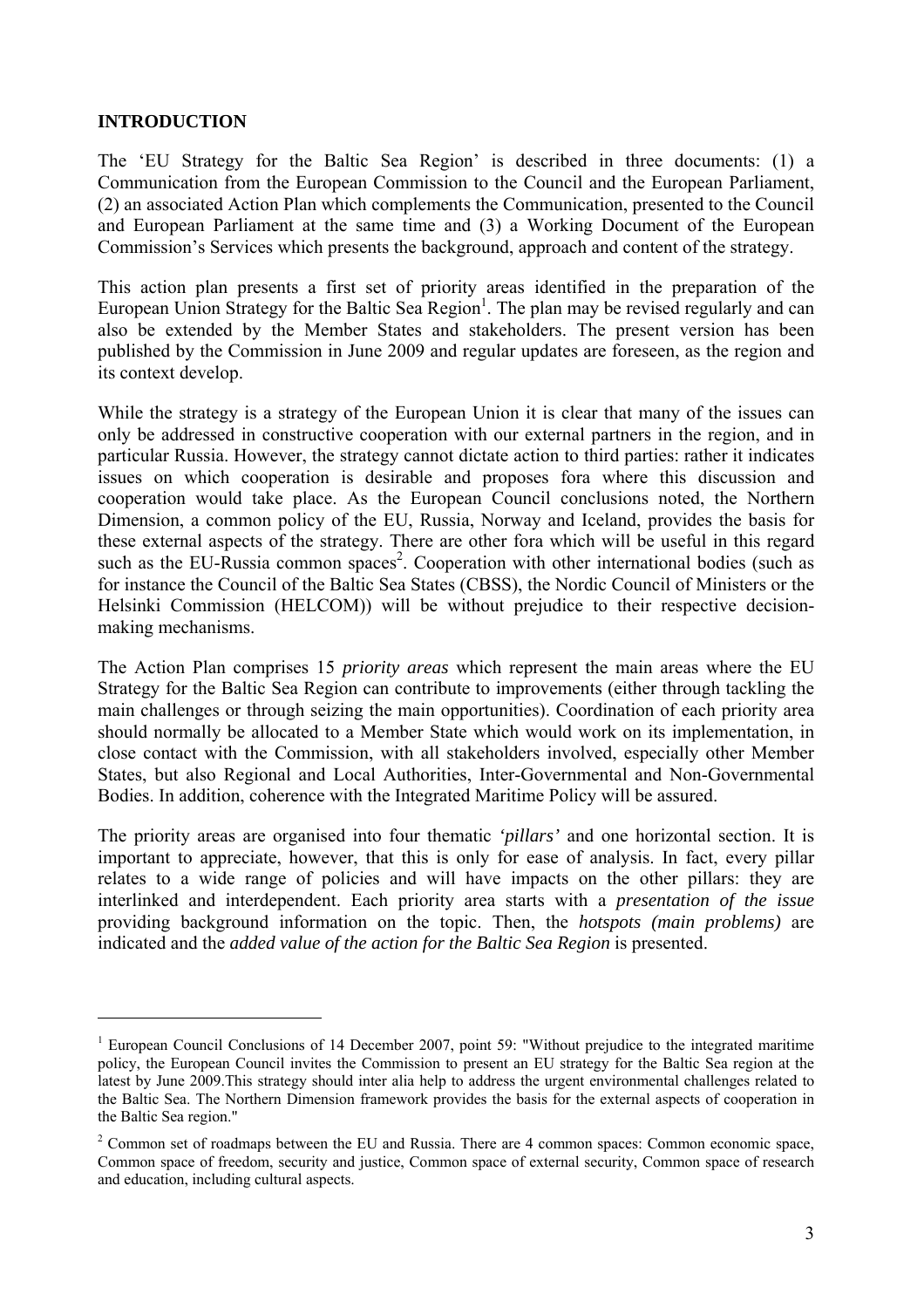The priority areas are implemented through detailed *actions* which are explained. Some actions are **strategic** for the Baltic Sea Region as they are designed to address specific and important issues for its regions, citizens and enterprises. Others are **cooperative**, meaning they are based on the benefits in improving cooperation on issues where Member States and stakeholders are ready to do so. In some cases, actions might require a change in the policy orientation or (rarely) national legislation of the Member States in the Baltic Sea Region. In others, they require financing which could be provided by private or public funding (EU, national, regional or local funds). All actions should be understood without prejudice to the existing exclusive Community competences.

In addition, **examples** of *flagship projects* i.e. projects with high significance are presented. When the preparation of the action plan is completed, these should have a deadline for implementation and a responsible lead partner. Some flagship projects could be launched and implemented relatively rapidly and are labelled *'fast track'*.

In a number of cases, the objective of the detailed actions in the action plan is to highlight priority areas of activity which are already identified or even in progress within the EU system or in other international frameworks, but which require enhanced efforts of coordination within the Baltic Sea Region and coherent funding strategies as a condition to success in the implementation. The Strategy provides a unique opportunity in this respect. Enhanced efforts through the action plan should be carried out in close coordination with any such ongoing developments (in particular new regulations), including at EU level, to ensure coherence and efficiency.

The current economic crisis affects the actions and flagship projects presented in each section of this Action Plan. This implies a less-favourable climate for investment, affecting both public sectors and private business generally. This makes it all the more essential that the EU Strategy for the Baltic Sea Region allows the partners in the region to take a longer perspective, recognising that when this crisis has passed the regions that have best prepared will be those best equipped to take advantage of the new opportunities and innovations.

The European Commission considers the proposed actions to be important and suggests that the crisis is used as an opportunity to review the priorities of Member States. In particular, it is an opportunity to pay special attention to the quality of life of citizens which requires a sustainable environment. In addition, the crisis may change the focus of enterprises who may consider it wise to seize the business opportunities of the future in the 'green businesses'. Moreover, the actions proposed could form part of any national recovery packages as they are likely to create jobs during implementation (e.g. transport and energy infrastructures) and afterwards through an increased accessibility and attractiveness of the region thereby creating economic growth.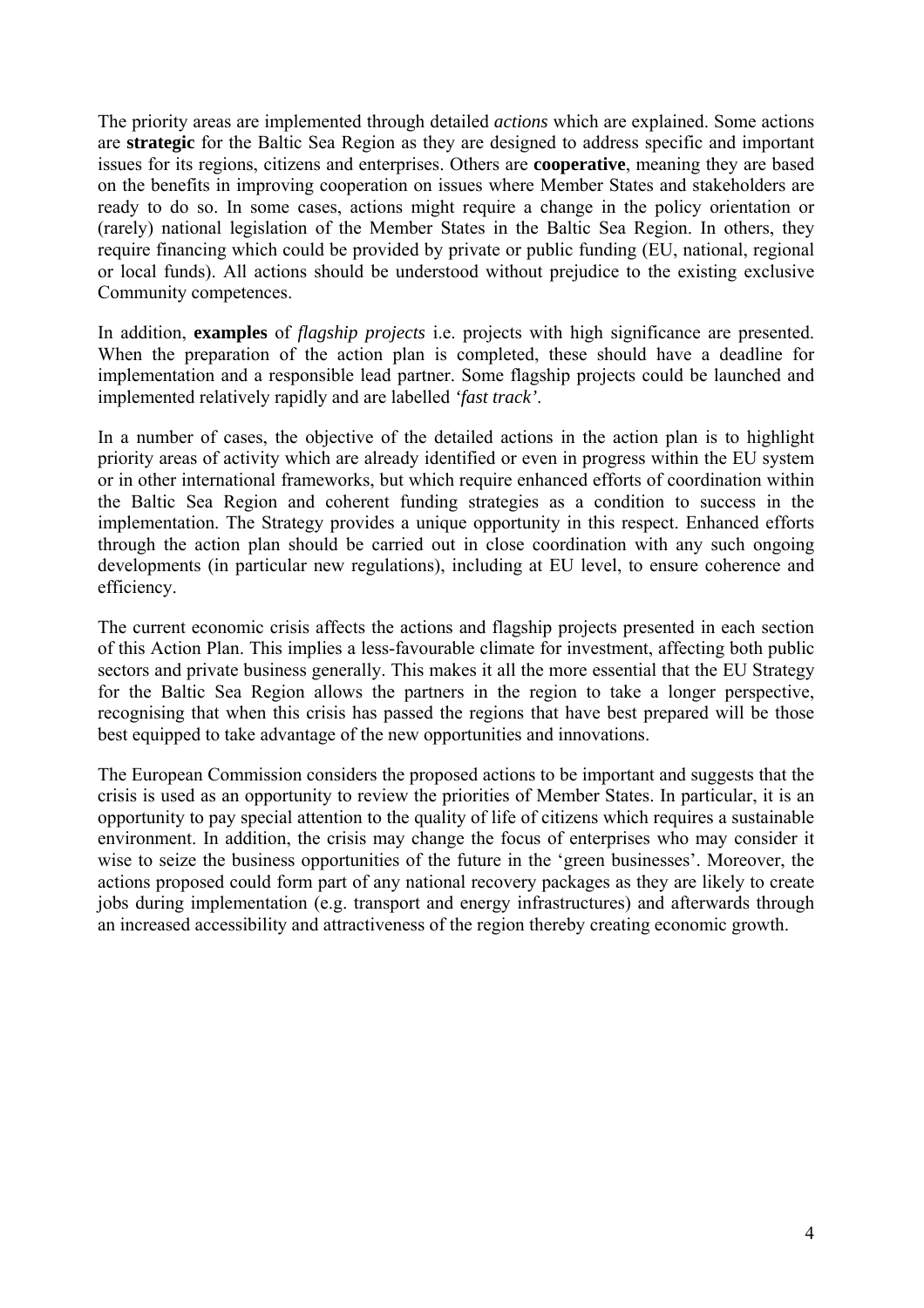# **Table of Contents**

|                  | To Make The Baltic Sea Region An Environmentally Sustainable Place 6                                                         |
|------------------|------------------------------------------------------------------------------------------------------------------------------|
| 1.               |                                                                                                                              |
| 2.               | To preserve natural zones and biodiversity, including fisheries  12                                                          |
| $\mathfrak{Z}$ . |                                                                                                                              |
| 4.               |                                                                                                                              |
| 5.               |                                                                                                                              |
|                  |                                                                                                                              |
| 6.               | To remove hindrances to the internal market in the Baltic Sea Region including to                                            |
|                  |                                                                                                                              |
| 7.               | To exploit the full potential of the region in research and innovation  30                                                   |
| 8.               | Implementing the Small Business Act: to promote entrepreneurship, strengthen SMEs                                            |
| 9.               |                                                                                                                              |
|                  | To Make The Baltic Sea Region An Accessible And Attractive Place 43                                                          |
| 10.              | To improve the access to, and the efficiency and security of the energy markets  46                                          |
| 11.              |                                                                                                                              |
| 12.              | To maintain and reinforce attractiveness of the Baltic Sea Region in particular                                              |
|                  |                                                                                                                              |
|                  |                                                                                                                              |
| 13.              |                                                                                                                              |
| 14.              | To reinforce protection from major emergencies at sea and on land 63                                                         |
| 15.              |                                                                                                                              |
|                  |                                                                                                                              |
|                  | "Align available funding and policies to the priorities and actions of the EU<br>Strategy for the Baltic Sea Region"         |
|                  | "Cooperate on the transposition of EU Directives"                                                                            |
|                  | "Develop integrated maritime governance structures in the Baltic Sea region"                                                 |
|                  | Become a pilot project in implementing the Marine Strategy Framework Directive                                               |
|                  | "Encourage the use of Maritime Spatial Planning in all Member States around the                                              |
|                  | Baltic Sea and develop a common approach for cross-border cooperation"                                                       |
|                  | "Develop and complete Land-based Spatial Planning"                                                                           |
|                  | "Transform successful pilot and demonstration projects into full-scale actions"                                              |
|                  | "Use research as a base for policy decisions"<br>"Define and implement the Baltic Sea basin component of the European Marine |
|                  | Observation Data Network (EMODNET) and improve socio-economic data"                                                          |
|                  | "Build a regional identity"                                                                                                  |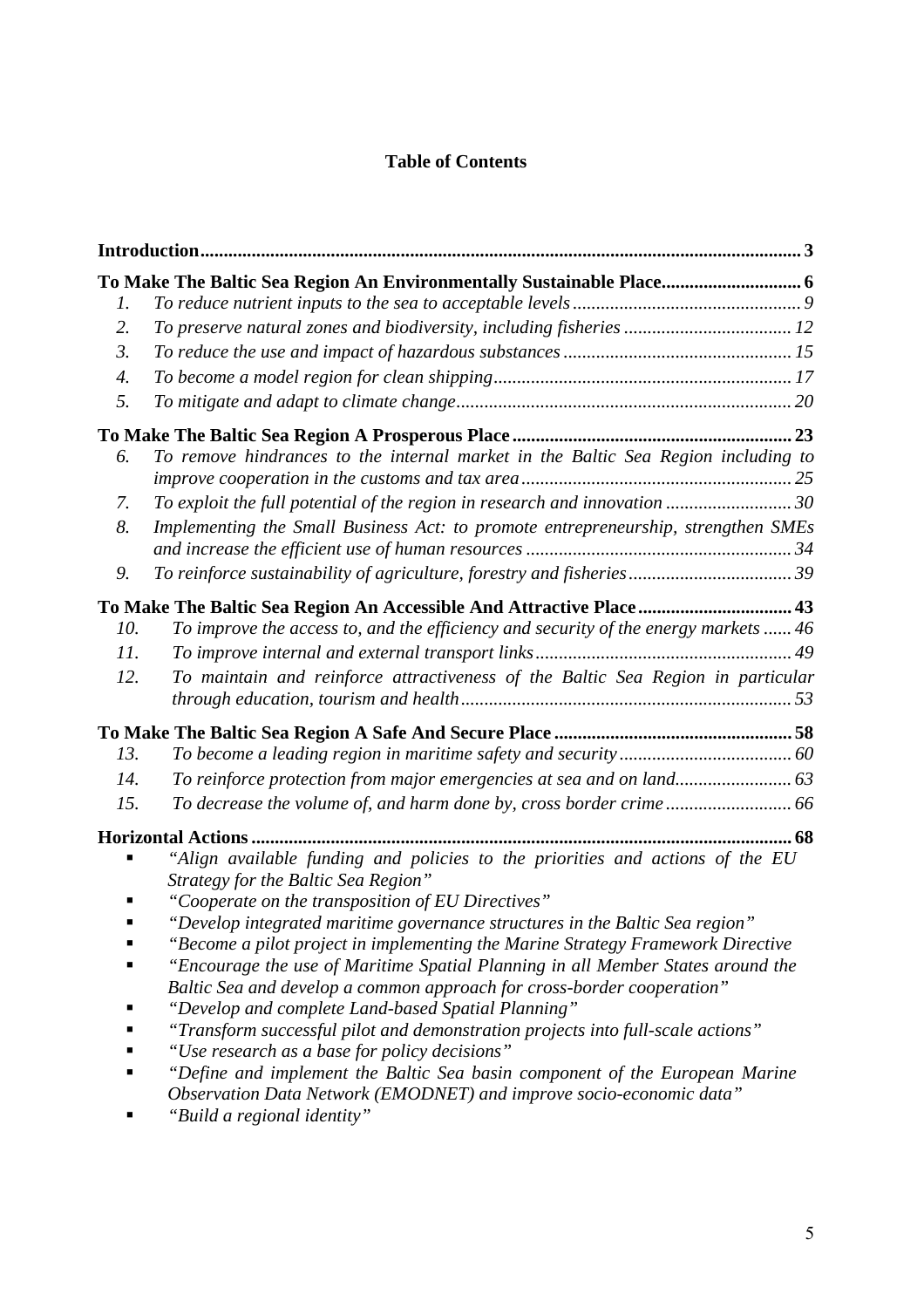### **TO MAKE THE BALTIC SEA REGION AN ENVIRONMENTALLY SUSTAINABLE PLACE**

<span id="page-5-0"></span>The environmental objective ranks as a high priority based on the urgency of addressing the ecological and environmental decline of the Baltic Sea in particular. Whilst the development of the EU Strategy for the Baltic Sea Region also needs to address environmental concerns in land areas, the priority given to the marine environment reflects the 2007 [European Council](http://www.consilium.europa.eu/ueDocs/cms_Data/docs/pressData/en/ec/97669.pdf)  [conclusions,](http://www.consilium.europa.eu/ueDocs/cms_Data/docs/pressData/en/ec/97669.pdf) highlighting that the Strategy for the Baltic Sea Region must address the urgent environmental challenges related to the Baltic Sea. Fulfilment of this objective will also secure the full economic potential of the goods and services provided by the marine ecosystem, thereby improving the well-being and health of people living in the region, and in line with the overall objectives of the Integrated Maritime Policy. The Action Plan introduces the notion of interdependence of countries in the Baltic Sea Region in the field of environment, especially with regard to the pollution of the Baltic Sea.

The Baltic Sea Action Plan (BSAP), adopted within the Helsinki Commission (HELCOM) by all nine Baltic Sea States (8 Member States and Russia) and the European Community at the ministerial meeting in 2007, is an ambitious programme to restore the good ecological status of the Baltic marine environment by 2021. The Baltic Sea Action Plan addresses all the major environmental problems affecting the Baltic marine environment. The far-reaching measures are building upon the comprehensive and long-lasting co-operation within HELCOM. The Baltic Sea Action Plan has strong links to global legislative frameworks and is also seen, for those Parties being also EU Member States, as a contribution to the implementation of key EU directives<sup>3</sup>. The agreed HELCOM measures also demand stricter measures when the specific needs of the Baltic Sea so require. HELCOM will thus have an important role for the implementation of the European Strategy for the Baltic Sea Region.

Member States are currently developing national implementation plans, but progress is hampered by the lack of compulsory strength of commitments to be followed-up and sometimes by divergent views from national ministries internally. It is important to note that in general, and for all specific actions in a HELCOM context mentioned below, the effectiveness of follow-up of the BSAP depends on the involvement of all the HELCOM countries and is also closely related to implementation and development of EU policies.

In addition, there are other local conditions that favour the implementation of measures that can contribute to the improvement of the status of the marine environment in the Baltic Sea area. The designation of the Baltic Sea as a Particularly Sensitive Sea Area (PSSA) by the International Maritime Organisation (IMO) in 2005, and its designation as a SOx Emission Control Area (SECA) should significantly ease the development of cooperative and effective action towards increasing the sustainability of maritime activities such as shipping which remains a crucial contributor to the economic prosperity of the region.

In addition, many actions and projects with Russia are implemented in the framework of the Northern Dimension Environmental Partnership. Through its range of projects in water, wastewater, solid waste and energy efficiency, this instrument is helping to deliver real benefits

<sup>&</sup>lt;sup>3</sup> In particular, the Marine Strategy Framework Directive (Directive 2008/56/EC, OJ L 164, 25/6/2008, p.19) and the Water Framework Directive (Directive 2000/60/EC, OJ L 327, 22/12/2000, p.1, as amended).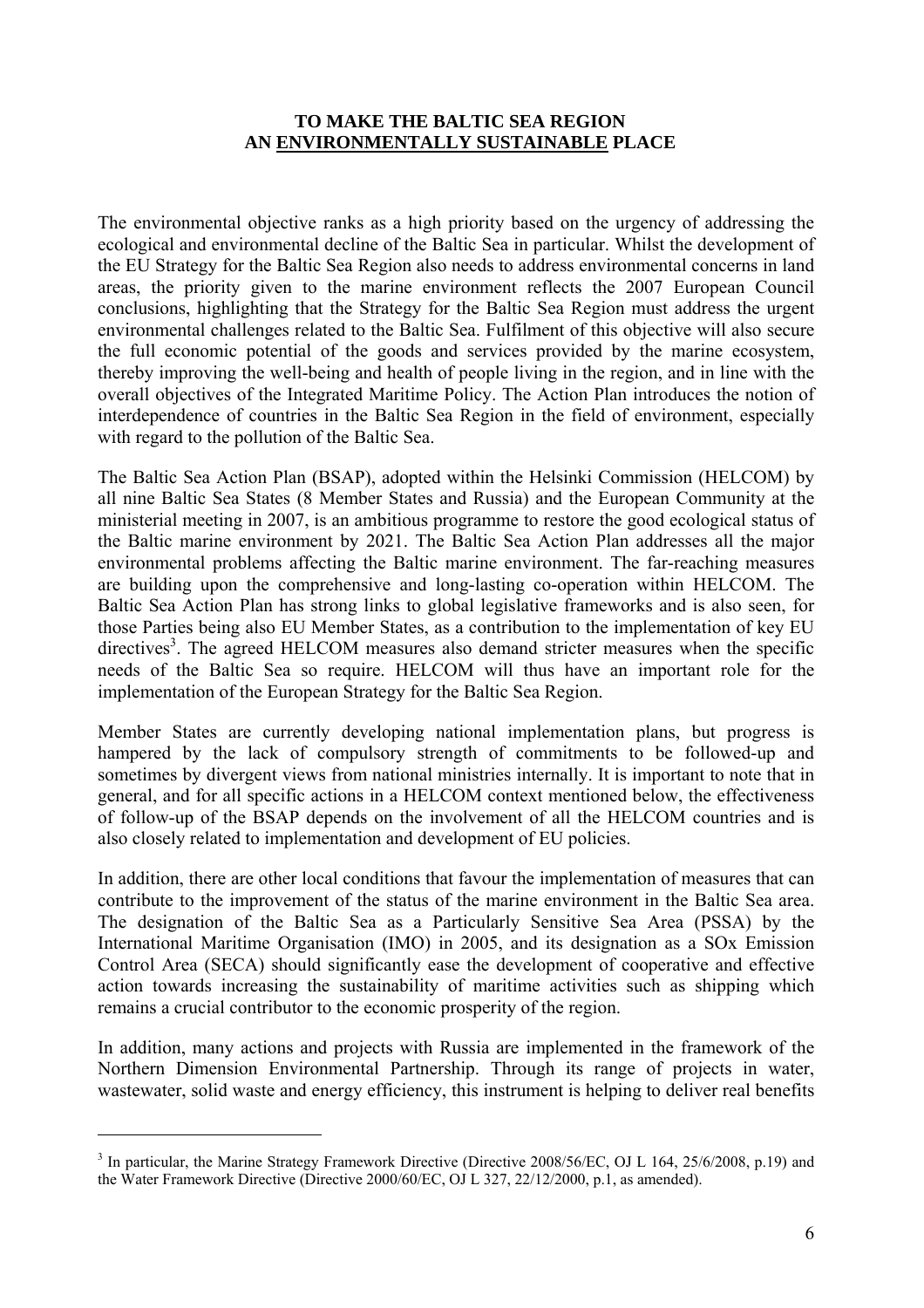to the environment – and the people and their welfare – in the area extending from the Baltic Sea to the Barents Euro-Arctic Region.

# **Examples of financing**

Programmed expenditure for the 2007-2013 period under the European Regional Development Fund (ERDF) and the Cohesion Fund for the Convergence and Competitiveness and employment programmes in the Baltic Sea Region in the field of environment:

| Waste water treatment:          | $\epsilon$ 3.1 billion |
|---------------------------------|------------------------|
| Clean urban transport:          | $\epsilon$ 2.3 billion |
| Household and industrial waste: | $\epsilon$ 1.6 billion |
| Water distribution:             | $\epsilon$ 1.2 billion |
| Other <sup>4</sup> :            | $\epsilon$ 1.6 billion |
| Total:                          | $\epsilon$ 9.8 billion |

In addition, other EU Community programmes (in particular the  $7<sup>th</sup>$  Research Framework Programme, the LIFE programme, the European Territorial Cooperation programmes (under the European Regional Development Fund), the European Neighbourhood and Partnership Instrument Cross-border Cooperation programmes (ENPI CBC), the European Agriculture Fund for Rural Development (EAFRD), the European Fisheries Fund (EFF; in particular for the protection of aquatic resources - EU contribution of  $\epsilon$  0.2 billion) and the Competitiveness and Innovation Programme) as well as national, regional and local policies are financing important projects. In addition, the European Investment Bank (EIB) is already providing its lending / cofinancing to a large number of projects and could further extend its activities to a large number of flagship projects.

# **Examples of projects (ongoing and planned ones, total cost)<sup>5</sup>:**

• Latvia:

 $\overline{a}$ 

à Ongoing projects: The second stage of the development of Water Services in Liepaja (total cost  $\epsilon$  32 million) which is due to finish by 2010; The second stage of the development of Water Services in Daugavpils (total cost  $\epsilon$  25 million) which is due to finish by 2010.

à Future project: The remediation Project for the Liepāja Karosta Channel (estimated total  $\cos t \in 23$  million).

- Estonia: The renovation of Narva city water and sewage networks in Estonia (total cost of  $\epsilon$ ) 28 million).
- Lithuania: The first package of the Nemunas Midland River Basin Project, which is cofinanced from the Cohesion Fund (2000-2006), with a total cost of  $\epsilon$  64 million and a Cohesion Fund participation of  $\epsilon$  51 million and which is due to finish by end 2010.
- Poland: The major waste water plants projects currently implemented are *inter alia* in Warsaw ( $\epsilon$  585 million), Szczecin ( $\epsilon$  282 million), Wroclaw ( $\epsilon$  158 million), Poznan ( $\epsilon$  104

<sup>4</sup> Including air quality, promotion of biodiversity and risk prevention.

 $<sup>5</sup>$  Some of these projects also benefit from a framework loan from the European Investment Bank (EIB)</sup>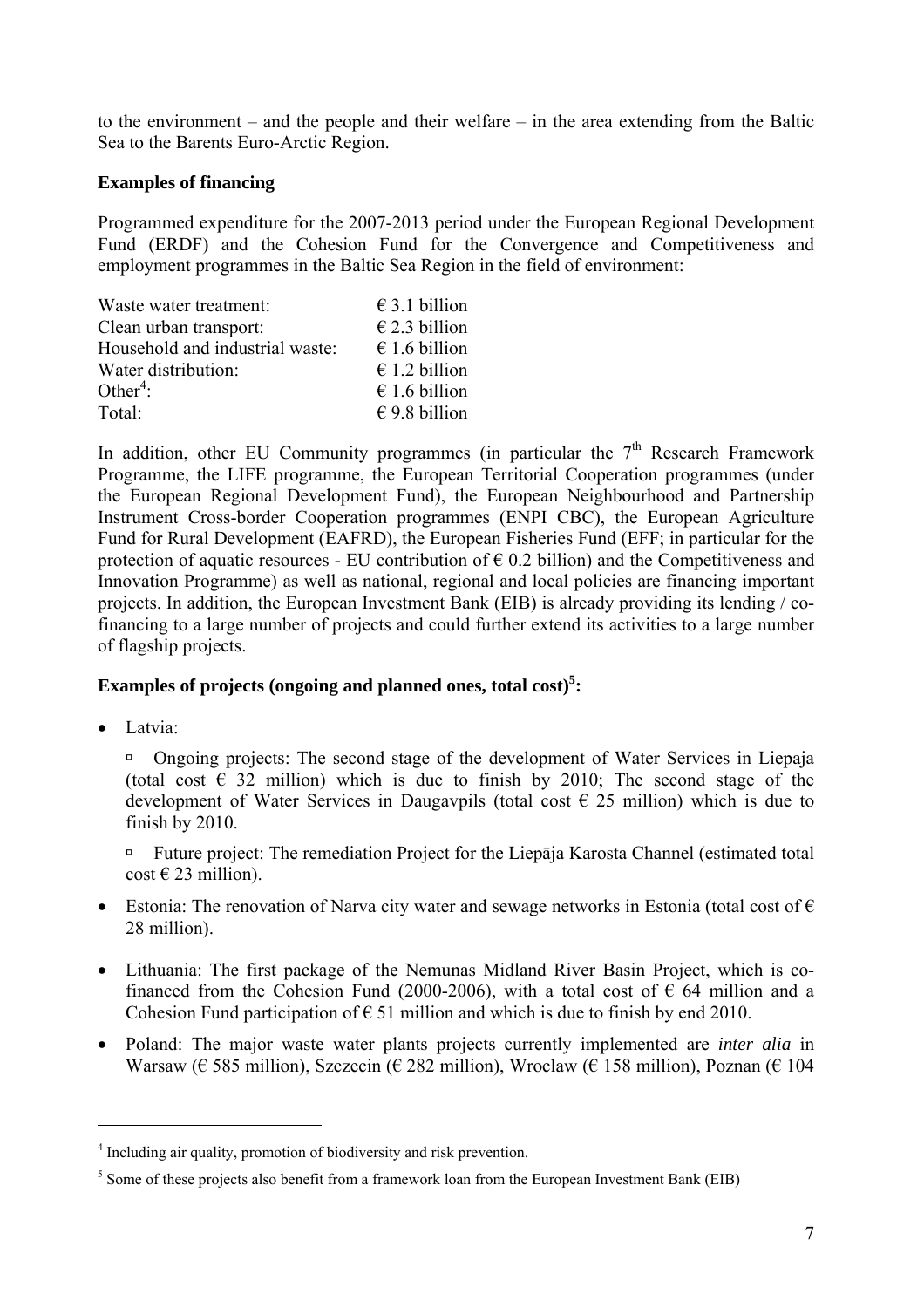million), Gdansk ( $\in$  121 million), Krakow ( $\in$  121 million) and Bydgoszcz ( $\in$  201 million). These total costs and are estimated at the time of adoption.

- Project financed by the European Parliament on the protection of the Baltic Sea from mainland-based threats by reducing agricultural nutrient loading and the risk of hazardous wastes ( $\epsilon$  3.5 million in 2009 from the budget of the European Parliament).
- During the programming period 2007-2013, a large part of the EFF Operational Programme's will focus on the definitive withdrawal of fishing vessels to establish a better balance between capacity and the available resources.
- The EIB is providing its lending/co-financing to a large number of projects, and could further extend its activities to a significant number of flagship projects.

The pillar 'to make the Baltic Sea Region an environmentally sustainable place' covers the following priority areas:

- 1. To reduce nutrient inputs to the sea to acceptable levels
- [2. To preserve natural zones and biodiversity,](#page-11-0) including fisheries
- [3. To reduce the use and impact of hazardous substances](#page-14-0)
- [4. To become a model region for clean shipping](#page-16-0)
- [5. To mitigate and adapt to climate change](#page-19-0)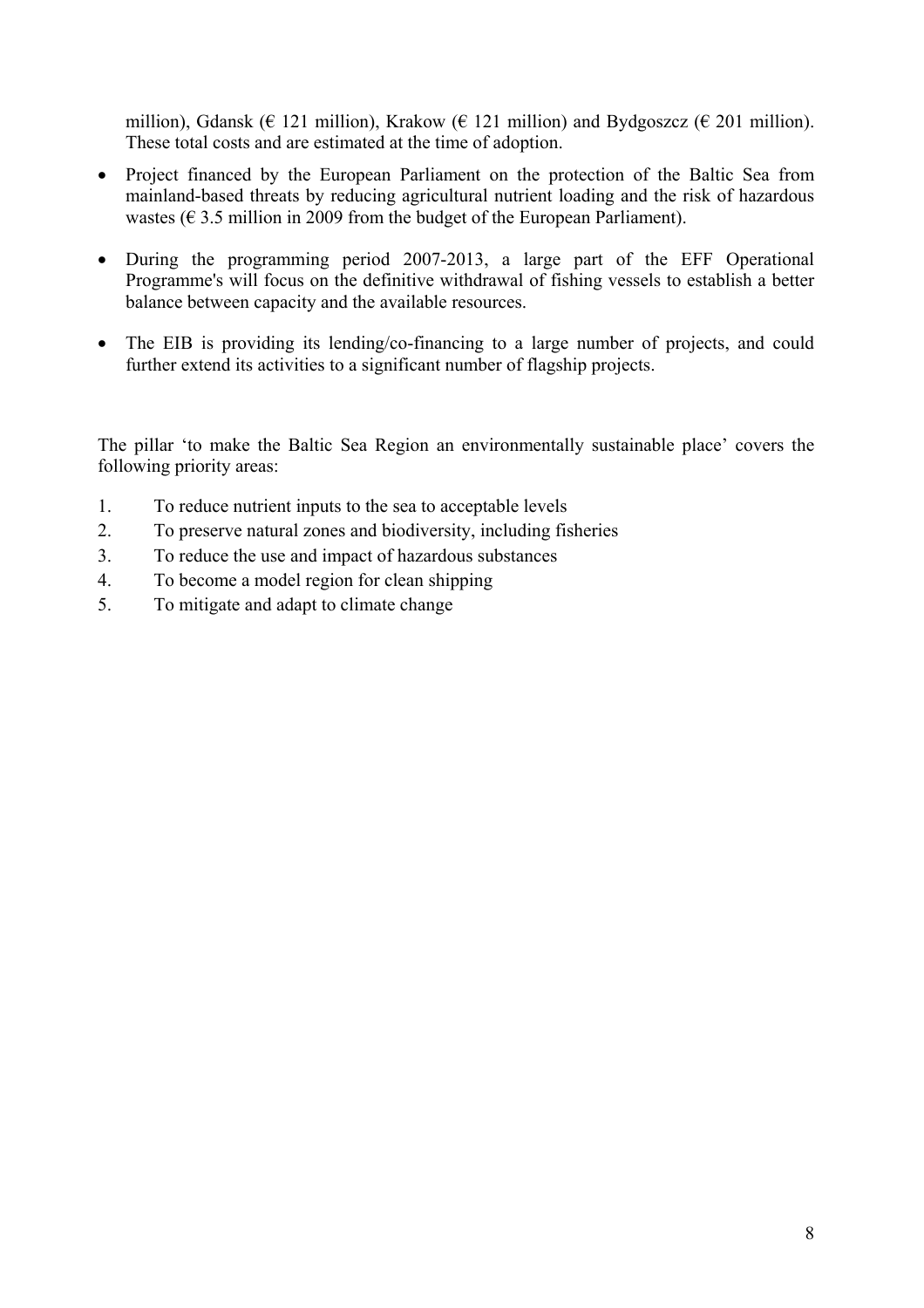by Poland and Finland

# <span id="page-8-0"></span>Presentation of the issue:

In the Baltic Sea Region, eutrophication<sup>6</sup> is a major problem for the sea (and for the lakes of the region). It is caused by excessive nutrient inputs (nitrogen and phosphorus) which mainly originate from inadequately treated sewage, agricultural run-off and airborne emissions from road and maritime traffic and combustion processes.

# Hotspot (main problems):

The nitrogen and phosphorous load to the Baltic Sea have increased by several times during the last century. Effects of eutrophication are particularly acute in the southern and eastern parts of the Baltic Sea. Eutrophication results *inter alia* in the reduction of oxygen depletion, the increase of amounts of filamentous algae, the summer blooms of cyanobacterial (blue green algae) and has effects on the benthic community.

### Baltic Sea Region Added Value:

As the Baltic Sea is shallow and is semi-enclosed with slow water exchange rate, any nutrient input has a long lasting effect on the entire sea. Therefore all the countries in the catchment area are concerned and no single country or region, acting alone, can solve the problem.

# Actions:

 $\overline{a}$ 

# *Strategic actions:*

- **"***Implement actions to reduce nutrients".* In addition to the full implementation of the key Directives relating to eutrophication, these actions are in the 'Baltic Sea Action Plan'  $(BSAP)$  of HELCOM<sup>7</sup>. This document contains a specific section on eutrophication and has been complemented in March 2009 by thematic reports on the Baltic Sea eutrophication<sup>8</sup>.
- *"Promote measures and practices which reduce nutrient losses from farming and address eutrophication".* The aim is to ensure high environmental standards with particular focus on reducing nutrient leakage. To achieve this, in addition to the full implementation of the Nitrates and Water Framework Directives, and the new Common Agricultural Policy Cross-Compliance requirement to establish buffer strips along water courses no later than  $1<sup>st</sup>$

<sup>&</sup>lt;sup>6</sup> Eutrophication here defined as the enrichment of water by nutrients, especially compounds of nitrogen and / or phosphorous, causing an accelerated growth of algae and higher forms of plant life to produce an undesirable disturbance to the balance of organisms present in the water and to the quality of the water concerned.

<sup>&</sup>lt;sup>7</sup> Agreed in November 2007 by Sweden, Finland, Estonia, Latvia, Lithuania, Poland, Germany, Denmark, Russia and the European Commission

<sup>&</sup>lt;sup>8</sup> Eutrophication in the Baltic Sea - An integrated thematic assessment of the effects of nutrient enrichment of the Baltic Sea Region. Executive Summary (BSEP No. 115A and 115B) at www.helcom.fi.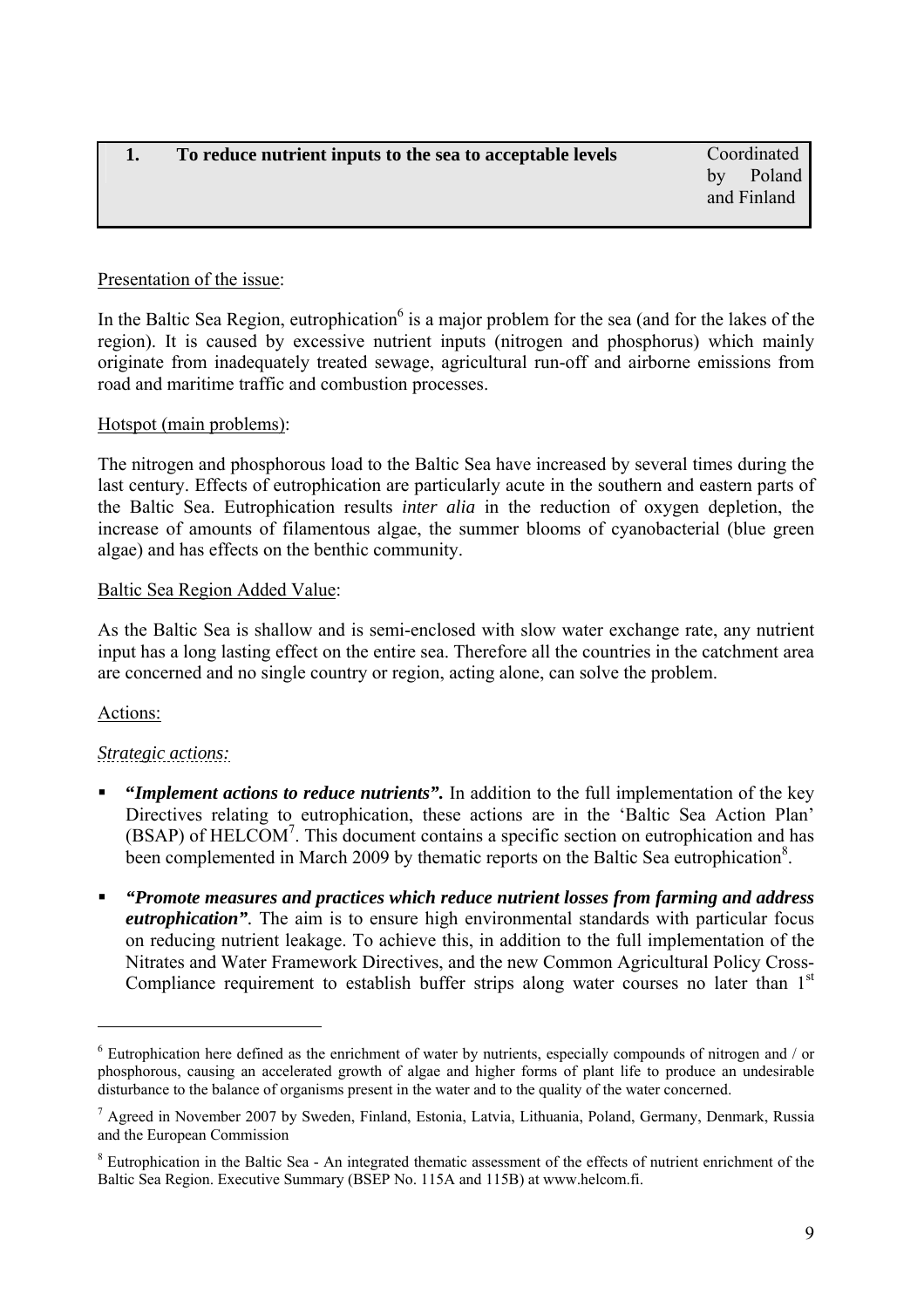January 2012, additional Rural Development measures could be used for example to maximise fertiliser efficiency or achieve nutrient recycling. To support this process it is important to identify all the intensively used agricultural land of the whole catchment area to focus on these areas first. Should this prove insufficient, consideration could be given to what further measures might be needed through environmental or agricultural policies.

# *Cooperative actions:*

- *"Establish and restore more wetlands"* to recycle the nutrients (to stop the nutrients leaking into the Sea) and to mitigate floods (to stop the runoff of fertilisers during floods). The wetlands should be established where long term effects can be expected considering the different climatic conditions, the sensitivity for eutrophication etc.
- *"Set up the BONUS 169 scheme"* in order to have a sustainable research framework. BONUS-169<sup>9</sup> is a Joint Baltic Sea Research Programme funded by the EU and all members and associated members to be proposed for an implementation of the Article 169 of the Treaty. It will support sustainable development through scientific outputs facilitating the implementation of ecosystem-based management of environmental issues in the Baltic Sea through a broad stakeholder contacts and a policy oriented research framework. 'Combating eutrophication' is one of the key themes for in the envisaged BONUS 169 Joint Research Programme (which also addresses research on climate, biodiversity, fishing, hazardous substances as well as on 'Linking science and policy' and 'Integrating ecosystem and society'). Furthermore, the BONUS 169 program aims at strengthening the research collaboration and the use of common resources.
- *"Facilitate cross-sectoral policy-oriented dialogue"* on integration of agricultural, environmental and rural development issues by supporting the implementation of projects which build capacity on integrated approach to mitigation of nutrient losses and policy level adaptation.

Flagship projects (as examples):

- ¾ *"Remove phosphates in detergents in countries where this is not yet the case as recommended by HELCOM Baltic Sea Action Plan"*. Without prejudice to the ongoing process within the Commission for possible action at EU level, a timetable should be prepared for the early phasing-out in the Baltic Sea of use of phosphates in detergents. (Lead: Sweden or Estonia; Deadline: 31 December 2012). *FAST TRACK*
- ¾ *"Cleaner waste water"* by identifying, building / upgrading priority Waste Water Treatment Plants around the Baltic Sea (for example in Neman and Sovetsk), taking into account the HELCOM requirements to remove phosphorous and nitrogen (including reaching 0.5 mgP/l treatment efficiency). In addition the functioning of existing Waste Water Treatment Plants should be improved, taking into account the HELCOM ongoing process, its requirements and timetable. (Lead: Sweden; Deadline for progress review: to be determined)
- ¾ *"Analyse results of pilot actions"* funded by the Baltic Sea Region programme (under the European Regional Development Fund), LIFE and Baltic 21 on prevention of

<sup>&</sup>lt;sup>9</sup> BONUS-169, when adopted, would follow the FP7 Action "BONUS +" program which funds 16 projects (2009-2011), totalling about  $\epsilon$  22 million, of which 2/3 from national funding organisations. BONUS + is coordinated through the BONUS EEIG (European Economic Interest Group) www.bonusportal.org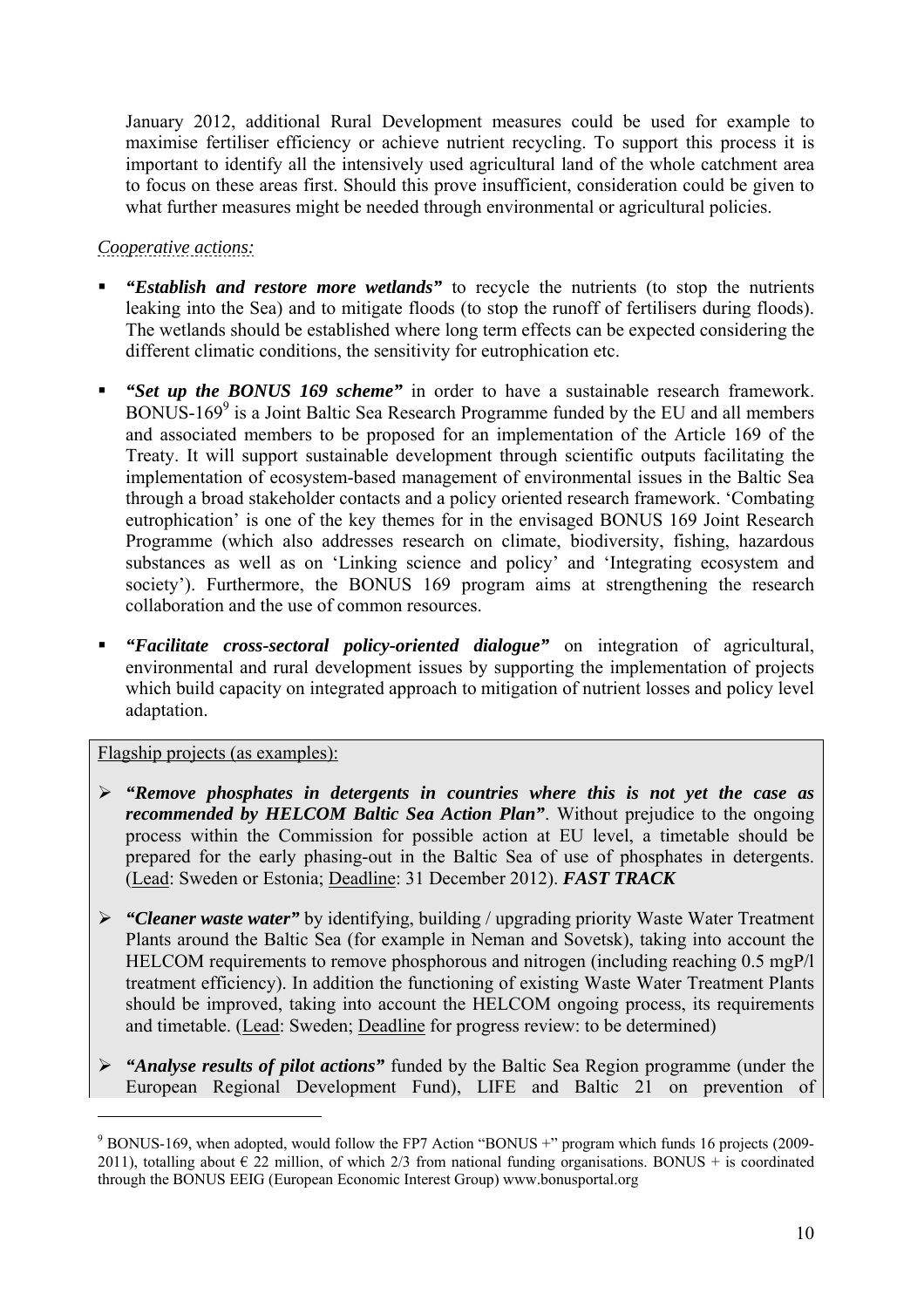eutrophication and recommend best practice for municipalities, agencies and advisory bodies. (Lead: to be agreed; Deadline for progress review: 30 June 2010) *FAST TRACK*

- ¾ *"Putting best practices in agriculture into work"*. The knowledge and promotion of how to have a nutrient-balanced agriculture and of how to reduce the leaching from agriculture into the Baltic Sea through the rivers without reducing the productivity or the competitiveness of the farming sector should be increased by improving the extent and quality of national agrienvironment services and related information activities targeting farmers and their advisors. For example, this could be achieved by creating a formal network of specialist advisers on environmental issues within agriculture from all countries around the Baltic Sea. (Lead: Federation of Swedish Farmers, Danish Agricultural Advisory Service, MTK and SLC Agricultural Organisations of Finland, and Deutscher Bauernverband; Deadline: to be determined)
- ¾ *"Full implementation of the Water Framework Directive10 in order to maximize the environmental benefits for the Baltic Sea"*. Member states shall take measures to obtain good ecological status in all water bodies, including coastal waters, by year 2015. A full implementation (including reporting) of the Water Framework Directive, together with the Nitrate Directive and the Urban Waste Water Directive, will improve also the environment in the open sea, in line with the objectives of the Marine Strategy Framework Directive<sup>11</sup> for 2020. (Lead: all Member States; Deadline for progress review: to be determined)
- ¾ *"Cooperate with Russia and Belarus on a comprehensive regional pollution risk assessment"*, in particular in the context of the Northern Dimension Environmental Partnership (Lead: to be agreed; Deadline for progress review: to be determined).

<sup>&</sup>lt;sup>10</sup> Directive 2000/60/EC of the European Parliament and Council of 23 October 2000 establishing a framework for Community action in the field of water policy, OJ L 327, 22/12/2000, p.1) as amended by European Parliament and Council Decision 2455/2001/EC, OJ L 331, 15/12/2001, p.1.

<sup>&</sup>lt;sup>11</sup> Directive 2008/56/EC of the European Parliament and of the Council of 17 June 2008 establishing a framework for community action in the field of marine environmental policy (Marine Strategy Framework Directive), OJ L 164, 25/6/2008, p.19). In addition for the basin scale assessment required in the context of the Marine Strategy Framework Directive, the satellite remote sensing products (such as those developed specifically for the Baltic Sea by the Commission's Joint Research Centre [JRC] Institute for Environment and Sustainability [IES]) provide a useful mean of verifying the environmental benefits of implementation of the EU policies.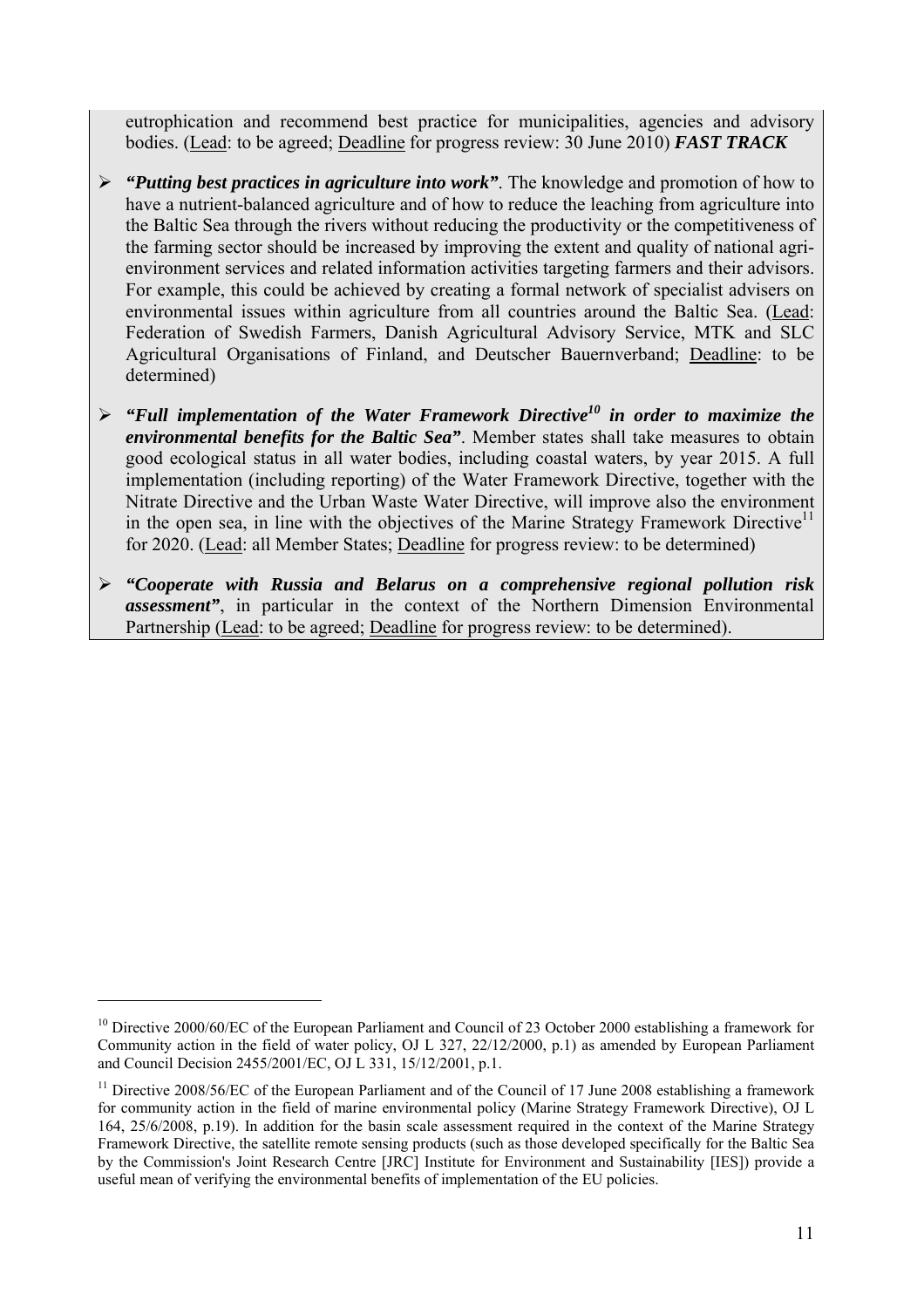<span id="page-11-0"></span>**2. To preserve natural zones and biodiversity, including fisheries** Coordinated by Germany

# Presentation of the issue:

The Baltic Sea Region has a unique ecosystem from the northern parts with nearly fresh water and up to six months of ice cover to the more saline Kattegat. Only a specific selection of species can survive in this brackish water, and the low number of macro species makes the ecosystem extra sensitive to changes in its physical and chemical composition which can effect the balance of the entire food webs. There are many threats to marine biodiversity. One of the major ones is euthrophication which is covered in the previous chapter and which has caused low oxygen content of the bottom water in parts of the Baltic Sea and created species-poor areas with low benthos biomass. Another one is the arrival of non-native invasive species (e.g. water flea and comb jellyfish), for example from the ballast water from ships, that compete with native species and sometimes cause changes to the whole ecosystem. Other threats are contaminants that affect growth, reproduction and resilience of fish, marine mammals and seabirds against diseases and stress. Climate change which is thought to reduce salinity and increase temperature in the Baltic Sea will also have an influence on the Baltic biodiversity in this regard.

Fisheries directly impact fish diversity in the Baltic Sea and have led to declines in some fish stocks, mainly eels and cod. The main reasons for this decline in stocks are the setting of too high Total Allowable Catches (TAC) at the European Council level (compared to the annual scientific advices given by the International Council for Exploration of the Sea (ICES) and the Scientific, Technical and Economic Committee for Fisheries (STECF)), overcapacity of the fleet and poor compliance with the rules with significant amounts of misreported or unreported catches particularly in the Eastern cod fishery. In addition, there are indications that the decline of cod, as the main top predator structuring the trophic chain in the Baltic Sea in the last decades, has caused a regime shift in the ecosystem. This has lead to a sprat dominated system with further consequences on other species through the alteration in the plankton community. Fisheries also affect other aquatic species, seabirds and marine mammals through by-catches, incidental catches and competition for food. On the Baltic bottom, towed gears can affect benthic habitats through alteration the physical structure of the sea floor, re-suspension of nutrients and hazardous substances and altering the benthic fauna.

On land, while many valuable habitats in Europe are maintained by extensive farming, agricultural practices can also have an adverse impact on natural resources (pollution of soil, water and air, fragmentation of habitats and loss of wildlife). EU policies, including the Common Agricultural Policy, are therefore increasingly aimed at addressing the risks of environmental degradation and biodiversity loss. Through the cross compliance conditions for direct aid to farmers and targeted rural development measures farmers are encouraged to play a positive role in the maintenance of the countryside and the environment.

Finally, protecting biodiversity and preventing pollution are key themes for the BONUS research programme (cf. priority area number 1. 'To reduce nutrient inputs to the sea to acceptable levels').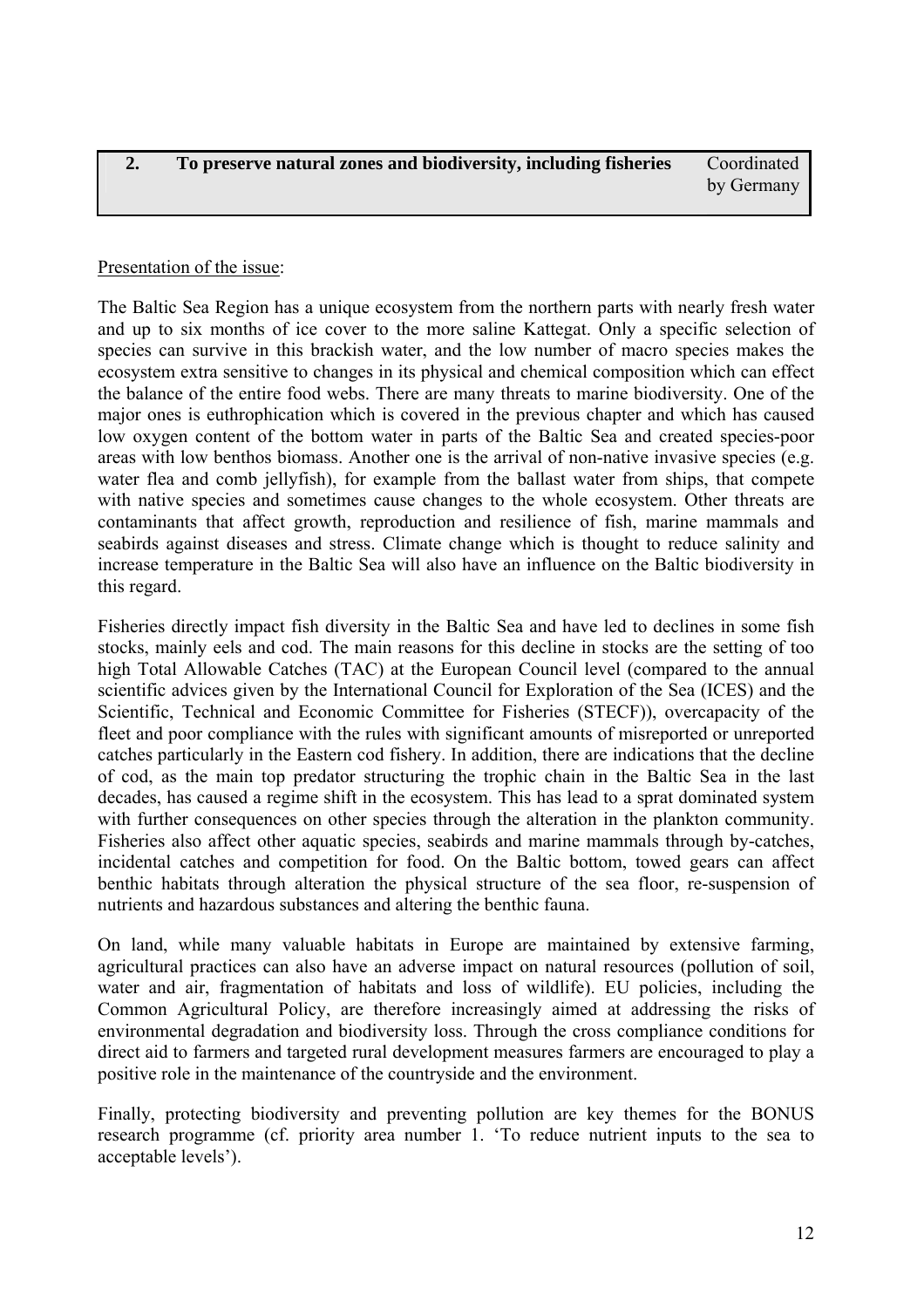### Hotspot (main problems):

The aquatic biodiversity in the Baltic is threatened by overfishing, by-catch and incidental catches of non target species, alien invasive species, destruction of habitats by many human activities (such as dredging and construction along shores and migratory obstacles in waterways), eutrophication and contaminants. The actions therefore have to be twofold: to minimise the adverse effects of human activities and to establish a network of 'protected areas'.

### Baltic Sea Region Added Value:

The preservation of natural zones and of biodiversity is an objective of the European Union. In the Baltic Sea Region, this is particularly important as its environment is particularly sensitive and its value to the economy and wellbeing of the Communities is particularly high.

### Actions:

 $\overline{a}$ 

### *Strategic actions:*

- **"Implement the HELCOM Baltic Sea Action Plan".** This document contains a specific section on biodiversity and nature conservation, as well as a section and particular roadmap on maritime traffic addressing introduction of alien species via ships' ballast water and sediments. This is closely related to implementation and development of EU policies, including the Common Fisheries Policy (where the Commission is responsible for taking the necessary policy initiatives).
- *"Reduce the negative effects of fishing on the Baltic ecosystem"* In addition to implementing regulations and measures taken at EU level to minimise the impacts of fishing activities on marine ecosystems, such as the Pingers regulation<sup>12</sup> and certain technical measures, Member States can adopt national measures to minimise the effect of fishing on the marine ecosystems within their territorial waters and for fishing vessels flying their flag in line with, or more stringent than the existing Community legislation. This should be especially stressed for the protection of the critically endangered Baltic harbour porpoise population.

Flagship projects (as examples):

 $\triangleright$  "Create marine protected areas". The Birds<sup>13</sup> and Habitats directives<sup>14</sup> (Natura 2000) network), as well as HELCOM, call for Member States to complete the designation of a network of marine protected areas in the Baltic Sea. To be truly efficient these areas need adopted and implemented management plans that correspond to the threats towards the species or habitat they are created to protect. The designation of the Natura 2000 network in the Baltic Sea should also be taken into account in the context of maritime spatial planning which can contribute to facilitating the coordination of human activities in the marine areas.

<sup>&</sup>lt;sup>12</sup> Council Regulation (EC) No 812/2004 adopted in April 2004 laying down measures concerning incidental catches of cetaceans in fisheries and amending Regulation (EC) No 88/98

<sup>&</sup>lt;sup>13</sup> Council Directive 79/409/EEC of 2 April 1979 on the conservation of wild birds

<sup>&</sup>lt;sup>14</sup> Council Directive 92/43/EEC of 21 May 1992 on the conservation of natural habitats and of wild fauna and flora.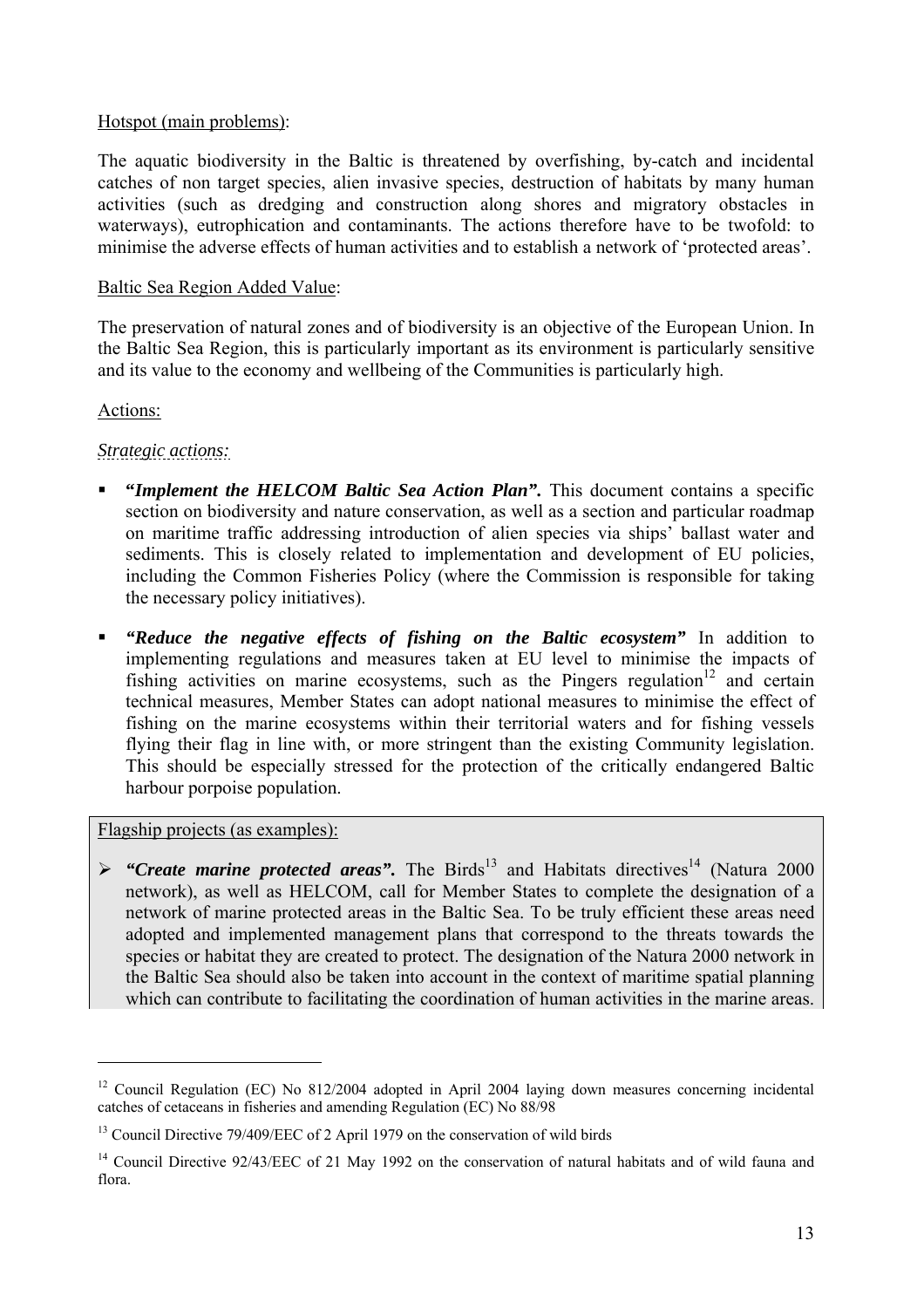Coordination is also needed with measures under the Common Fisheries Policy. (Lead: to be agreed; Deadline for progress review: to be determined) *FAST TRACK*

- ¾ *"Restrict the introduction of new alien species by ships"* principally through the enforcement of the international Ballast Water Management Convention and by means such as onboard treatment and the installation of ballast water reception facilities in ports with important traffic flows from and towards outside the Baltic Sea. HELCOM countries agreed in the Baltic Sea Action Plan (BSAP) to ratify the Convention possibly by 2010, and by 2013 at the latest. A HELCOM Road Map has been agreed, focusing on the ballast water management for inner Baltic voyages. Furthermore, HELCOM is working on joint  $OSPAR<sup>15</sup>$  / HELCOM guidance on the voluntary interim application of ballast water exchange standards. These actions should build on the new knowledge on the issue arising from ongoing research and also promote further innovative approaches by industry and research institutes. (Lead: HELCOM and Sweden; Deadline for progress review: 31 December 2010)
- ¾ *"Establish measures to facilitate migration and reproduction of migratory fish species"*, on the basis of a classification and inventory of rivers with historic and existing migratory fish species such as eel and salmon as agreed in the HELCOM Baltic Sea Action Plan (BSAP). Under the European Fisheries Fund (EFF) Operational Programmes, some EU Member States already contribute to this objective by applying measures aimed to protect aquatic fauna and flora, in particular the rehabilitation of inland waters, including the migration routes. The national eel management plans are also expected to contribute to the restocking of this species. (Lead: HELCOM; Deadline for progress review: to be determined)

<sup>&</sup>lt;sup>15</sup> OSPAR is the organisation established by the Convention for the protection of the marine environment of the North-East Atlantic, to which 15 States and the European Community are Contracting Parties.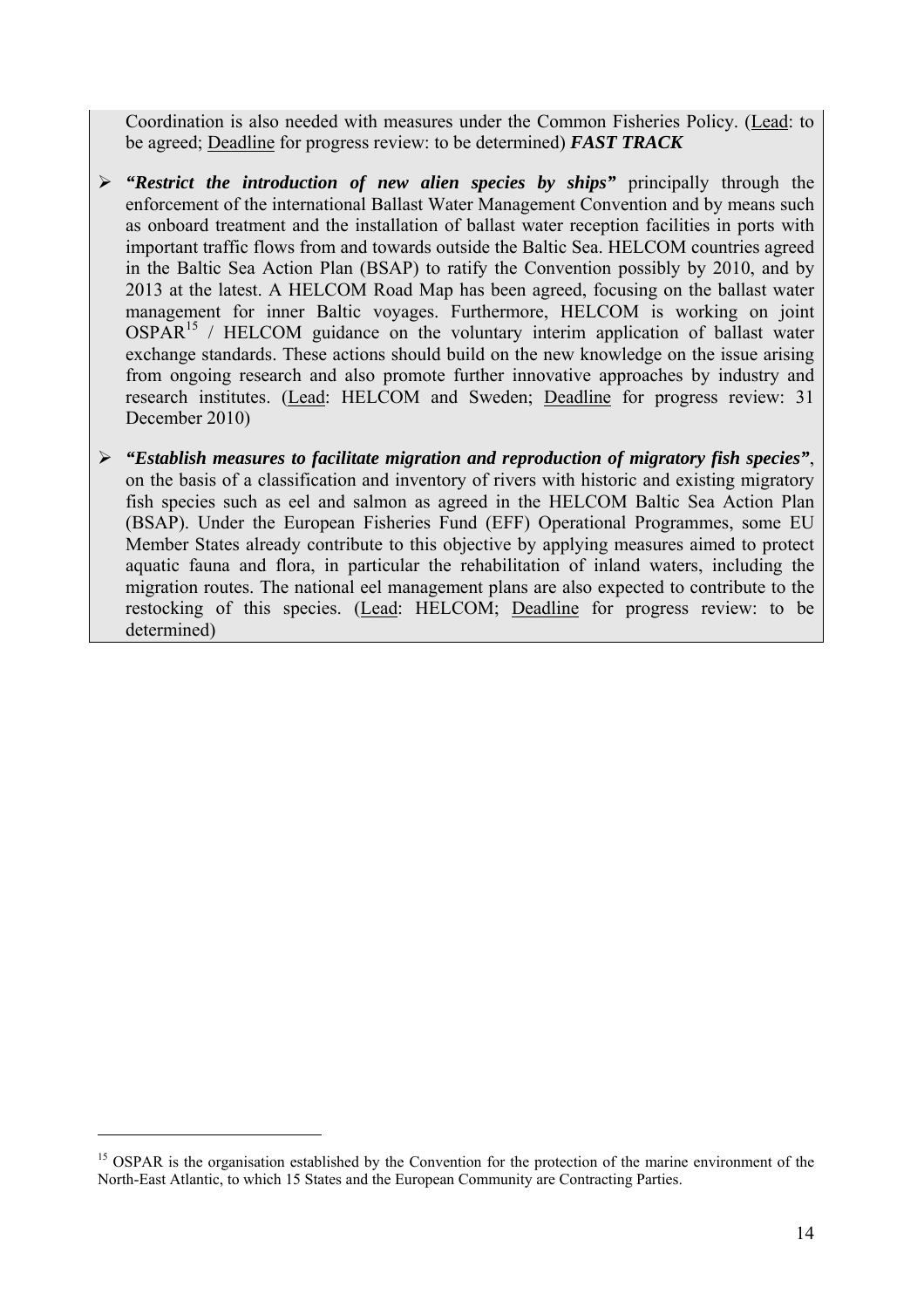### <span id="page-14-0"></span>Presentation of the issue:

In the Baltic Sea Region, hazardous substances continue to be a risk for the environment and for health. They include organic contaminants and heavy metals, as well as chemical weapons sunk in the Baltic Sea. Once released into the sea, hazardous substances can remain in the marine environment for very long periods and accumulate in the marine food web. Hazardous substances cause adverse effects in ecosystems, including health and reproductive problems in animals, especially top predators, with negative consequences eventually on human health. Contaminants may be hazardous because of their toxicity (acute and chronic effects, e.g. hormone-disruption, etc.), persistence and bio-accumulating properties. For example fish caught in some parts of the Baltic Sea, particularly herring and salmon; contain concentrations of dioxin that exceed maximum allowable levels for foodstuffs as defined at Community level. Hazardous chemicals released into the water environment are still used for example in antifouling products. Finally, new environmental problems emerge, for example new chemical substances such as Perfluorooctanesulfonic acid  $(PPOS<sup>16</sup>)$  and pharmaceutical products. The use of pharmaceutical products is increasing and sewage treatment plants are not designed to break down these products. Many hotspots in the Baltic Sea area have been taken care of and thus more attention has to focus on diffuse sources of chemical substances.

The predominant vector for some hazardous chemicals entering the Baltic Sea is the atmosphere. An example is the mercury emitted from coal power plants and transported long range through the atmosphere. Long range transports have to be dealt with also in the EU and on an international level.

Finally, preventing pollution is one of the key themes for the BONUS research programme (cf. priority area number 1. 'To reduce nutrient inputs to the sea to acceptable levels').

### Hotspot (main problems):

Several hazardous substances or substance groups and two heavy metals have been identified as priorities by HELCOM. In addition, despite the discrepancies in the available data, it should be assumed that about 40,000 tons of chemical munitions was sunk, which is equivalent to approximately 13,000 tons of toxic warfare agents.

### Baltic Sea Region Added Value:

 $\overline{a}$ 

Many hazardous substances found in the Baltic Sea originate in the region, while others originate outside. They have an impact on the entire ecosystem and ultimately on human health. No country acting alone will be able to solve the problem: solutions can only come from cooperation at the levels of the Baltic Sea Region, of the EU and internationally.

<sup>&</sup>lt;sup>16</sup> Perfluorooctanesulfonic acid (PFOS), or perfluorooctane sulfonate, is a man-mad[e fluorosurfactant](http://en.wikipedia.org/wiki/Fluorosurfactant) and global [pollutant.](http://en.wikipedia.org/wiki/Pollutant) PFOS is a proposed [persistent organic pollutant](http://en.wikipedia.org/wiki/Persistent_organic_pollutant) (POP) because it is persistent, bioaccumulative, and toxic.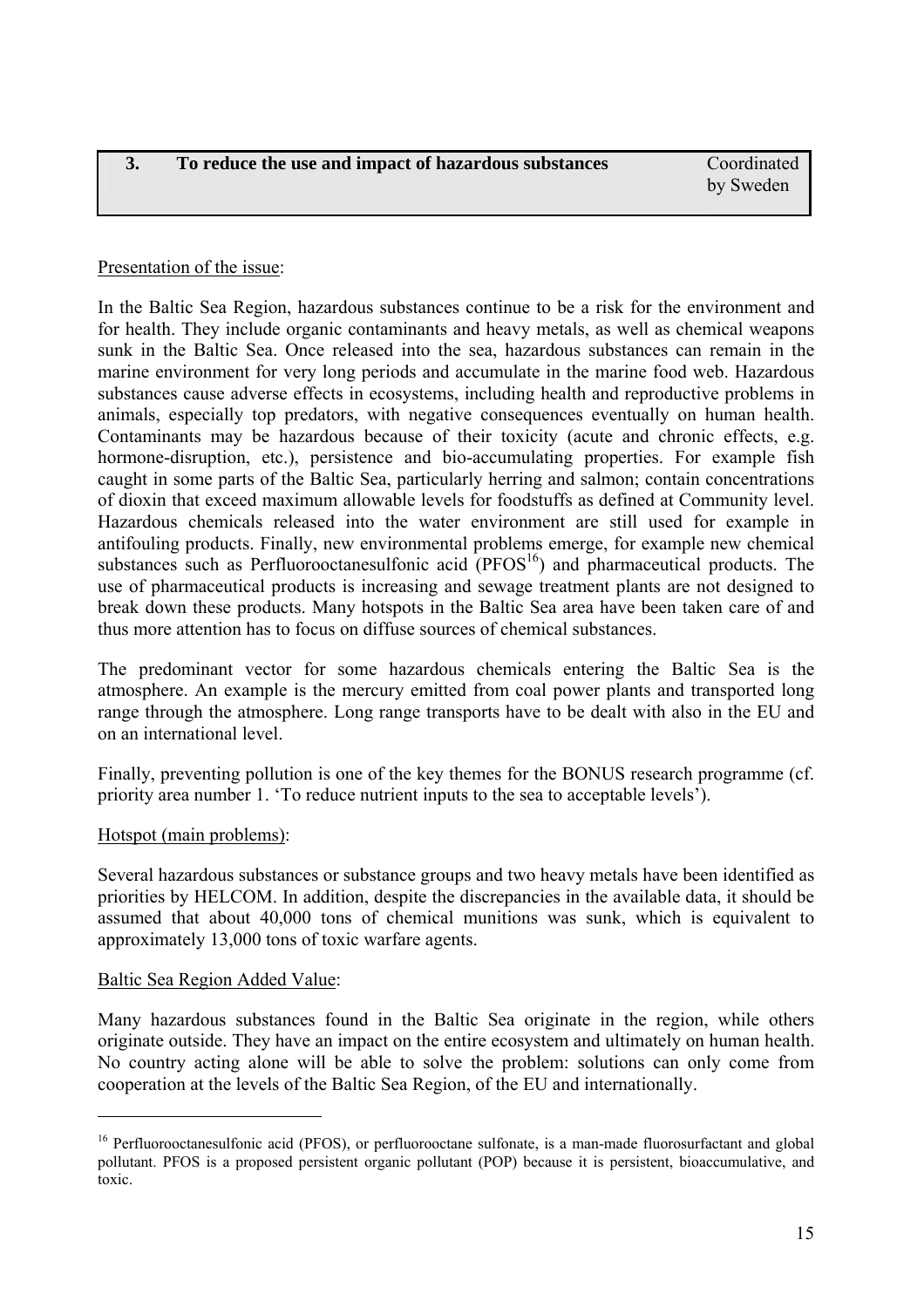# Actions:

# *Strategic actions:*

 *"Implement actions to reduce hazardous substances"*, including the full implementation of the key Directives and Regulations relating to chemicals (in particular in the aquatic environment)<sup>17</sup>. Several actions are contained in the 'Baltic Sea Action Plan' (BSAP) of HELCOM (which contains a specific section on hazardous substances). In addition, actions already decided internationally also need to be implemented<sup>18</sup>. Supervision is important, for example supervision of compliance with Regulation (EC) 782/2003 which transposes the Antifouling Convention by the International Maritime Organisation (IMO) into Community law.

# *Cooperative actions:*

 $\overline{a}$ 

- *"Restrict the input of hormone-like substances"*, further to an analysis of the sources, flows and impacts of pharmaceutical products in the marine environment.
- *"Continue the research on hazardous substances"* of specific concern to the Baltic Sea, as this is an area where there is a need to improve further the knowledge basis (e.g. on their interaction and cumulative effects), including through the development of the planned BONUS 169 program.

# Flagship projects (as examples):

- ¾ *"Reduce and restrict the use of the most hazardous substances"* taking into account the objectives set into the HELCOM Baltic Sea Action Plan. This should be focused on the areas where the loads of hazardous substances and heavy metals have been identified as the most dangerous for the environment. (Lead: HELCOM Member States; Deadline for progress review: to be determined)
- ¾ *"Assess the need to clean up contaminated wrecks and chemical weapons"*, where required to protect sensitive marine ecosystems, including through exchange of experiences (taking into account the work carried out within HELCOM). Activities should encompass identification of the current priority threats and establishment of the costs and benefits of any possible action through agreed research programmes. This should build on existing knowledge<sup>19</sup> and mapping in the Baltic Sea. The development of major offshore infrastructure projects should also take into account the location of underwater chemical weapon dumping sites (Lead: Poland; Deadline for progress review: to be determined) *FAST TRACK*

 $17$  Regulation EC No 1907/2006 of the European Parliament and of the Council of 18 December 2006 concerning the Registration, Evaluation, Authorisation and Restriction of Chemical substances (REACH) - and Directive 2008/105/EC of the European Parliament and of the Council of 16 December 2008 on environmental quality standards in the field of water policy.

<sup>&</sup>lt;sup>18</sup> Including the Stockholm Convention on Persistent Organic Pollutants.

<sup>&</sup>lt;sup>19</sup> E.g. the research programme "Modelling of ecological risks related to sea-dumped chemical weapons" (MERCW), http://www.fimr.fi/en/tutkimus/muu\_tutkimus/en\_GB/mercw/ and the work in HELCOM http://www.helcom.fi/environment2/hazsubs/en\_GB/chemu/?u4.highlight=ammunition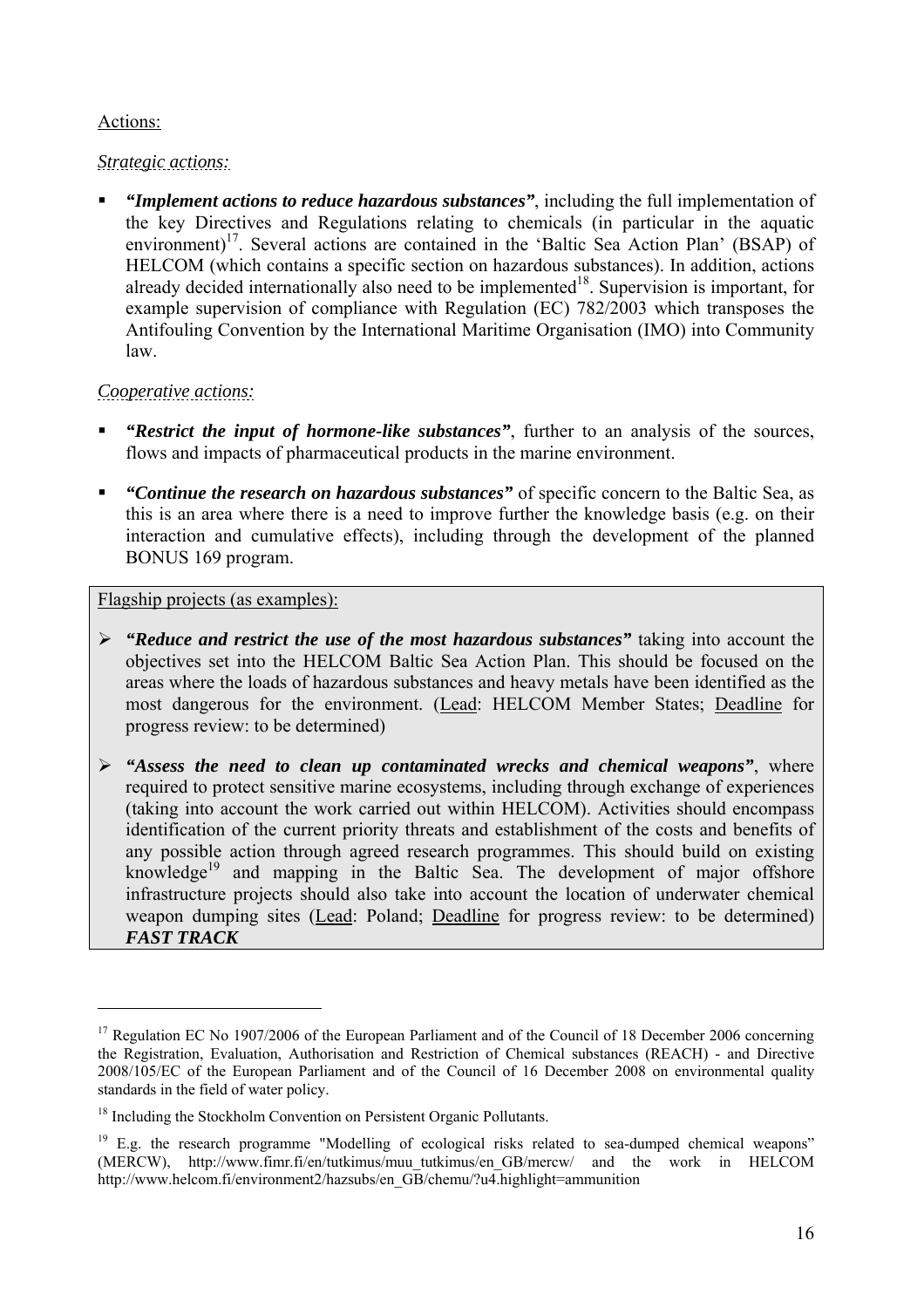### <span id="page-16-0"></span>Presentation of the issue:

In the Baltic Sea Region, maritime transport constitutes an important backbone for trade (at any given moment over 2000 ships are in the Baltic Sea). Both the number and the size of ships have been growing in recent years currently representing up to 15% of the world's cargo traffic (and this is predicted to increase by over 100% in the Baltic Sea), especially oil tankers. Also, while it is a clean mode of transport when measured in emissions per tonnes of cargo, shipping is nevertheless an important source of greenhouse gas emissions. In the context of the Integrated Maritime Policy, turning the Baltic Sea into a model region for 'clean shipping' is an umbrella for a range of measures aimed at reducing the environmental impact of maritime transport.

Preventing pollution is one key theme for the BONUS research programme (cf. priority area number 1. 'To reduce nutrient inputs to the sea to acceptable levels').

### Hotspot (main problems):

The main negative environmental effects of shipping includes air emissions, illegal and accidental discharge of oil, hazardous substances and other wastes and the introduction of alien organisms via ships' ballast water and hulls. This is all the more important for the Baltic Sea given its semi-closed environment.

### Baltic Sea Region Added Value:

Marine transport provides important services to the Baltic Sea Region and the whole EU. The Baltic Sea was designated by the IMO in 2005 as a Particularly Sensitive Sea Area and as the first special SOx Emission Control Area (SECA) with limits on sulphur emissions under the MARPOL Convention<sup>20</sup> (Annex VI). This provides a good basis for the implementation of measures to ensure sustainability of shipping in the Baltic. In view of the importance of maritime traffic in the Baltic Sea and the effects on the marine environment, it is important for the countries in the Baltic Sea Region to act jointly to minimise ship-based pollution, while aiming at and maximising the positive impacts of the maritime transport mode for the region.

### Actions:

 $\overline{a}$ 

# *Strategic actions:*

 **"***Implement actions to reduce ship pollution"* (in the International Maritime Organisation (IMO), the EU and HELCOM). The 'Baltic Sea Action Plan' (BSAP) of HELCOM contains a specific section on maritime activities for example technologies to reduce pollutions in harbours). At international level, the MARPOL (Annex VI) introduces even

<sup>&</sup>lt;sup>20</sup> MARPOL is an International Convention for the Prevention of Pollution From Ships adopted in 1973 and modified by the Protocol of 1978. ('MARPOL' is short for MARine pPOLlution).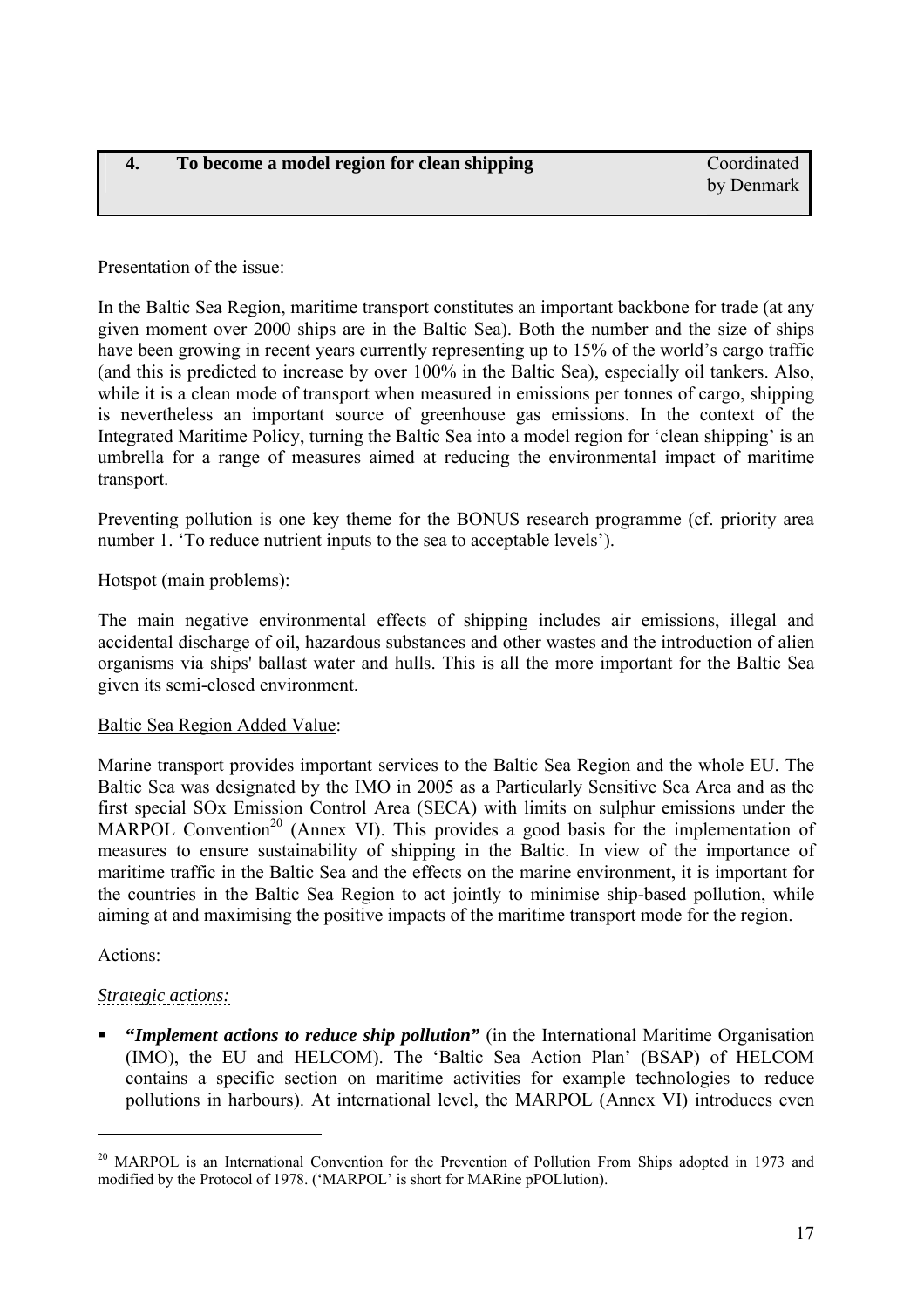stricter conditions for SOx in the Baltic Sea (the sulphur content of any fuel oil used on board ships within the Baltic Sea - which is a SOx Emission Control Area -, currently set at the level of 1.50% m/m, shall not exceed 1.00% m/m from 1 July 2010, and 0.10% m/m from 1 January 2015). Hence, SOx emission will be reduced substantially by 2015. As to NOx emissions, the MARPOL (Annex IV) provides for establishing marine areas as a NOx emission control areas. New rules would require that ships built on and after 2016 to reduce emissions by around 80%. In this context, the possibility to establish the Baltic Sea as a NOx Emission Control Area should be addressed. While taking into account that the international shipping regulations must be adopted if possible within the International Maritime Organisation (IMO), the EU will continue to assess, depending on progress of negotiations on several key issues, whether action is required at EU level or specifically within the Baltic Sea Region.

# *Cooperative actions:*

 *"Encourage ports, local and regional authorities, and shipping companies to adopt*  voluntary measures reducing wastewater discharges from shipping and boating<sup>21</sup> and *providing facilities*<sup>22</sup> in ports for preventing or limiting air emissions of vessels ", for example through the introduction of voluntary labels for clean Baltic shipping and sustainable port management complemented by awards for clean shipping projects and environmentally friendly ports (in line with the Baltic Sea Challenge<sup>23</sup> and Clean Baltic Shipping<sup>24</sup> initiatives).

Flagship projects (as examples):

- ¾ *"Promote measures to collect ship generated waste***"** (enhanced application of HELCOM's 'no special-fee' system for port reception facilities especially for oily wastes from machinery spaces, sewage and garbage). It is important that the main ports implement a uniform and transparent approach. Furthermore, the availability of port reception facilities in the Baltic Sea Ports should be further enhanced covering the delivery of all wastes, especially waste waters, taking into account the proposal by the HELCOM Member States to the International Maritime Organisation (IMO), asking for a prohibition of the discharge of sewage from ships, especially from passenger ships and ferries. (Lead: to be agreed; Deadline for progress review: to be determined) *FAST TRACK*
- ¾ *"Promote measures to reduce emissions from ships and enhance the development"* for shore side electricity facilities or for emission treatment in all major ports around the Baltic Sea in order to aim at full coverage by 2015. Their use should be promoted including for example through taxation or tariff measures in order to come to a level playing field. (Lead:

<sup>&</sup>lt;sup>21</sup> As decided by HELCOM in Regulation 6 of Annex IV of the 1992 Helsinki Convention and Recommendation 22/1

 $22$  For instance shore-side electricity

<sup>&</sup>lt;sup>23</sup> The Baltic Sea Challenge: The objective of this project is for Baltic Metropoles and UBC cities to challenge each other and other cities, municipalities, ports and harbours and shipping companies around the Baltic Sea to inter alia reduce wastewater discharges from shipping and boating as well as create better conditions for vessels in regular operation to use shore to ship electricity in ports.

<sup>&</sup>lt;sup>24</sup> 'Clean Baltic Shipping' is a project supported by several Inter-Governmental Bodies active in the Baltic Sea Region. The objective is to an action plan in partnership with stakeholders to promote sustainable shipping (shoreside electricity supply, voluntary ban of waste water discharges,…).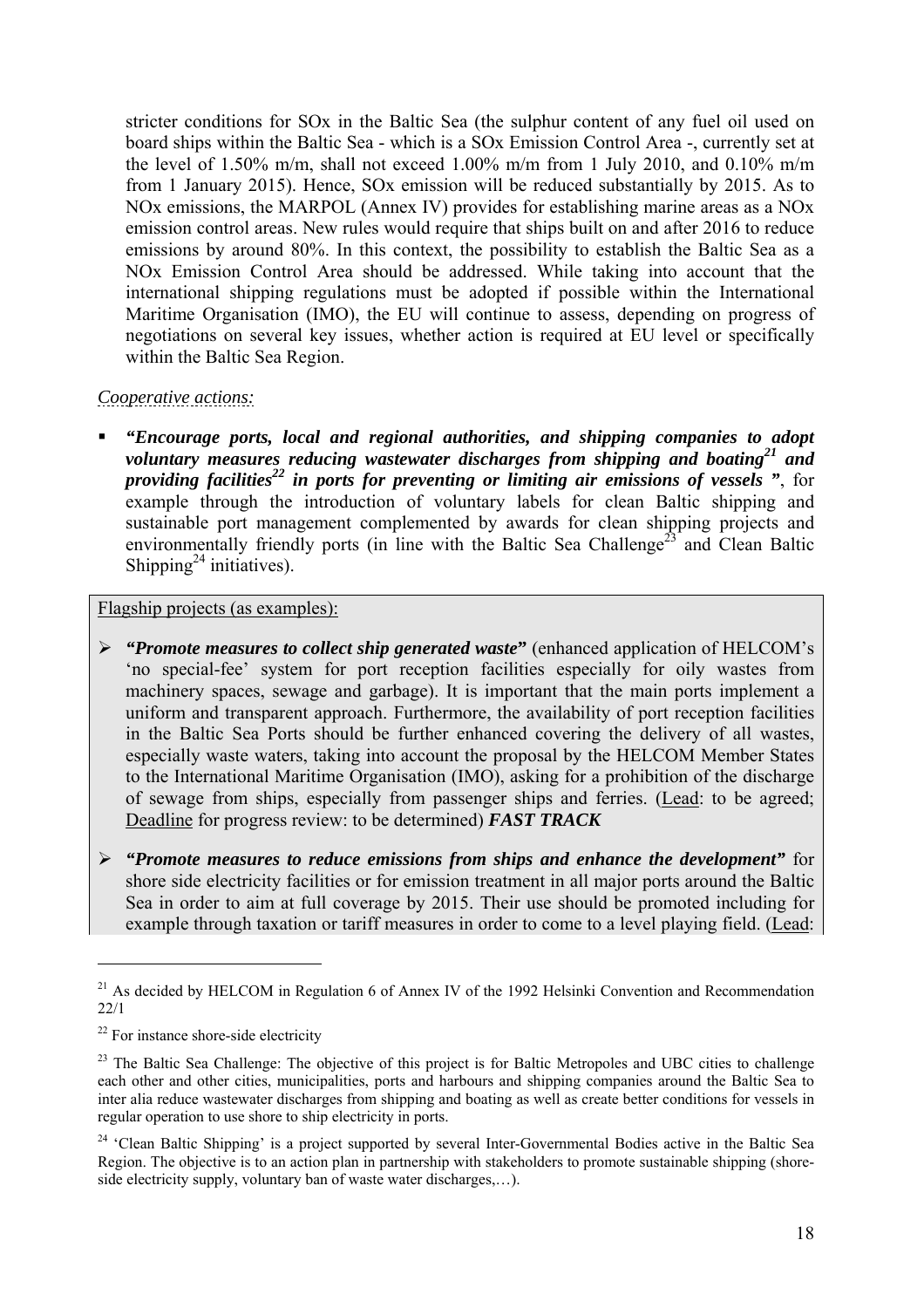Finland and Sweden; Deadline for progress review: to be determined by the lead Member State) *FAST TRACK*

- ¾ *"Introduce differentiated port dues depending on the environmental impact of ships"* in the main ports of the Baltic Sea in order to set incentives for ships producing low emissions, managing waste water and ballast water in a sustainable way, using environmentally friendly technologies (especially propulsion systems with, for example, improved energy efficiency), having high safety standards, etc. (Lead: to be agreed; Deadline for progress review: to be determined) *FAST TRACK*
- ¾ *"Eliminate the discharge of sewage from ships",* especially from passenger ships, by establishing, through the International Maritime Organisation, the Baltic Sea as a Special Area according to the Annex IV of MARPOL<sup>25</sup>. (Lead: to be agreed: Deadline for progress review: to be determined)
- ¾ *"Improve the waste handling on board and in ports"* within the framework of Baltic Master II project through better involvement of different actors, i.e. coastal municipalities and ports together with national authorities, research institutes, universities and pan-Baltic organisations and finding practical solutions to improve waste handling. (Lead: to be agreed; Deadline for finalisation: 24 January 2012) *FAST TRACK*

<sup>&</sup>lt;sup>25</sup> MARPOL (for MARitime POLlution) is an international convention for the prevention of pollution from ships which has been signed in 1973. It is coordinated by the International Maritime Organisation (IMO).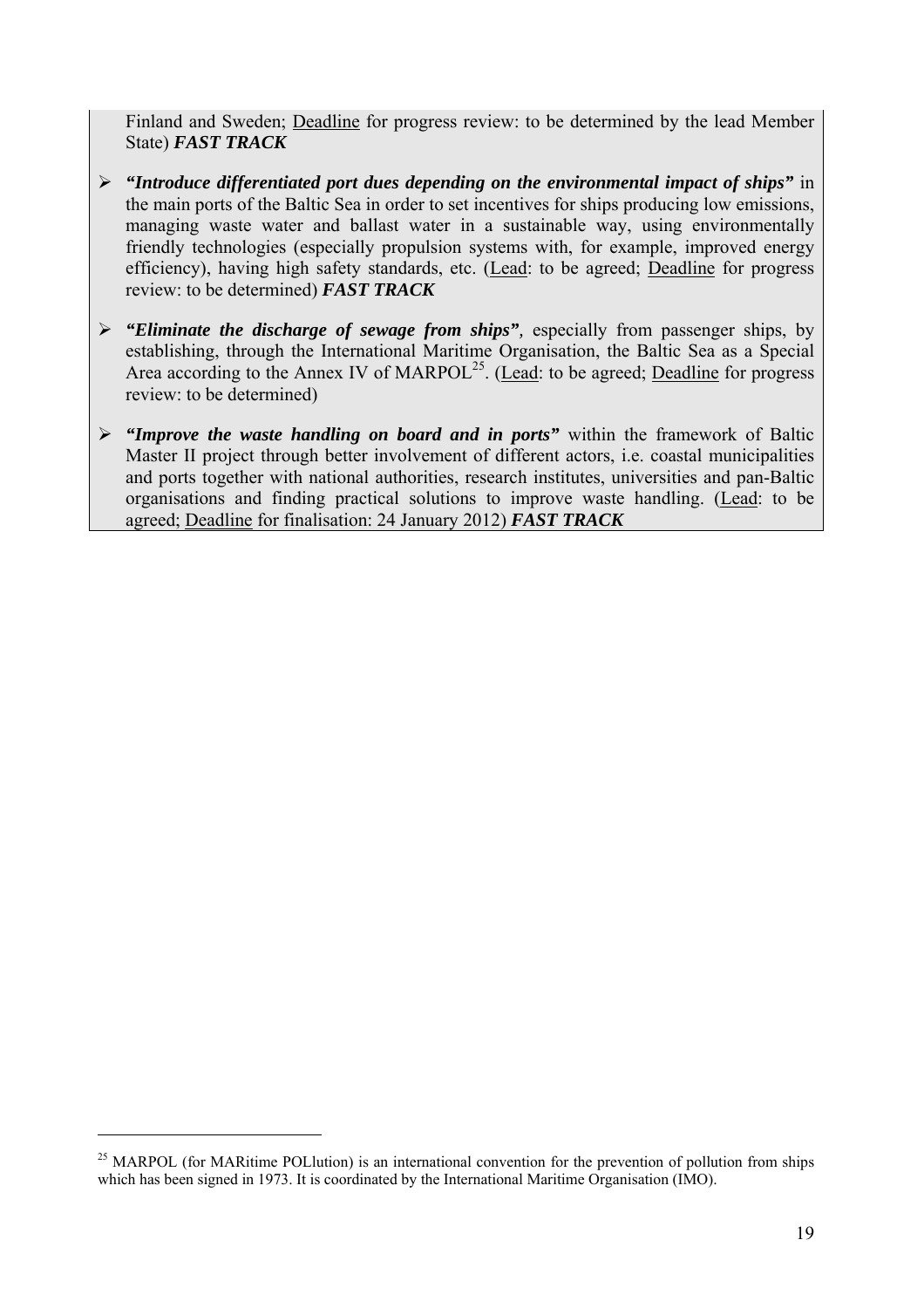### <span id="page-19-0"></span>Presentation of the issue:

In the Baltic Sea Region, the impacts on the ecosystem of climate change can be particularly important due to its location, the importance of the cold climate and the vulnerability of the natural environment. Major changes are expected to affect the hydrology and biology of the region. Some sectors are particularly vulnerable such as: agriculture, fisheries and tourism. Hence, a number of the Baltic Sea countries, including Sweden, Finland and Latvia, are already preparing national adaptation strategies focusing on the impacts and measures that need to be taken in order to cope with climate change. Given the importance of the Baltic region, and relevance of cross boundary issues, consideration could also be given to elaborating a regional adaptation strategy.

Finally, understanding climate change and geophysical forcing are key themes for the BONUS research programme (cf. priority area number 1. 'To reduce nutrient inputs to the sea to acceptable levels').

### Hotspot (main problems):

Although the likely impacts of climate change are difficult to predict with certainty, it is clear that the projected increase in temperature and precipitation will have a major influence on the conditions in the Baltic Sea region. It will be important to identify more precisely the impact of climate change at local level and how to reduce this impact.

There are several expected regional impacts of climate change. Rivers around the sea add about 2% of the total volume as fresh water, with significant variations between years. There will be changes in precipitation which will affect the runoff into the Baltic Sea, with potential increases in annual river flows from the northernmost catchments together with decreases in the southernmost catchments. Seasonally, summer river flows would tend to decrease, while winter flows would tend to increase. The water of the sea will be affected as the average salinity of the Baltic Sea is projected to decrease and water temperature, water balance, circulation can be expected to change. This will have impacts on the biological processes and biota in the Baltic Sea, affecting the species that live in the Baltic Sea, their distribution, and their interaction. The anticipated impact of warming on marine mammals in the Baltic Sea is mainly expected in the large decrease of ice cover, impacting the seal species that breed on ice, primarily ringed seals but also grey seals.

The Baltic Sea Region has the potential to be a model region in the field of climate change. In particular, there is room for improvement in the energy efficiency in residential buildings, district heating (system for distributing heat generated in a centralised location for residential and commercial buildings) and combined heat and power facilities. The shift towards sustainable transport modes and improved intermodal transport will also provide an important contribution.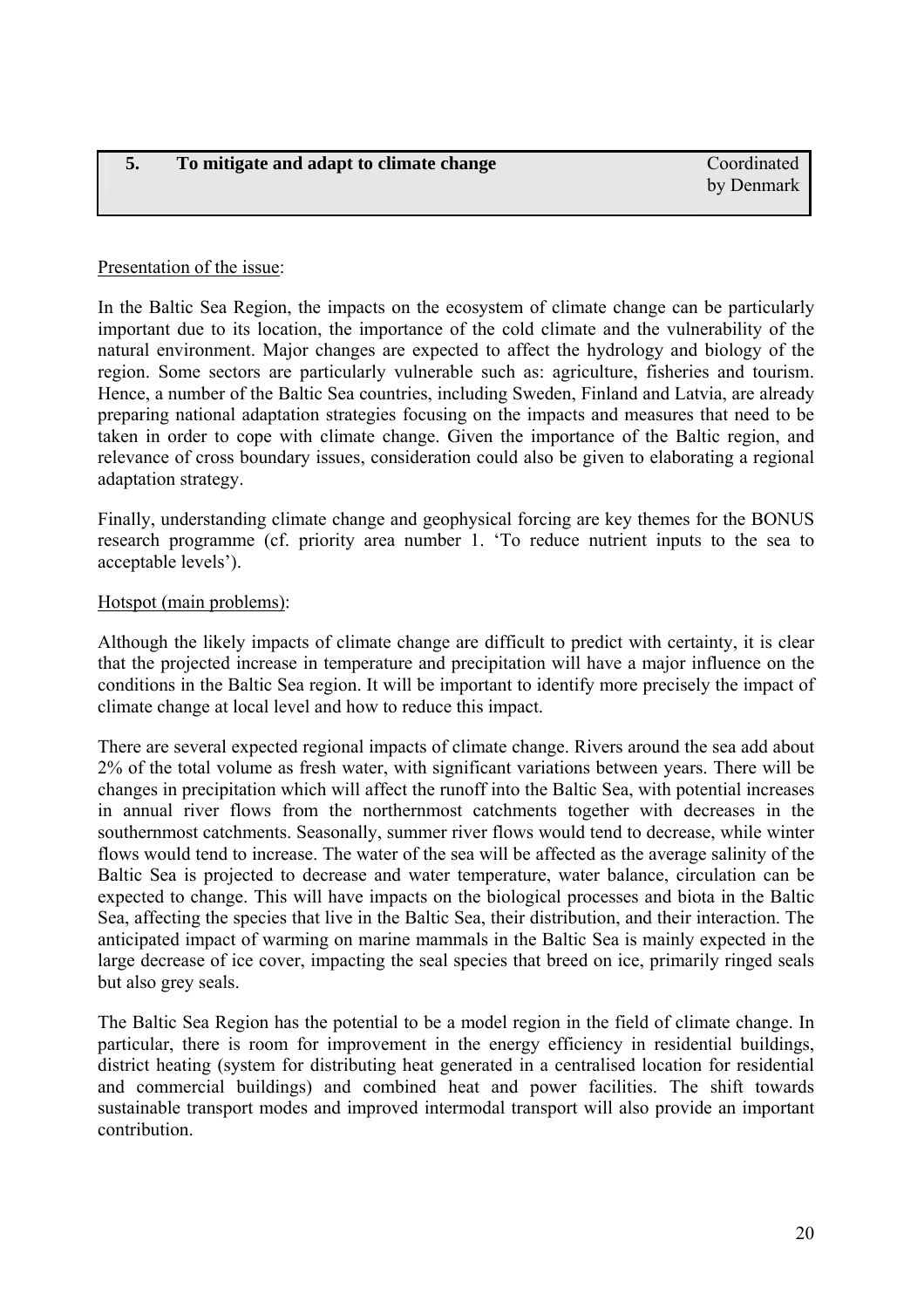# Baltic Sea Region Added Value:

The Baltic Sea Region countries are all concerned by climate change and there are a lot of good experiences of mitigation and adaptation to climate change in this region. Therefore, there is much to gain from an exchange of experiences and cooperation on concrete projects. The Baltic Sea is a specific eco-region, and the impacts of climate change can be expected to be specific as well. It is thus important for regional actors to cooperate in adaptation measures.

In addition, the Baltic Sea Region has the potential to be a model region in combating climate change. In particular, in addition to the scope for developing renewable energies (mentioned in a separate section), there is room for improvement in the energy efficiency in residential buildings, district heating (system for distributing heat generated in a centralised location for residential and commercial buildings) and combined heat and power facilities.

Finally, the Baltic Sea is a specific eco-region, and the impacts of climate change can be expected to be specific as well. It is thus important for regional actors to cooperate in mitigation and adaptation measures such as those listed below.

# Actions:

# *Strategic actions:*

 *"Establish a regional adaptation strategy at the level of the Baltic Sea Region" which* would provide a useful framework for strengthening co-operation and sharing information across the region. The possibility of establishing such a regional adaptation strategy should be considered and the consistency of any such strategy with actions at EU level further to the White paper from the European Commission on adaptation needs to be ensured. This issue could be addressed in the Impacts and Adaptation Steering Group proposed in the White Paper. Ensuring complementarities with EU-wide initiatives, a regional strategy could focus on issues of cross border interest in the region such as: developing a more robust evidence base on the impacts and consequences of climate change, raising awareness of the need for action; ensuring and measuring progress (using indicators as benchmark for measuring progress) and recommending early action to ensure that adaptation is integrated in key policy areas – this means reviewing policies in the light of the risks of climate change and considering options for adaptive action.

# *Cooperative actions:*

- *"Promote the whole Baltic Sea Region as a green region (on land and in the sea)".* Some Member States in the Baltic Sea Region are already front-runners in sustainable development (for example Stockholm and Hamburg have been awarded the title of 'European Green Capital') and there would be benefits on building on this to spread the experience to the entire region. While this initiative will include a number of important issues (including e.g. air, water and waste), an important priority will relate to promoting action in the region for mitigation and adaptation to climate change.
- *"Promote efficient heating systems***"** in renovating district heating or combined heat and power facilities; and *"promote energy efficient housing"* in the residential sector and public buildings (e.g. regional / local action plans addressing these sectors, network to exchange best practices…).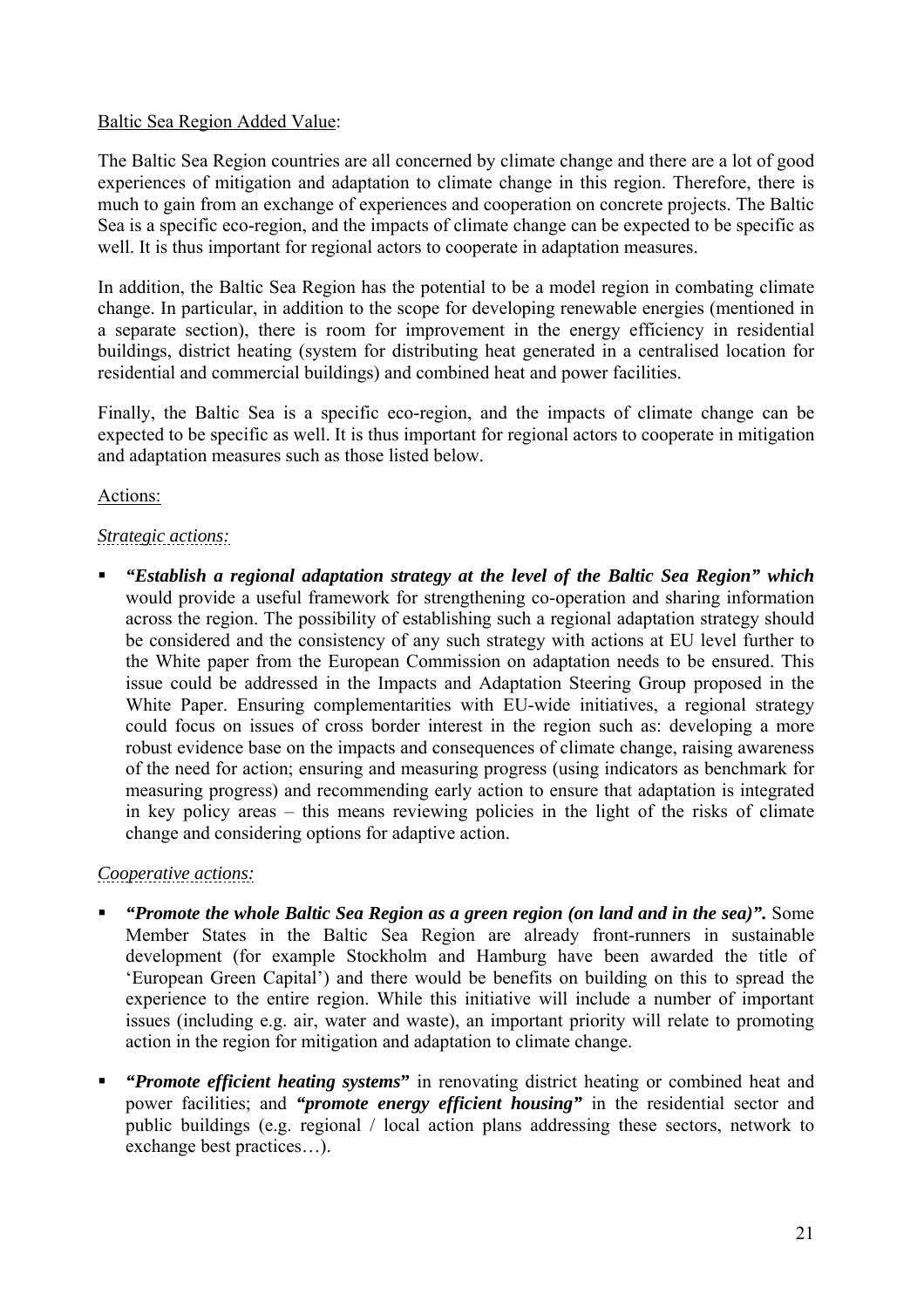### Flagship projects (as examples):

- ¾ *"Anticipate regional and local impacts of climate change through research".* Initiatives in this research field should address specific concerns in the Baltic Sea Region, while ensuring close coordination with overall action at EU level. (Lead: Denmark and Sweden; Deadline for progress review: to be determined)
- ¾ *"Implement fully the EU Russia Energy Efficiency Initiative"*, particularly the biannual Work Programme of the Joint EU – Russia Thematic Group on Energy Efficiency of the EU – Russia Energy Dialogue for 2008 – 2009, approved by the Permanent Partnership Council on Energy on 8 October 2008 and to be implemented jointly by the EU and Russian side. (Lead: European Commission in cooperation with the Ministry of Energy of Russia or Inter-Governmental Body to be agreed; Deadline for progress review: 31 July 2010)
- ¾ *"Create a network of sustainable cities and villages"* to exchange knowledge and good practices on environmentally friendly city management practices. In this regard. consideration could be given to a wider participation in the existing Covenant of Mayors initiative that gives the lead to Europe's pioneering cities to mitigate climate change through the implementation of intelligent local sustainable energy policies that create stable local jobs and increase citizens' quality of life and address crucial social issues. One important component of a strategy for sustainability will be to take measures at municipal level for mitigation and adaptation to climate change. (Lead: Sweden or Denmark; Deadline for finalisation: to be determined) *FAST TRACK*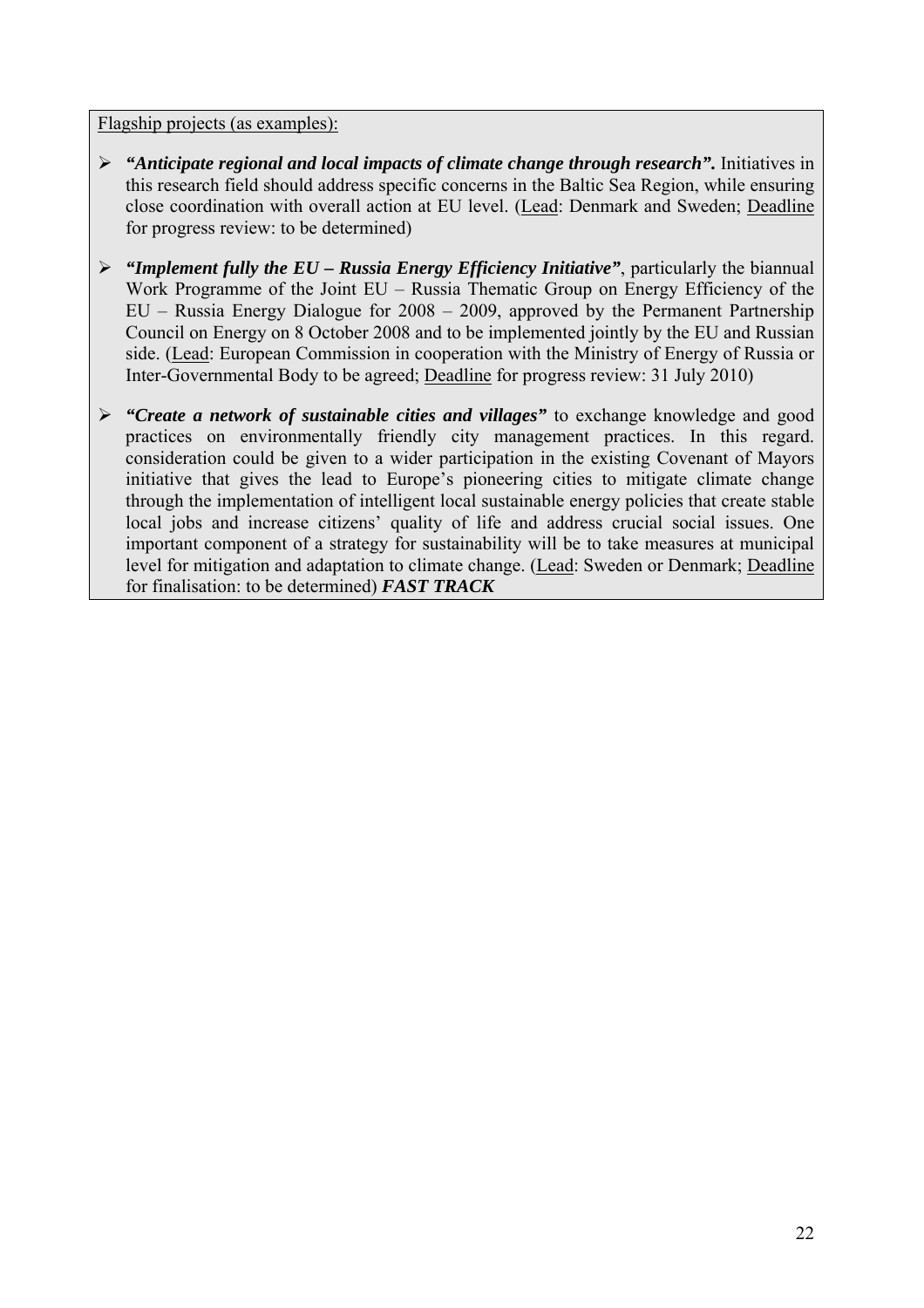### **TO MAKE THE BALTIC SEA REGION A PROSPEROUS PLACE**

<span id="page-22-0"></span>This set of priority actions recognises the importance of economic factors in promoting and sustaining the region. The Baltic Sea Region (BSR) includes some of the most successful and innovative economies in the world as well as regions that are fast catching up to the European average.

The Baltic Sea Region is the dominant foreign trade area for the smaller economies, like Estonia and Lithuania (share of the BSR in total trade over 50%). For the three Nordic countries, the share of Baltic Sea Region trade is between 37% for Sweden and 44% for Denmark. These figures are close for Poland, where share of the BSR trade is 35% in total trade. Only for Germany the share of BSR trade is significantly lower, due to the magnitude of German trade. Interesting is the fact that the biggest three trading countries in the BSR (Germany, Poland, Sweden) have a smaller share of trade with BSR compared to total trade. In addition, maritime economies play an important role in the countries of the Baltic Sea Region. Among the six EU Member States that have the highest share of maritime activities in their national economy  $(+ 3\%$  added value and  $+ 5\%$  maritime employment) three are in the Baltic Sea: Estonia, Latvia and Denmark<sup>26</sup>.

This chapter therefore includes actions to promote entrepreneurship, innovation, and trade, thus enhancing business opportunities and making the internal market work better on the ground. It also includes actions to improve the quality of human resources and to improve the sustainability of the basic industries: agriculture, forestry and fishing.

### **Examples of financing**

 $\overline{a}$ 

Programmed expenditure for the 2007-2013 period under the European Regional Development Fund (ERDF) and Cohesion Fund for the Convergence and Competitiveness and employment programmes in the Baltic Sea Region in the field of prosperity:

| Innovation in SMEs and entrepreneurship | $\epsilon$ 2.4 billion |
|-----------------------------------------|------------------------|
| Investments in firms                    | $\in$ 2.0 billion      |
| <b>RTD</b> activities                   | $\in$ 1.2 billion      |
| RTD infrastructures                     | $\in$ 1.1 billion      |
| Total:                                  | $\epsilon$ 6.7 billion |

In addition, other Community programmes (in particular the  $7<sup>th</sup>$  Research Framework Programme, the LIFE programme, the European Social Fund (ESF) the European Territorial Cooperation programmes, the European Neighbourhood and Partnership Instrument Crossborder Cooperation programmes (ENPI CBC), the European Agriculture Fund for Rural Development (EAFRD), the European Fisheries Fund  $(EFF)^{27}$  and the Competitiveness and

<sup>26</sup> Estonia (value added 9%; employment 7%), Latvia (value added 8%; employment 5%), Denmark (value added 4%; employment 5%). Study "The role of Maritime Clusters to enhance the strength and development in European maritime sectors" (http://ec.europa.eu/maritimeaffairs/clusters\_en.html)

<sup>&</sup>lt;sup>27</sup> Programmed Community expenditures 2007-2013 under the EFF in the field of prosperity: Sustainable development of fisheries areas  $\epsilon$  316 million; Investments in fisheries processing, marketing and aquaculture  $\epsilon$  500 million**;** Total: € 816 million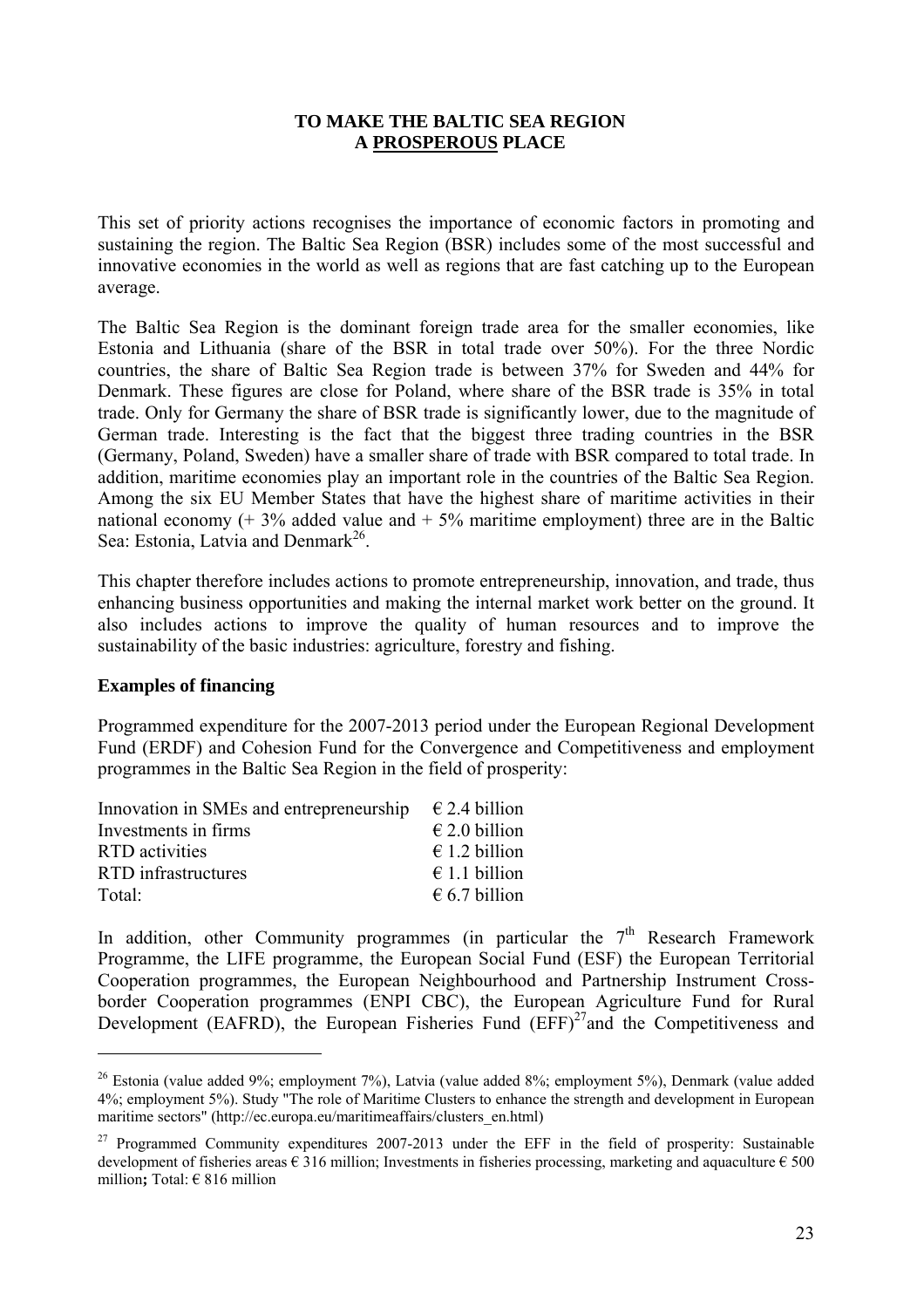Innovation Programme) as well as national, regional and local policies are financing important projects. In addition, the European Investment Bank (EIB) is already providing its lending / cofinancing to a large number of projects and could further extend its activities to a large number of flagship projects.

# **Examples of projects financed by ERDF and the Cohesion Fund (ongoing and planned ones, total cost) 28:**

- "Fiber Optic Valley" (co-financed by Objective 2 in Sweden in 2000-2006) and its spin-off project "Testbed Gävleborg" (Norra Mellansverige programme) are considering a cluster across the Baltic Sea.
- Cooperation between universities: The Östra Mellansverige 2007-2013 Competitiveness programme in Sweden, finances a project called "PRIM" (Processes and Relations in Innovative Environments) which supports cooperation between several universities and their incubators. Total cost:  $6.5$  million.
- JOSEFIN Joint SME Finance for Innovation, is a European Territorial Cooperation project under the Baltic Sea Region 2007-2013 transnational programme. Project duration: January 2009 – December 2011. An extension up to 2 years as a "strategic project" is under consideration. Total cost:  $\epsilon$  3.9 million
- The Pomorski Science and Technological Park, Poland extension 3rd stage (Total cost:  $\epsilon$ ) 48 million)
- Maritime Cluster in Schleswig Holstein, Germany (Total cost:  $\epsilon$  50.8 million)

The pillar 'to make the Baltic Sea Region a prosperous place' covers the following priority areas:

- 6. To remove hindrances to the internal market in the Baltic Sea Region including to improve cooperation in the customs and tax area
- 7. To exploit the full potential of the region in research and innovation
- 8. Implementing the Small Business Act: to promote entrepreneurship, strengthen SMEs and increase the efficient use of human resources
- 9. To reinforce sustainability of agriculture, forestry and fisheries

 $^{28}$  Some of these projects also benefit from a framework loan from the European Investment Bank (EIB)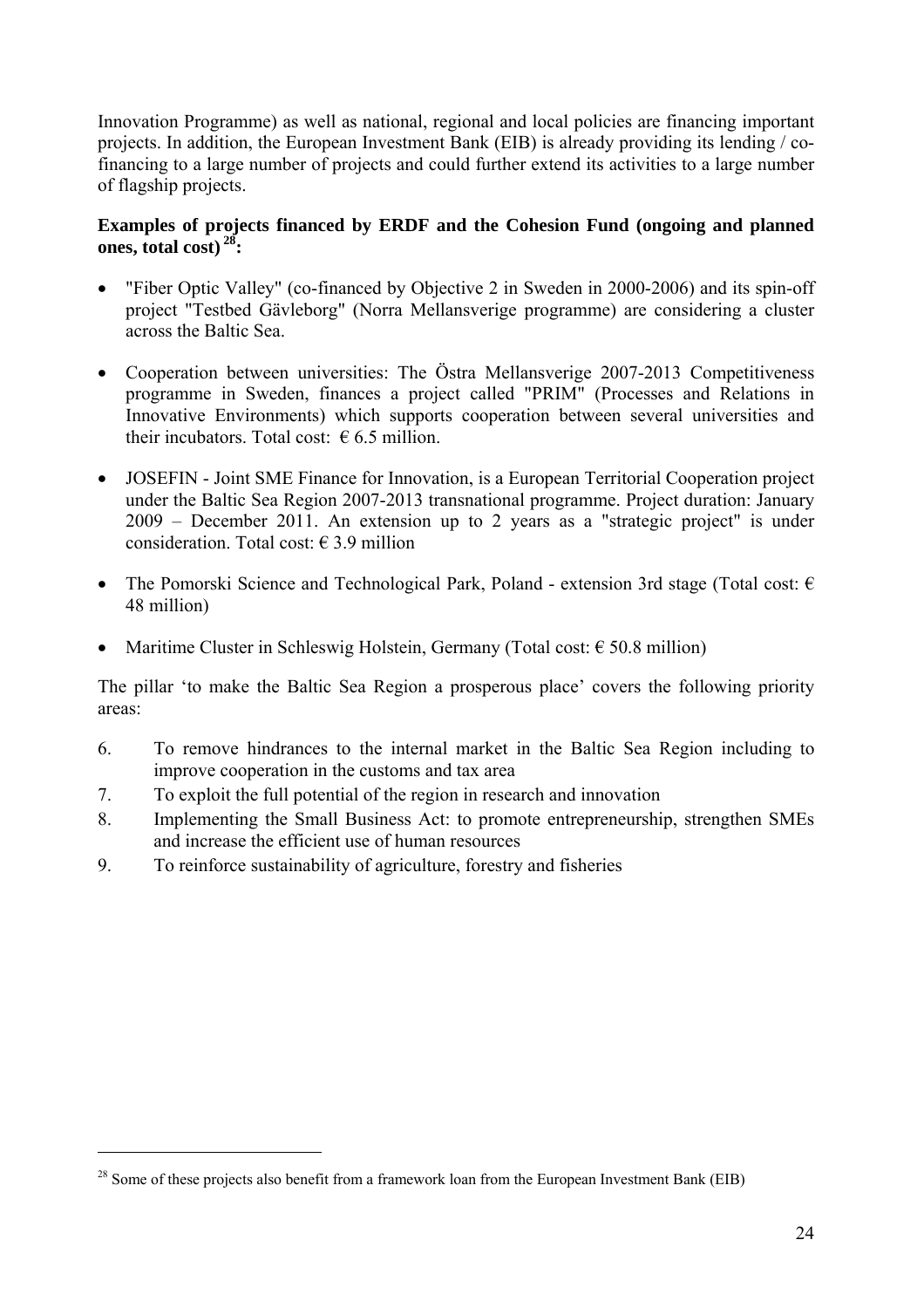#### <span id="page-24-0"></span>**6. To remove hindrances to the internal market in the Baltic Sea Region including to improve cooperation in the customs and tax** by Estonia **area**  Coordinated

### Presentation of the issue:

In the Baltic Sea Region obstacles to trade in goods and services still exist at the practical level despite the fact that all the Member States are part of the internal market. The markets in the Baltic Sea Region are, with the exception of Germany, relatively small and therefore heavily dependent on trade in the region to maintain their competitiveness.

The Baltic Sea Region is the dominant foreign trade area for all countries concerned except Germany. The level of trade between the countries is increasing but at a slower pace than would be expected, which is a sign that the integration of the markets is not progressing as it should. It has proven to be especially difficult for SMEs to benefit optimally from the internal market and successfully expand their activities to their neighbouring countries. This puts a brake on in particular those SMEs that are growing and therefore need bigger "domestic markets" to be able to expand.

To secure practical and functioning trade relations to third countries it is important to reduce administrative, non-tariff barriers to trade and cross-border movement of goods between especially EU and Russia. This requires improvement of customs procedures and infrastructure. Furthermore it is important to strengthen international tax cooperation, improve conditions to trade and investment, and to reinforce efforts to combat cross-border tax fraud and evasion.

Most of the obstacles to the Internal Market for goods carried by sea (90% of internal goods for a country such as Finland) result from the fact that maritime transports are considered to leave the customs territory of the European Community when the vessels leave the territorial waters and re-enter in the EU customs territory at the port of arrival. This situation is no longer justified at a time where vessels can be easily tracked by coastal authorities. In order to abolish the systematic formalities applied to Internal Market goods, the Commission adopted on 21 January 2009 a Communication<sup>29</sup> in view of the implementation of a European maritime transport space without barriers, aiming at eliminating or reducing at maximum administrative procedures for goods and vessels sailing between EU ports. The Baltic Sea Area will largely benefit from the implementation of the actions in the "European maritime transport space without barriers" action plan, which was endorsed by the Council on 30 March 2009.

### Hotspot (main problems):

 $\overline{a}$ 

The insufficient trade relations established by SMEs in the Baltic Sea Region can be explained by administrative burdens posed by national legislation, implementation of EU directives in a non-transparent way, strongly regulated labour markets, and weak tax incentives. As a result there is often a lack of competition, which translates as relatively high price levels.

<sup>&</sup>lt;sup>29</sup> Communication from the Commission to the European Parliament, the Council, the European Economic and Social Committee and the Committee of the Regions - Communication and action plan with a view to establishing a European maritime transport space without barriers (COM(2009) 10 final; 21.01.2009)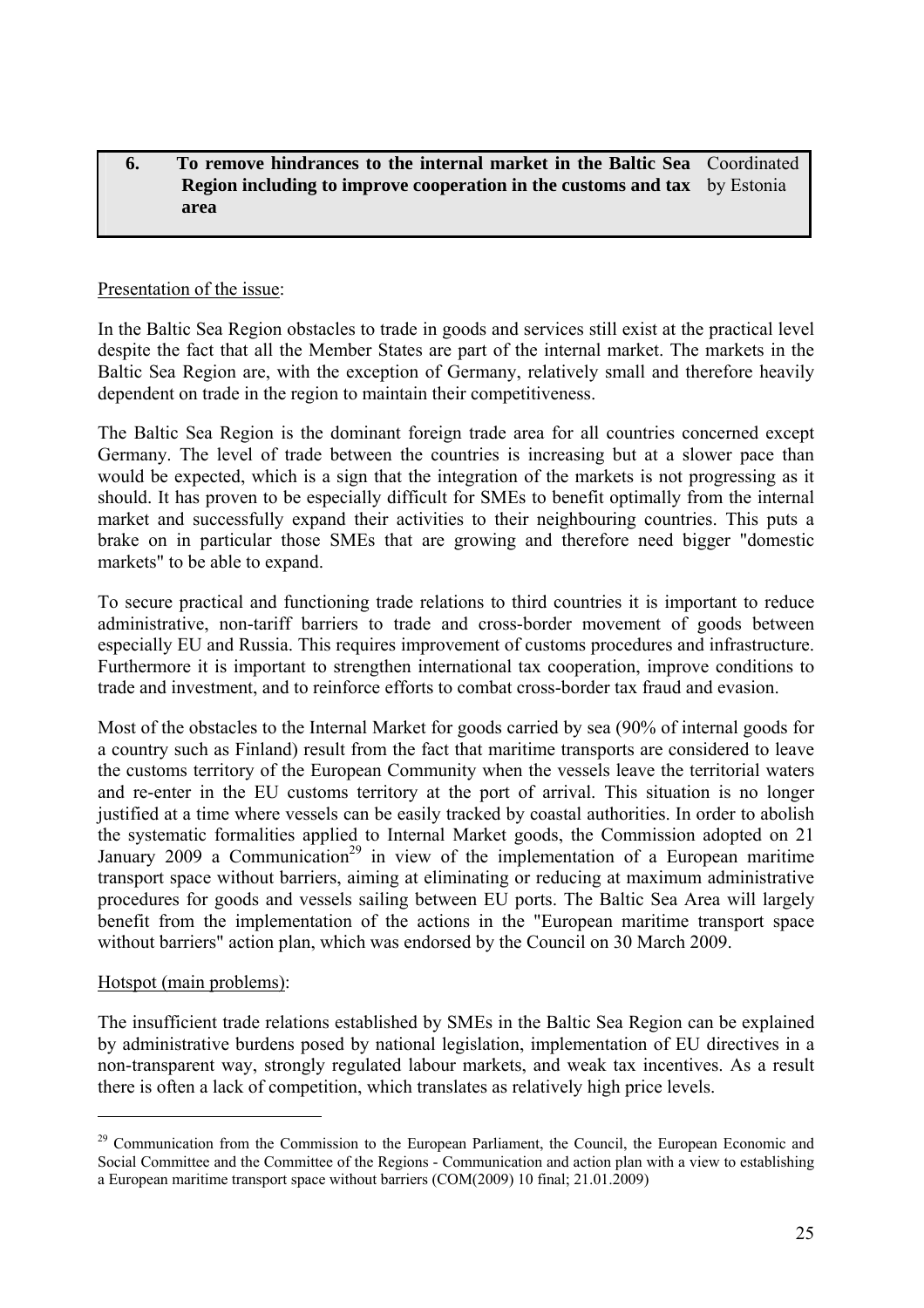Better integration is needed if the region is to maintain and improve its position as a prosperous region. Consultation and analysis carried out to prepare the 2007 Single Market Review<sup>30</sup> have shown that, in many areas and sectors of the Single Market, the legal framework is not yet functioning as well as it should.

Citizens and businesses do not always seize the many opportunities the Single Market has to offer because the rules are not transposed, applied or enforced properly, or in the same way, in all Member States. As shown in the latest Internal Market Scoreboard<sup>31</sup>, although Member States have become much better in transposing Internal Market legislation in time, there are still problems with its correct application, with a high number of reported open infringement cases. Furthermore, citizens and businesses still do not have sufficient information to use and enforce in practice their Single Market rights<sup>32</sup>. Even more efforts should therefore be made to translate and distribute material that in a coherent way explains these to the different target groups.

The traded goods going outside EU are experiencing serious difficulties due to problems in the control procedures, and delays are usually long at the EU border with Russia. Queues of lorries form regularly at crossing points from Finland, Estonia and Latvia. The main reason is the growth of EU-Russia trade, and there is a need for Russia to implement legislation streamlining procedures and improving infrastructure.

Ships transporting goods in an intra-European context, but stopping in ports outside the Single Market, have to clear all goods on board through full external customs procedures, irrespective of whether it represents intra-EU trade or international trade. Improvements in handling these types of goods would significantly contribute to the efficiency and competitiveness of shipping as an environmentally-friendly transport mode.

### Baltic Sea Region Added Value:

 $\overline{a}$ 

Due to small markets in the Baltic Sea Region, it is essential that appropriate measures are taken to upgrade the business environment. A policy framework conducive to investors and a dynamic business environment offer the best options for sustaining high levels of development in the west, and increasing levels in the eastern part of the Baltic Sea rim. The current crisis makes it especially important to stimulate further integration of the markets in the Baltic Sea Region. To strengthen the trade links within the region through reducing the barriers is a cost efficient way of revitalising the economy. It is also important for the region to fully implement the recommendations from the Small Business Act, thus reducing the administrative burden for smaller companies.

It is also important to support and facilitate the development of legitimate trade and economic cooperation, to combat customs fraud and enhance security and safety of the supply chain in trade with third countries. This requires, inter alia, a package of measures to strengthen cooperation between customs authorities of the EU Member States with Russia (and Belarus), and to remove procedural, human resource and infrastructural bottlenecks. Promotion of the principles of good governance is needed to ensure fair and efficient tax systems. This plays an essential role in ensuring a level playing field for economic relations, trade and investment.

<sup>30</sup> Commission Communication "A single market for 21st century Europe"; COM (2007) 724 final; 20.11.2007

<sup>&</sup>lt;sup>31</sup> http://ec.europa.eu/internal\_market/score/docs/score18\_en.pdf

<sup>&</sup>lt;sup>32</sup> According to 2006 Eurobarometers, http://ec.europa.eu/internal\_market/strategy/index\_en.htm#061204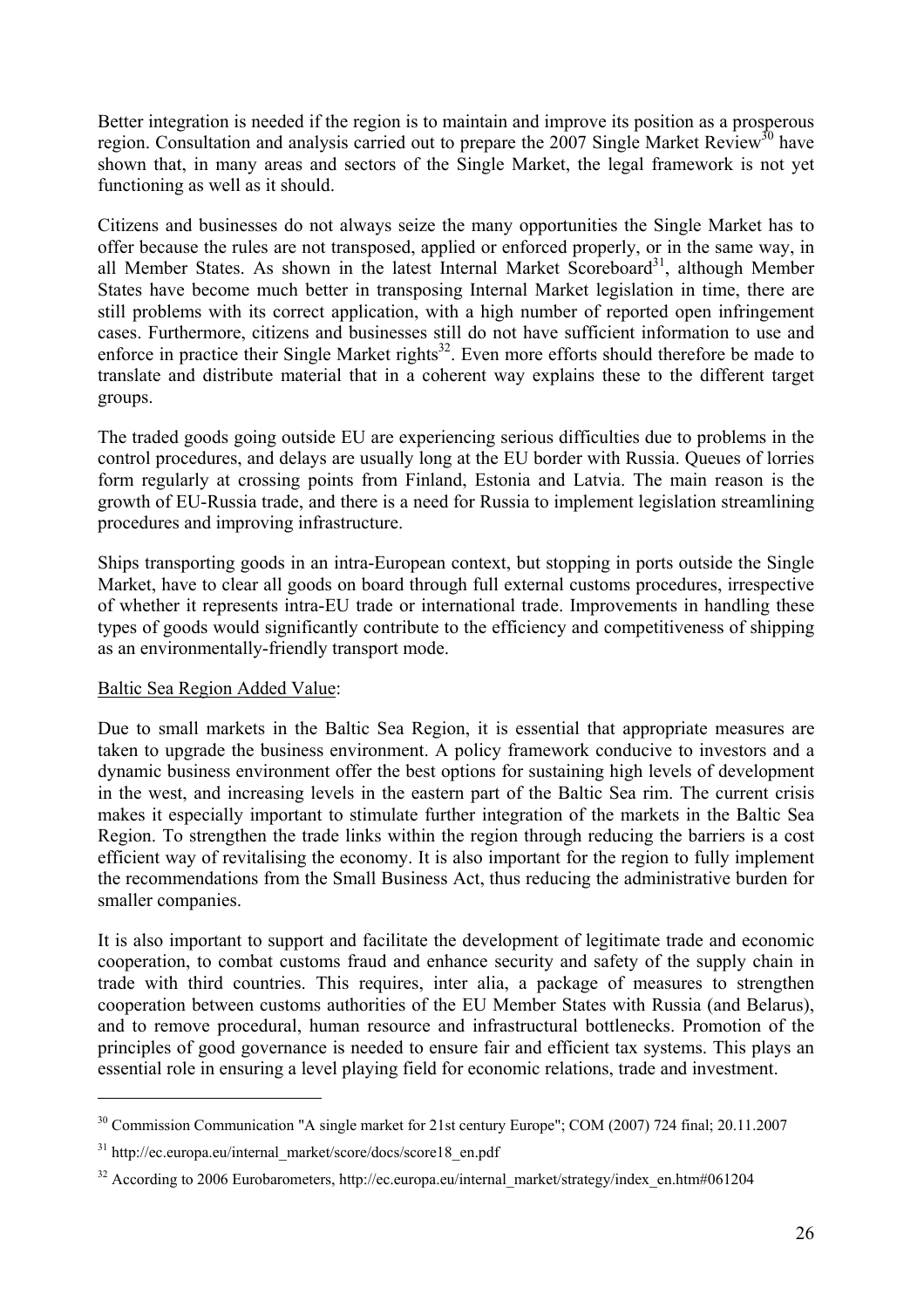It is however important to point out that all cooperation on the internal market issues are on a voluntary basis and no new structures or further reviews will be imposed as a result of the strategy. If it can be proven that such cooperation is possible in the Baltic Sea Region, this experience can be shared by other Member States.

# Actions:

# *Strategic actions:*

- *"Implement the strategy aimed at sustainable improvement and facilitation of controls at the border of goods"* adopted at the meeting of the EU-Russia Sub-Committee on Customs and Cross-border cooperation on 26 April 2007 and reconfirmed on 19 June 2008. An assessment of the strategy's implementation is expected to be carried out in the second half of 2009.
- *"Coordinate with actions taken by the CBSS Working Group on Customs Cooperation and Border Crossing Aspects (WGCB)"* in order to improve cooperation among authorities at the border, including harmonization of working practices, common training and exchanges of information and best practices.

# *Cooperative actions:*

- *"Open up the public sector to competition".* Increase productivity in traditionally state and municipal services by gradually further opening for free competition in relevant areas such as waste management, recreational activities, supply of local energy etc. to secure full access to the respective markets in the Baltic Sea Region.
- *"Remove remaining barriers to the cross-border provision of services"* by timely and consistent implementation of the Services Directive and other relevant directives, especially those effecting SMEs. Besides requiring Member States to take concrete legislative measures, the Directive asks them to put in place a variety of practical measures such as Points of Single Contact for service providers, electronic procedures and administrative cooperation. It also introduces innovative tools, such as the review of national legislation and the process of mutual evaluation. A close co-operation between the bodies responsible in each Member State for implementing the Services Directive has been established during the last two years in the framework of the "Nordic-Baltic cooperation group". This cooperation could further be enhanced through exchange of good practices, including for the setting up of Points of Single Contact, and also through engaging business associations in the process.
- **"***Make the EU internal market work on the ground for the Baltic Sea Region"* through enhanced cooperation between national authorities in managing the Single Market. Improved and increased administrative cooperation between national authorities in the Baltic Sea Region on the implementation of Single Market Directives should be developed with the existing "Nordic-Baltic cooperation group" for the Services Directive as an inspiration. National authorities are also encouraged to cooperate within the Baltic Sea Region regarding provision of training in single market law to national civil servants and court officials; and provision of information to citizens and businesses about their rights and opportunities in the Internal Market. Such close cooperation on Single Market issues between the authorities of the Baltic Sea Region should be developed in the context of and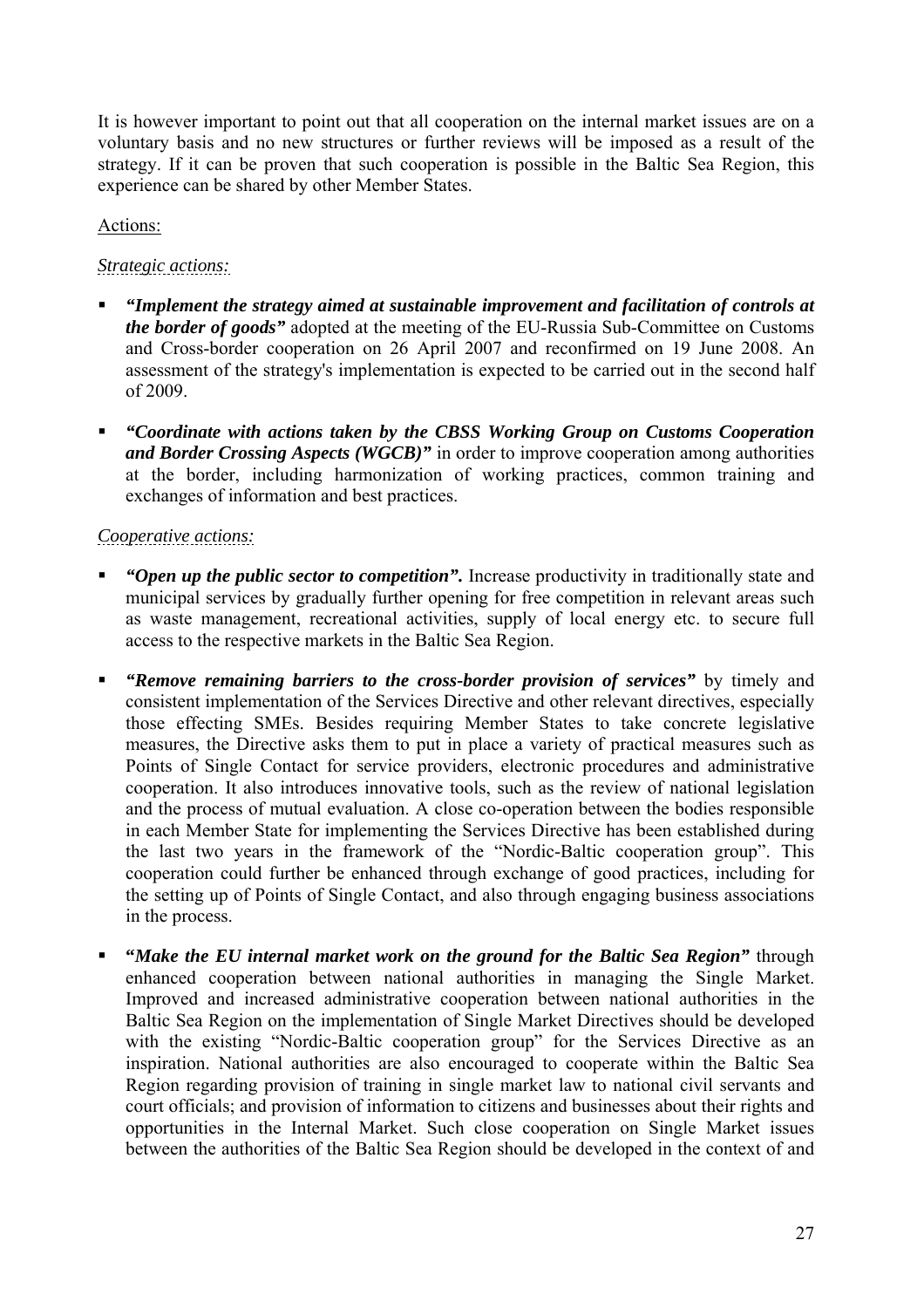in line with the **Commission's Recommendation on Partnerships** which is to be adopted in June 2009.

 *"Promote the principles of good governance in the tax area",* namely transparency, exchange of information and fair tax competition, in order to improve international tax cooperation and reinforce efforts to combat cross-border tax fraud and evasion. A first step would be to reach an agreement with Russia on good governance in the tax area.

Flagship projects (as examples):

- ¾ **"***Remove remaining single market barriers"* by strengthening the practical cooperation between the responsible authorities. For instance, increase cooperation, where possible, between the SOLVIT centres<sup>33</sup> in the countries covered by the Baltic Sea Region Strategy. This could be done on different issues, including for example on promotion activities or where possible on SOLVIT + cases<sup>34</sup>. Appropriate best practices could possibly be subsequently identified for the entire SOLVIT network. Links should be established to regional bodies working to remove barriers like the Baltic Sea Chamber of Commerce Association and the Baltic Development Forum. The Nordic Council of Ministers has also been active. This work should be supported by the development of an 'Internal Market guide' ('IM-guide') for national authorities regarding single market rules and practical information on how they should be applied and where necessary, setting up help-desks in the Baltic Sea Region Member States, in line with the similar recommendations to all Member States in the Recommendation on Partnerships. (Lead: Poland; Deadline for progress review: to be determined) *FAST TRACK*
- ¾ *"Implement European space for maritime transport without borders in the Baltic Sea Region"*. This plan includes several legislative measures, including a proposal aimed at simplifying administrative formalities based on Community regulations and recommendations to Member States for reducing the administrative burdens imposed on shipping companies. This should be done through analyzing the present legal and administrative barriers and initiating necessary changes to the regulatory and administrative framework through better regulation strategies, and by developing integrated maritime information reporting systems (single window). (Lead: to be agreed; Deadline for progress review: to be determined)
- ¾ *"Increase the use of electronic signatures/e-identification"* in contacts with authorities in the Baltic Sea Region, in line with the November 2008 Action Plan on e-signatures and eauthentication<sup>35</sup>, which aims to ensure that electronic signature and authentication applications are interoperable across borders. This would enable a cost-effective and a more expedient conduct in the provision of public services and of administrative and court proceedings. Joint projects should be developed within the field of information society;

<sup>&</sup>lt;sup>33</sup> SOLVIT is an on-line problem solving network intended to solve without legal proceedings problems caused by the misapplication of Internal Market law by public authorities, handling complaints from both citizens and businesses

<sup>&</sup>lt;sup>34</sup> "SOLVIT +" aims at achieving structural solutions for recurrent problems. The SOLVIT centres are sometimes confronted with problems caused by incorrect transposition of EU law into national law. These are cases in which SOLVIT centres participate in the work to get national legislation or guidelines changed to comply with EU rules.

<sup>35</sup> COM(2008) 798 of 28.11.2008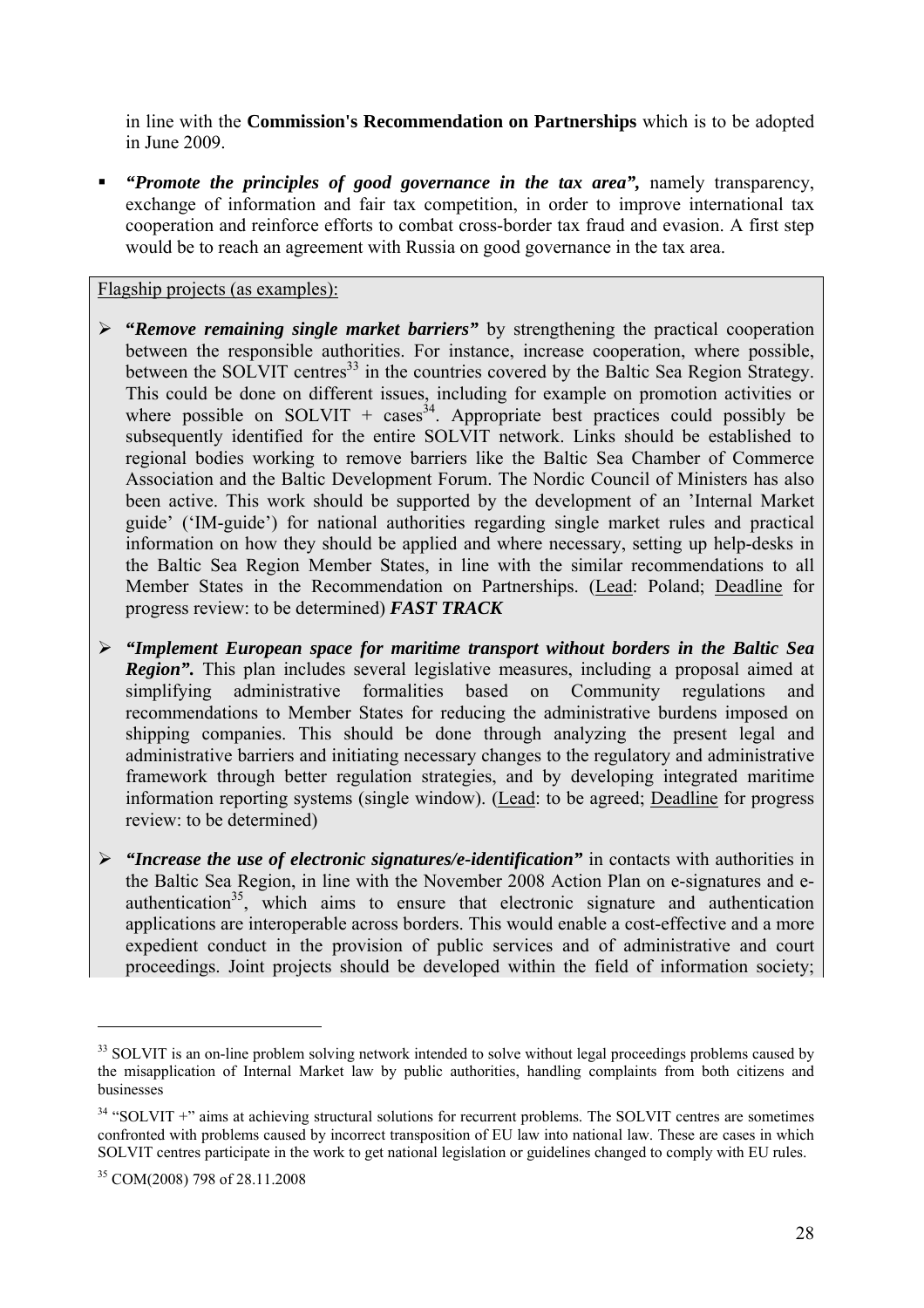these would include electronic voting and other public and private electronic services. (Lead: Estonia; Deadline for progress review: to be determined)

- ¾ *"Provide better information to citizens and business about the "Goods Package" and the Services Directive"*. Raising awareness about this new legislation, in particular on the use of the Product Contact Points in the Baltic Sea Region, will contribute to the better functioning of the internal market in the Baltic Sea Region. (Lead: Sweden - The national board of trade; Deadline for progress review: to be determined)
- ¾ *"Exchange of best practices on the practical functioning of Product Contact Points and of Points of Single Contact"* to share experience and enhance their performance over time. (Lead: Sweden - The national board of trade; Deadline for progress review: to be determined)
- ¾ *"Encourage Sharing of competences between accreditation bodies".* Co-operation between accreditation bodies could be a cost-effective way of sharing competence and offering a wide range of accreditation services to companies, without having all the facilities in each member state. (Lead: Sweden - Swedish Board for Accreditation and Conformity Assessment; Deadline for progress review: to be determined)
- ¾ *"Monitor implementation of the priorities of the EU-Russia strategy"* for improvement of controls at the borde*r*, namely: a) Implementation by Russia of legislative, administrative and procedural measures to improve the situation at the border; b) Implementation of a pilot project on EU-Russia information exchanges; c) Implementation and development of border-crossing and customs infrastructure. (Lead: European Commission; Deadline for finalisation: to be determined)
- ¾ *"Monitor border situations"* by re-launching the "Laufzettel" project, originally carried out in 2001, 2003, and 2005, with the objective of measuring border crossing/clearance times and identifying bottlenecks as well as opportunities to improve control procedures at the EU-Russian border. (Lead: CBSS-WGCB<sup>36</sup>; Deadline for finalisation: to be determined) *FAST TRACK*

<sup>&</sup>lt;sup>36</sup> CBSS Working Group on Customs Cooperation and Border Crossing Aspects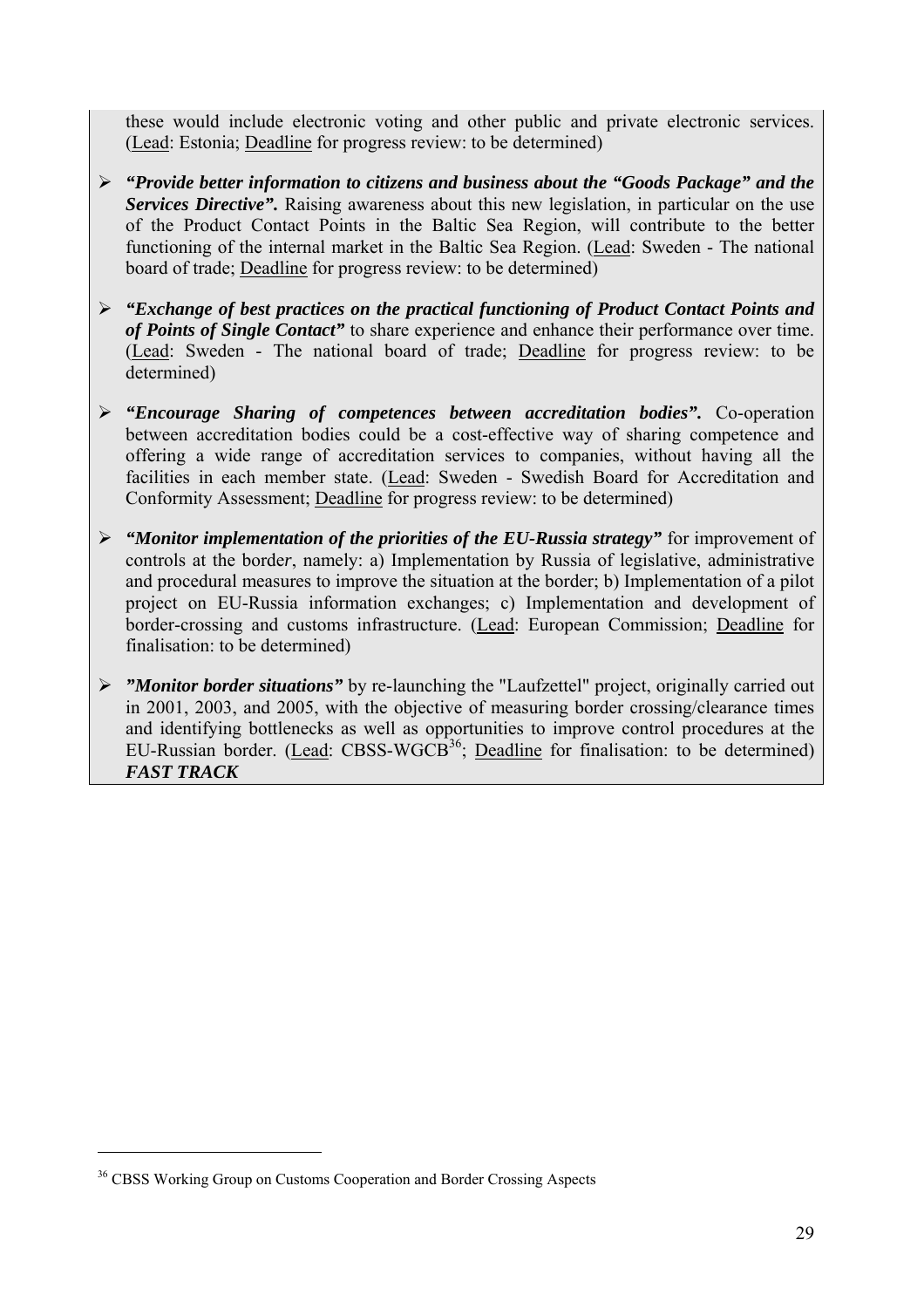#### <span id="page-29-0"></span>**7. To exploit the full potential of the region in research and innovation**  Coordinated by Sweden and Poland

### Presentation of the issue:

If the Baltic Sea Region is to create a vibrant innovation environment, being composed of relatively small countries and innovation milieus of different levels of maturity, it is crucial to strengthen transnational co-operation. This has to happen both at the policy and business level, thus achieving better mobility, higher regional coherence and sustainable economic growth. Regions must attract innovative companies and establish efficient innovation support services to increase their innovation capacity in the long term.

The process of globalisation results in an increased competition between countries and regions regarding investments in production, knowledge, and innovation. At business level, the development of knowledge-intensive products and services is a crucial factor if companies are to be competitive in the global market. At policy level, countries, and particularly regions, must develop efficient innovation systems that offer entrepreneurial dynamism and intensive linkages between top-level knowledge institutions, private investors, incubators and related business services. To do this at Baltic Sea level presents certain special challenges but is needed if the region is to prosper.

### Hotspot (main problems):

The division between more established  $R&D$  institutions in the northern and western shores vs. newly established or reformed institutions at the eastern and south eastern shores in the Baltic Sea is still very present, despite recent high growth in the eastern parts. This is also reflected in the latest European Innovation Scoreboard (EIS 2007). The Baltic Sea region includes some of the innovation top-performers in Europe, and others that are lagging behind. To draw the full benefits from the regions innovation potential, a more coherent approach is needed based on cooperation and trust.

### Baltic Sea Region Added Value:

The greatest added value will be achieved if priority is put on sectors where the region is particularly strong. To further explore such regional strengths, the cluster approach could be appropriate. This approach would build on existing cluster mapping studies recently conducted in different Baltic Sea Region countries at regional or national level, as well as on the cluster mapping results of the European Cluster Observatory<sup>37</sup>, and the BSR INNO-Net project that is funded under the EU initiative PRO INNO Europe<sup>38</sup>. It is also important to fully utilise the opportunities to cooperate within the framework of the European Research Area (ERA).

<sup>37</sup> http://www.clusterobservatory.eu/

<sup>38</sup> Further information can be found on http://www.proinno-europe.eu.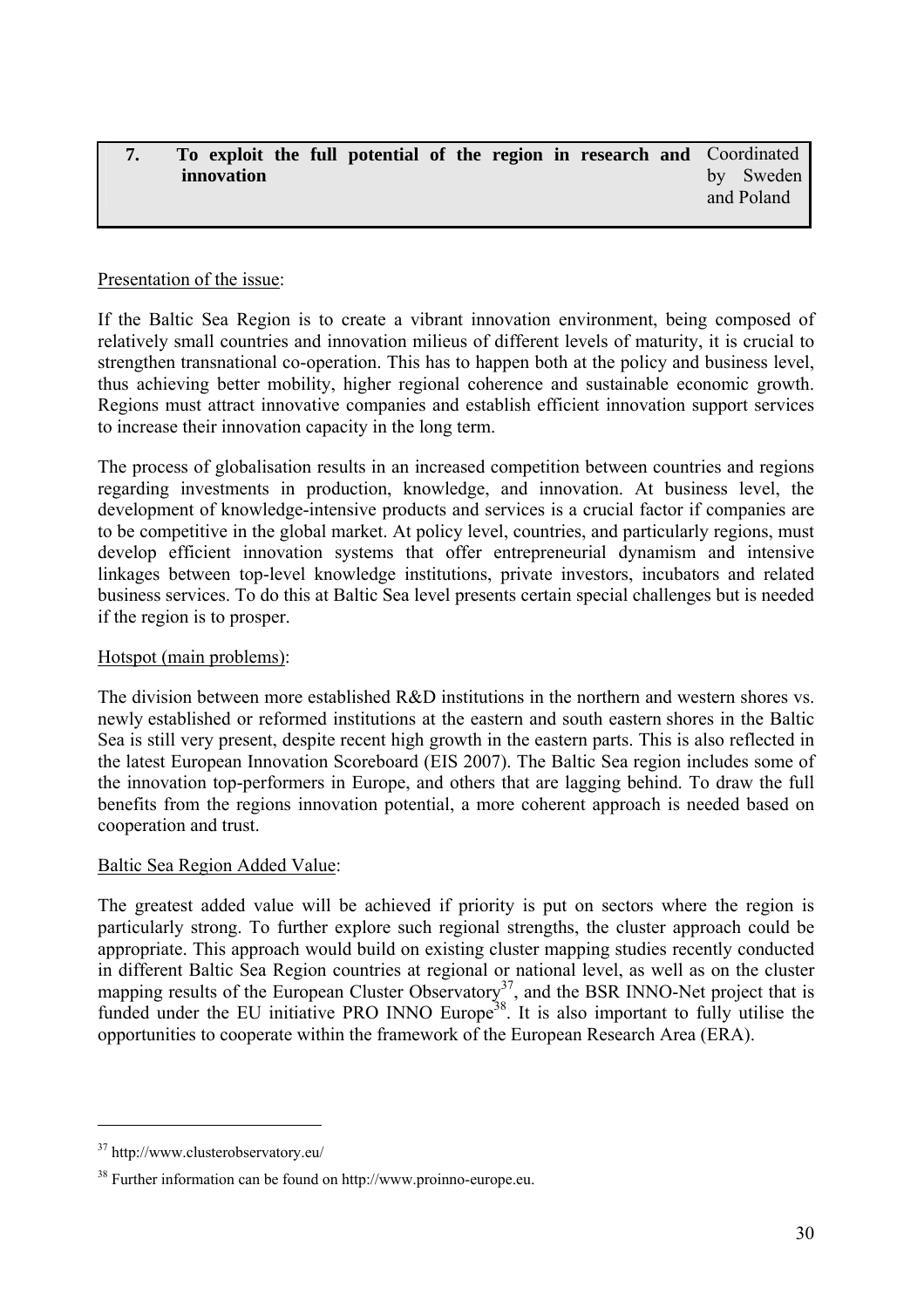# Actions:

# *Strategic actions:*

 *"Establish a common Baltic Sea Region innovation strategy"* which will address the following four challenges: (a) reduce existing innovation barriers, including the harmonisation of different legal and regulatory environments for Foreign Direct Investment (FDI), particularly for further developing the Lead Market initiative; (b) facilitate transnational cooperation for the development and commercial exploitation of joint research projects; (c) utilise together the high level human capital in the region and promote the mobility of researchers; and (d) jointly develop new and better innovation support instruments, including Intellectual Property Rights (IPR) support. This work will liaise with similar efforts undertaken under the PRO-INNO Europe initiative for the period 2009-2012.

# *Cooperative actions:*

 *"Improve the exploitation of research through patents"* by fostering increased cooperation between national patent authorities in the Baltic Sea Region in providing innovation support facilities. "Sector specialization among the different authorities" in the Baltic Sea Region and the ability to assist application to other Baltic Sea Region countries and to the European Patent Office (EPO) are ideas that could be part of such cooperation. Support should be provided to SMEs, individual inventors and public research organisations to integrate IPR into their business strategies.

# Flagship Projects (as examples):

- ¾ *"Develop a Baltic Sea Region Programme for Innovation, Clusters and SME-Networks".*  The concrete objective is to foster R&D and business-related transnational collaboration covering innovation systems, clusters and SME networks, in order to strengthen economic growth in the whole Baltic Sea Region. The Programme will establish "a new Baltic Sea Region brand", building on "smartness", research, innovation and co-operation, leading to capacity building, stronger international competitiveness, increase in foreign investments and world-class actors in some strategic areas. The Programme can be built upon the results and recommendations of the BSR-Network INNO-Net project, funded under the PRO INNO Europe initiative. The objective is to improve Baltic Sea Region competitiveness and innovation through trans-national cluster cooperation both at policy and business level by mobilising cluster organizations, national or regional programmes and funds. Activities under this Baltic Sea Region programme will also include the development of a "Baltic Sea Region" method for better exploiting small business networks. Due to the importance of maritime economy for the region, maritime clusters will be promoted in order to link them to knowledge networks and to exchange best practices on the establishment of cluster organisations. (Lead: Sweden and Lithuania; Deadline for progress review: to be determined) *FAST TRACK*
- ¾ *"Create a Baltic Sea Fund for Innovation and Research".* A common pot for R&D financing of common interest should be developed, using tested and successful models for the practical set-up with national public and private funding<sup>39</sup>. The aim is to promote research infrastructure tailored to the specific strengths of the regions and of particular

<sup>&</sup>lt;sup>39</sup> Models to be used could be the BONUS 169, ERIC (European Research Infrastructures Council) and/or the Nordic Top-level Research Initiative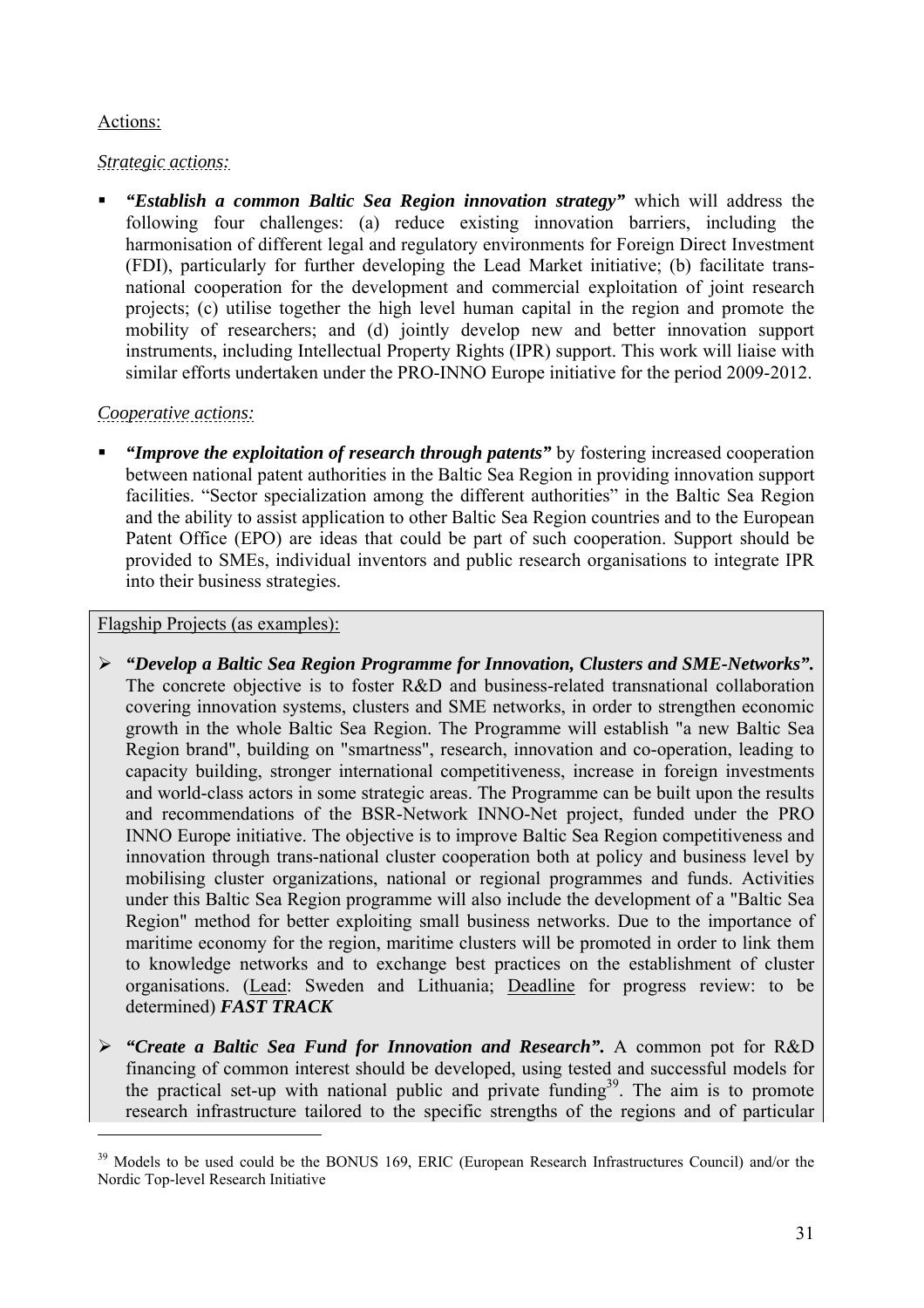individual institutions, linked to specific clusters of excellence for product innovation and marketing. (Lead: Nordic Council of Ministers; Deadline for finalisation: to be determined)

- ¾ *"Develop a common Baltic Sea Region strategy to promote services innovation".* This will have three main objectives: (a) to collect better statistical data from Baltic Sea Region countries to analyse the current status and potential of innovation in the sector of knowledge-intensive services; (b) to identify the scope and objectives for trans-national cooperation between clusters operating in the service sub-sectors such as ICT, creative industries and the cultural sector in general, eco/green-innovation and energy; (c) to improve the framework conditions that are needed to support such cluster cooperation in the domain of services in a sustainable way, as well as to facilitate the internationalisation of high growth service businesses. This work will liaise with relevant EU INNO-Net policy project funded under the PRO INNO Europe initiative for the period 2009-2012*.* (Lead: Lithuania and Finland; Deadline for progress review: to be determined)
- ¾ *"Set up cross-sectoral reference projects for innovation in health and life sciences":* The promotion of public health on a high level and the exploitation of modern life sciences can be regarded as prerequisites for the Baltic Sea Region to become a globally leading and prosperous "Health Region". Furthermore the demographic challenges can only be met with innovations in science, technology and social science. The ScanBalt BioRegion, today one of Europe's leading cluster collaborations, introduced the basic principles of sustainability in 2004 within all fields of life sciences whether it is health, energy, nutrition, or environmental life sciences. The Baltic Sea Region can in this sense be regarded as a model for providing the basis for a knowledge-based economy and for implementing a shared strategy together in a sustainable way in a broad spectrum of activities. (Lead: Lithuania or/et Germany tbc; Deadline for progress review: to be determined)
- ¾ *"Setting up a Baltic Science Link***"** Research infrastructure is important for a region to be at the forefront of research and innovation. The Baltic Sea Region has several important existing infrastructure installations (the high-energy PETRA-III storage ring at the German Synchrotron Research Centre in Hamburg; The European X-Ray Laser project XFEL in Schleswig-Holstein; the MAXIV, Synchrotron Radiation Research, Nuclear Physics and Accelerator Physics lab in Lund) and is hoping for support for further ones like the European Spallation Source  $(ESS)$  in Lund<sup>40</sup>. This infrastructure should be used optimally to strengthen the scientific capability and competitiveness as well as the attractiveness of the region. This could be accomplished by building a strong network between universities, research institutes and industries in the region, i.e. the Baltic Science Link. Already strong research fields in the region; life sciences, material technologies; would form the core of these scientific clusters. (Lead: Sweden: Swedish Research Council; Deadline for progress review: to be determined)
- ¾ *"Develop a regional foresight programme"*, which will help identifying desirable directions of cooperation in R&D and innovation. This would include developing a map on innovation potential per country/area on major themes such as climate, renewable energies, quality shipbuilding, etc. A regional database containing information about financed

<sup>&</sup>lt;sup>40</sup> A joint project for the European research area. ESS Scandinavia is a consortium working to ensure ESS will be built in Lund. The consortium consists of all the universities and colleges in the Öresund region, a number of other leading universities and research institutes in Scandinavia as well as Region Skåne, Lund Municipality, Copenhagen Capacity and the Öresund Committee.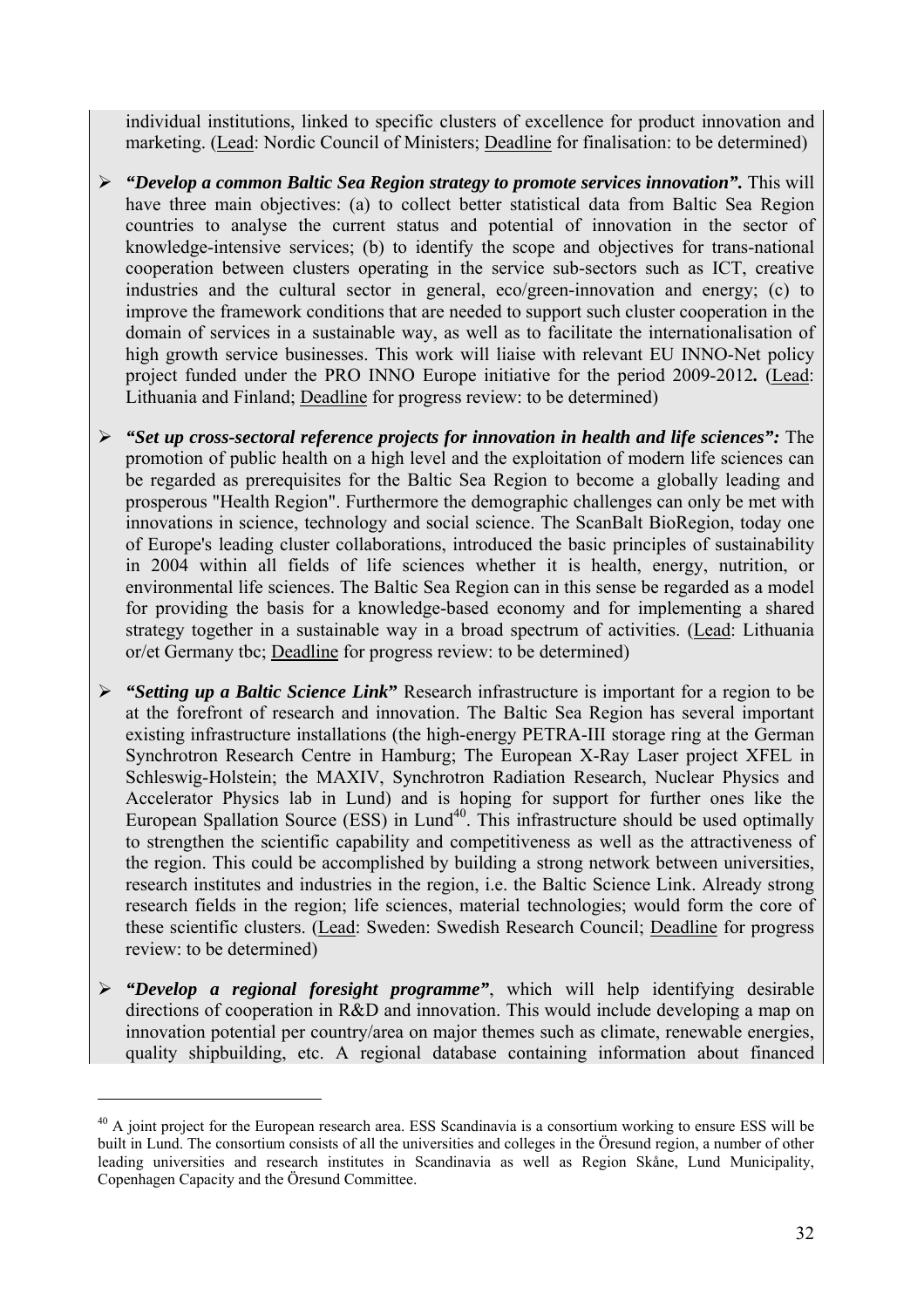research projects in areas of importance for the region's development, a list of best practices in the area of R&D cooperation and commercialisation of the research results in the states of the region should also be developed. (Lead: Poland; Deadline for finalisation: to be determined) *FAST TRACK*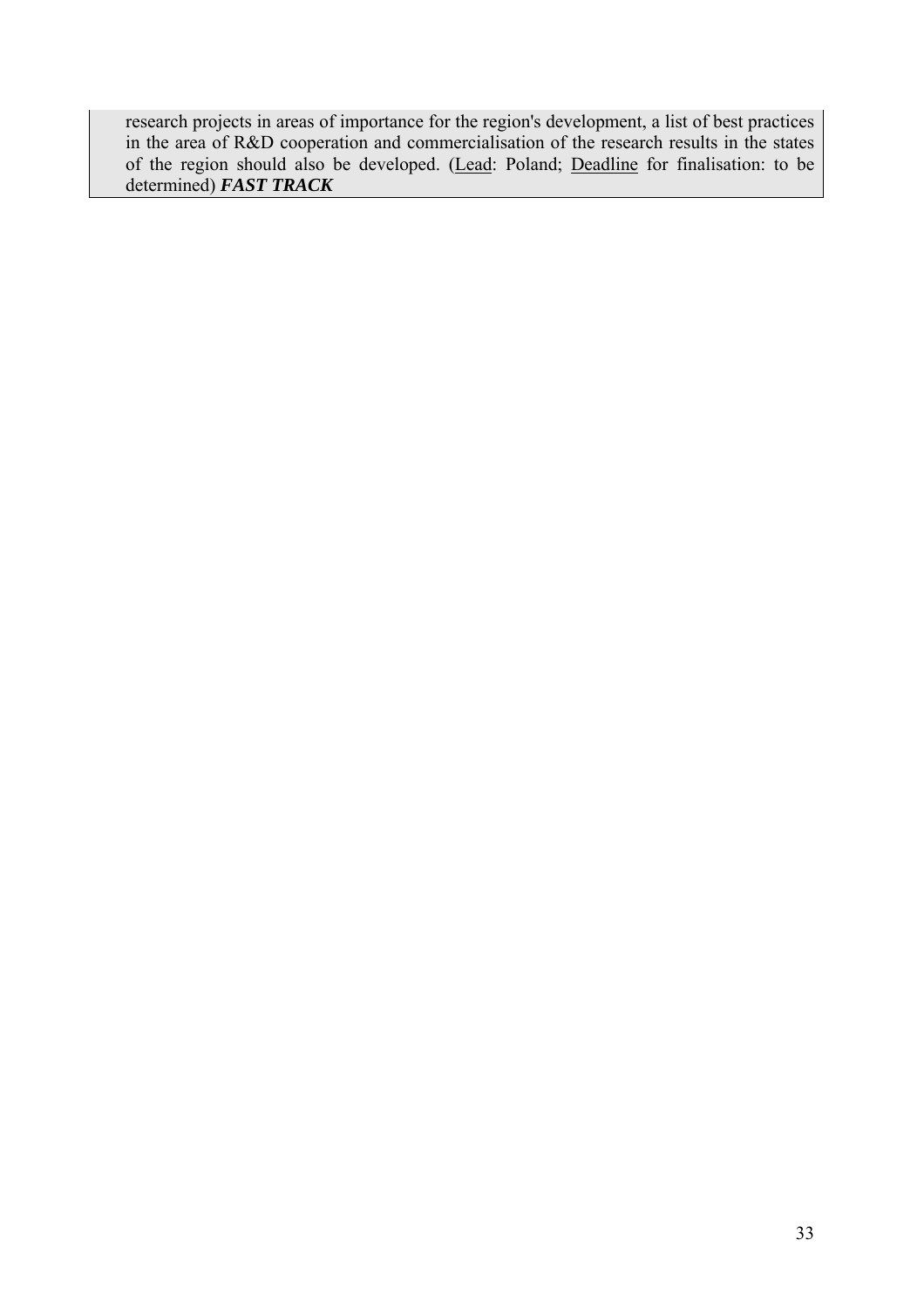#### <span id="page-33-0"></span>**8.** Implementing the Small Business Act: to **entrepreneurship, strengthen SMEs and increase the efficient**  by Denmark **use of human resources**  promote Coordinated

### Presentation of the issue:

In the Baltic Sea Region the general conditions for growth need to be strengthened. There should be increased and more effective support for entrepreneurship and SME development, as well as strengthened cooperation between business support institutions. The level of trade and investments in the region could be increased through better cooperation between trade and investment bodies and development of supportive measures aimed at further economic integration. In addition, the crisis may change the focus of enterprises to seize the business opportunities of the future in "green businesses". To secure the long term prosperity of the Baltic Sea Region, entrepreneurship needs to be included in all levels of education, teachers should be provided with appropriate economic knowledge and innovative teaching methods should be developed.

To achieve high productivity, high levels of innovation and sustainable economic growth, the Baltic Sea Region also needs to increase the labour market inclusion and integration. High levels of employment, good quality jobs, and low levels of social exclusion are vital factors if the companies of the Baltic Sea Region are to stay competitive.

### Hotspot (main problems):

Institutional barriers substantially restrict the activities of SMEs in the Baltic Sea Region. If development in the region is to be based on those enterprises it is therefore necessary to lift restrictions hampering them as swiftly as possible. The first priority is to create an institutional framework defining coherent rules for the functioning of entrepreneurship (in practice those rules are frequently too restrictive or complex). The quality of the institutional and legal framework in which enterprises operate in the Baltic Sea Region differs much between individual states.

There are several obstacles to a more integrated labour market in the Baltic Sea Region. Apart from the traditional legal and administrative factors – linked to social security and the recognition of qualifications – two new categories of limitations have been highlighted: the "practical" obstacles linked to accommodation, language, the employment of partners and spouses and the "psychological" obstacles in particular the issue of return to the country of origin and the lack of recognition of mobility.

Improving maritime careers and training and qualifications can contribute significantly to increasing Maritime safety, employment, and overall competitiveness of the whole maritime cluster.

### Baltic Sea Region Added Value:

The significant differences in the levels of socio-economic development between individual states are not conducive to coherent socio-economic development of the area. More and closer integration as well as better conditions for the entrepreneurs to trade and do business with their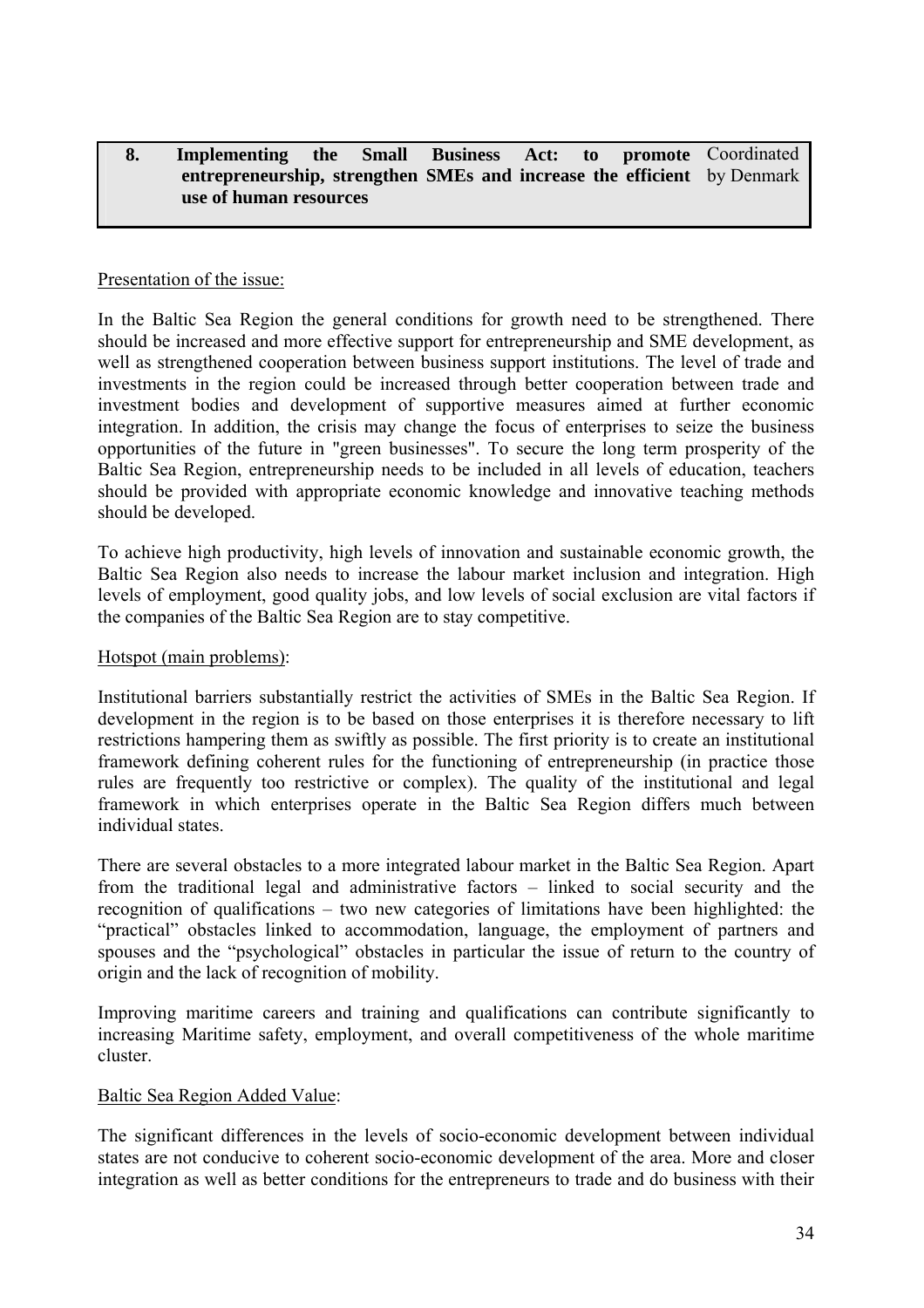neighbouring countries are needed if the region is to prosper. It is also important to increase cooperation in areas where the region has a strong position and significant potential for further growth: examples of such areas are design and environmental technology.

Co-operation on intra-EU mobility could better align labour market demands in both sending and receiving countries to the supply of work force, through linking labour market training, retraining and advanced training in a more co-ordinated way. This is a way to ensure that the region has the trained labour force it needs. There is a great potential in utilising the strengths of the different labour markets in the region, both the more mature and the more dynamic, in particular to meet the needs of especially the growing innovative companies.

As regards maritime clusters, the mix of economic activities in the different countries around the Baltic<sup>41</sup>, in terms of shipping, shipbuilding, ports, services, equipment supply, maritime works and fisheries, would be able to deliver positive results in fostering internationalization and the competitiveness of SMEs.

# Actions:

 $\overline{a}$ 

# *Strategic actions:*

- *"Promote trade and attract more investments into the Baltic Sea Region"* through better cooperation between trade and investment promotion bodies in order to further enhance the tools provided by the Member States in this area. Further enhanced collaboration between trade and investment agencies in the region would be of benefit for intra-regional trade, as well as for the trade of companies from the region with countries outside.
- *"Secure access to capital for SMEs"* for instance by promoting and introducing new and innovative tools that facilitates the access to capital in the region, particularly at an early phase of their development. Examples could involve cross-border venture capital funds and cross-border guarantee schemes that would make it possible to exploit economies of scale and scope when investing in SMEs or guaranteeing their lending. The EU-financial instruments of the Competitiveness and Innovation Programme, as well as the Structural Funds should be used extensively and in an effective way in order to secure finance to SMEs where current market conditions are difficult. The EU-sources for SME-finance should be complemented by national and regional financing.
- *"Encourage and promote female entrepreneurship"* to support economic growth and jobs in the Baltic Sea Region". There is a need of enhancing entrepreneurship of women by targeted actions to young women and second career women that start-up or think about changing their professional activities. Policy makers and SME stakeholders in the Baltic Sea Region should be encouraged to increase and promote the spirit of enterprise amongst women. To create a favourable climate for female entrepreneurship contextual, economic and soft factors that hinder start-up and growth of women's enterprises need to be addressed.
- *"Jointly develop entrepreneurship in offshore renewable energy, particularly wind, to make the Baltic Sea Region a lead region in this field".* Offshore renewable energy is one of the growing maritime sectors. Pioneer work and the development of innovative

<sup>&</sup>lt;sup>41</sup> Study "The role of Maritime Clusters to enhance the strength and development in European maritime sectors" (http://ec.europa.eu/maritimeaffairs/clusters\_en.html)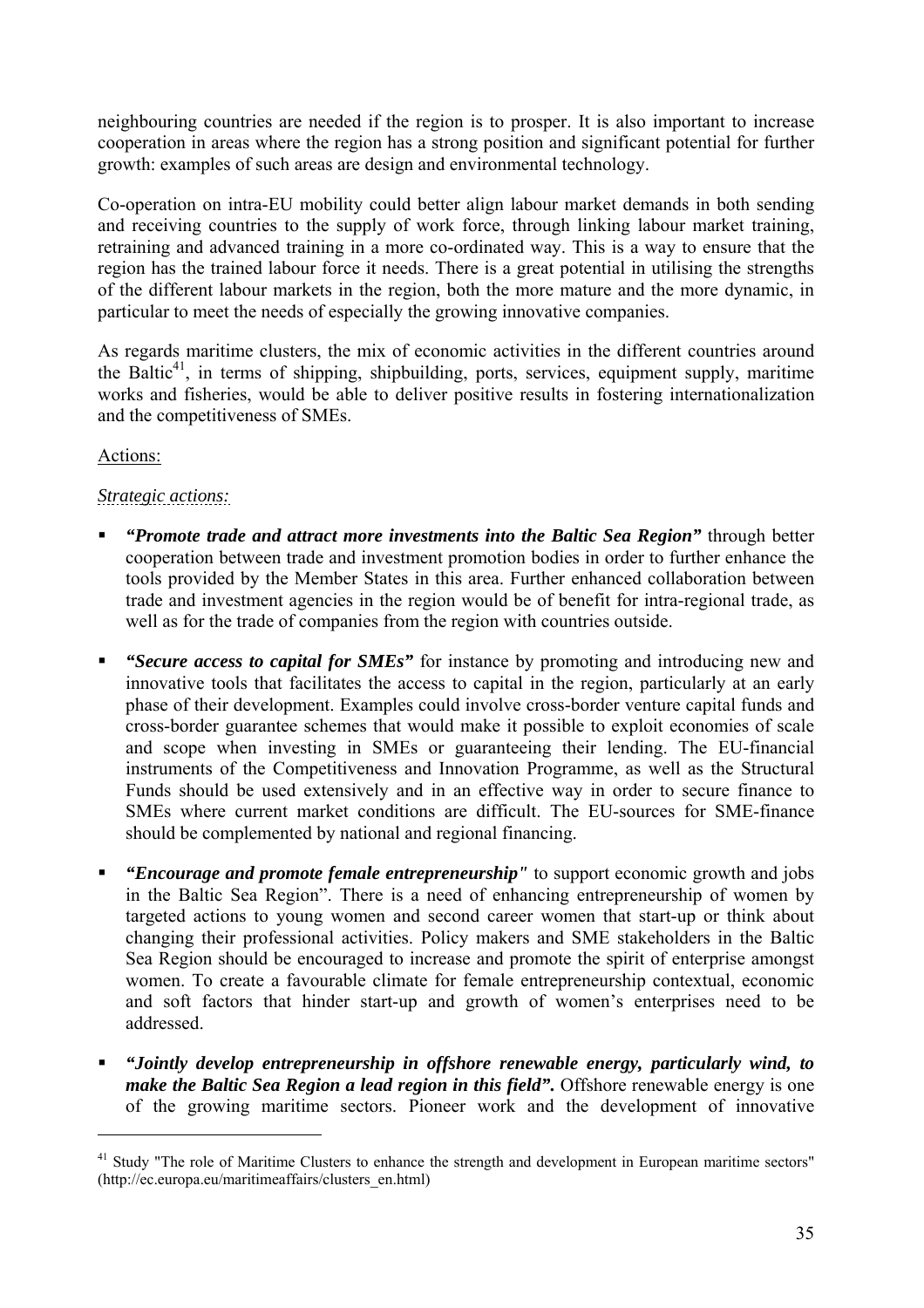technologies have been done by small and medium size enterprises and these economic structures will continue to be important for the sector's development. Strengthening the entrepreneurship in the Baltic Sea Region in this field could lead to the development of a lead market initiative for renewable and clean energy. The conditions and ongoing activities in Denmark, Germany and Sweden as well as the gas transports from Russia make the region more or less already the hotspot for innovation and new developments in this field. The Baltic Sea Region States could take a leading role in a broader European development through e.g. listing the main technology challenges and demonstrating the main regulatory obstacles in anticipating a Europe-wide debate on offshore renewable energy. The horizontal action on Maritime Spatial Planning (see below) can be beneficial for this action. Support for "green businesses" more generally is vital.

- *"Entrepreneurship training as part of the school curricula"* Entrepreneurship should be included at all levels of education including at university level, teachers should be provided with appropriate knowledge and innovative teaching methods and an entrepreneurial culture should be established. This should be done with involvement of local business. Universities in the Baltic Sea Region should be encouraged to increase the spirit of enterprise and to create a favourable climate for entrepreneurship, not only addressed to business and economics students. Measures should include support for university start-up companies, spin-offs and specific teacher training.
- *"Facilitate rural entrepreneurship"* by establishing programmes for education and crossborder exchanges, making full use of funding available in the European Agricultural Fund for Rural Development in support of SMEs.

# *Cooperative actions:*

- *"Increase labour mobility"* not only within but also into the labour markets by promoting increased transnational cooperation in reducing borders and enhancing mobility. Cooperation between municipalities, regions and Member States is an important way to increase the efficiency of the support instruments through the mutual exchange of experience, analysis of future topics, and on procedures for implementation and comparison of performance. Fostering deeper co-operation between job-agencies in the Baltic Sea Region and promoting better links between labour training, retraining and advanced training and the **labour market needs in the entire region**. Another important issue is the mutual recognition of qualifications which requires cooperation between the relevant control bodies. The maritime cluster can benefit from labour mobility between land-based and seabased jobs and careers, as well as a more transparent and higher-level system for qualification for maritime professions. Actions are detailed in chapter 4-13*.*
- *"Make the Baltic Sea region a leader in design"*. The States in the region have both potential and experience to build on in the field of design development and have initiated cooperation in this area. There are some similar features in design originating from the region and this should be marketed in a joint way. Dissemination of good practices related to the Baltic Sea basin design through thematic conferences and exhibitions of good practices festivals: e.g. Gdynia Design Days.
- *"Initiate an exchange of good practices in the area of administrative simplification of start-ups, licenses and bankruptcy procedures"* based on the recommendations from the Small Business Act.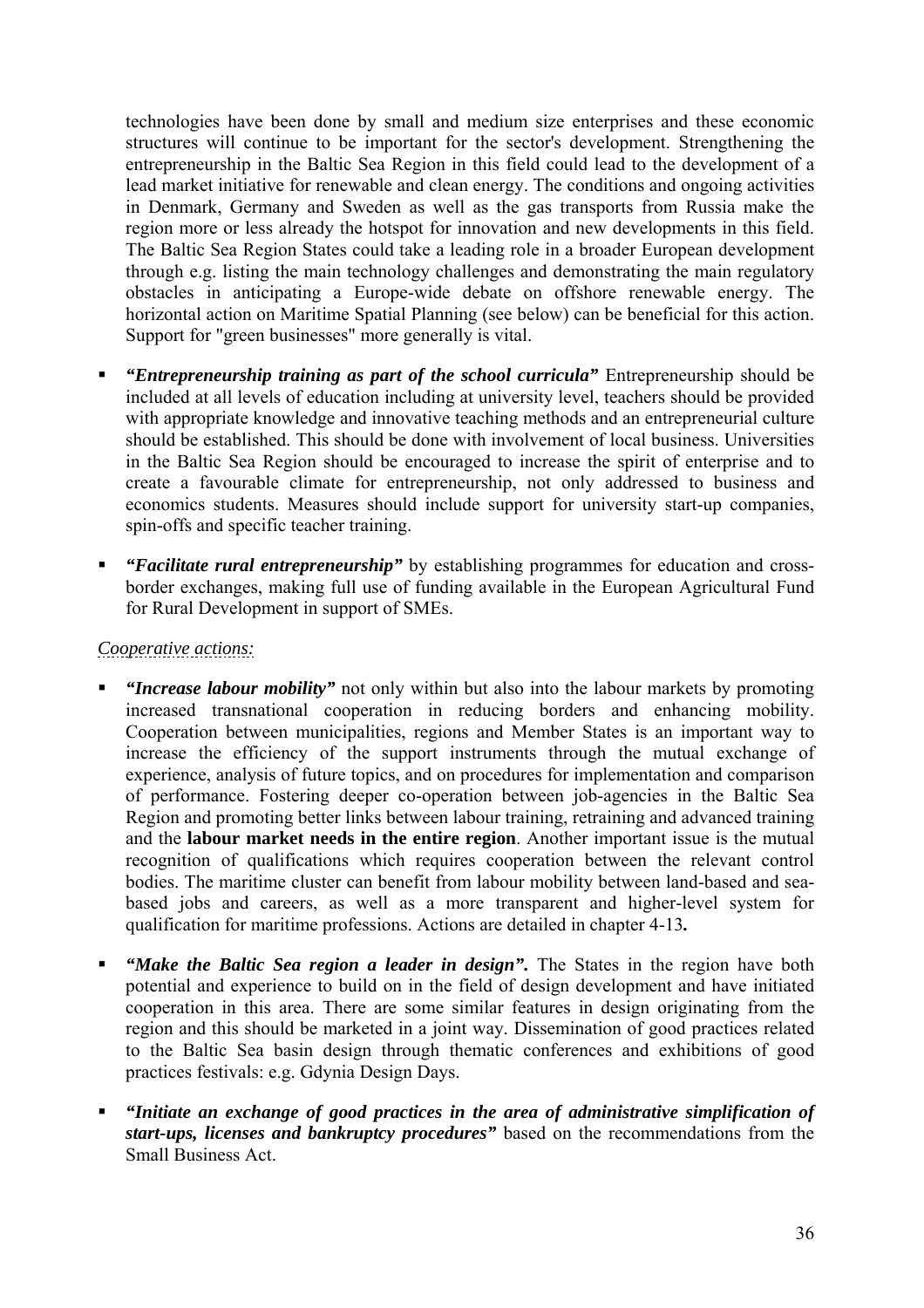Flagship projects (as examples):

- ¾ "*Promote young entrepreneurs":* Cooperation between education and business sectors is important to create sustainable growth. A joint initiative should be developed to focus on encouraging young entrepreneurship, as well as promoting and making financial resources available for developing young entrepreneurs' mobility and for cross border networks for young entrepreneurs in the Baltic Sea Region (Lead: Denmark; Deadline for progress review: to be determined)
- ¾ *"Develop deeper cooperation on environmental technology to create new business opportunities".* To strengthen SMEs in the environmental technology sector a stronger critical mass in knowledge and technology has to be created involving both RTD (research) and enterprises. Joint actions should include increased cooperation in export promotion especially to China and India. (Lead: Poland; Deadline for progress review: to be determined)
- ¾ *"Implement the project Sustainable Production through Innovation in Small and Medium sized Enterprises*". The aim is to increase the innovation potential in SMEs to enhance their sustainable production processes, thereby increasing company profits whilst reducing economic and environmental costs. (Project financed by the 'Baltic Sea Region' Programme under the 'Territorial Cooperation' objective of the ERDF; total budget  $\epsilon$  3 million over  $3\frac{1}{2}$  years). (Lead: Poland; Deadline for progress review: to be determined) *FAST TRACK*
- ¾ *"Make the Baltic Sea an Eco-efficient region*" e.g. by establishing a network on green public procurement where good practice and experience are exchanged. Focal points should be established in all Baltic Sea Region member states to increase the knowledge and disseminate information. (Lead: to be agreed; Deadline for progress review: to be determined)
- ¾ *"Make the most of the European Code of Best Practices Facilitating Access by SMEs to Public Procurement*" in order to help them to tackle the remaining problems which hamper their development. (Lead: Germany; Deadline for progress review: to be determined)
- ¾ *"Implement the Baltic Sea Labour Network project".* The project aims at improving the management and harmonisation of the common labour market issues in the Baltic Sea Region based on joint transnational strategies. In particular, demographic changes and migration processes will be taken into account. (Project financed by the 'Baltic Sea Region' Programme under the 'Territorial Cooperation' objective of the ERDF; total budget  $\epsilon$  2.6 million over  $3\frac{1}{2}$  years). (Lead: to be agreed; Deadline for finalisation: to be determined) *FAST TRACK*
- ¾ *"Provide information to jobseekers on job offers",* including information on working conditions and residence in the Baltic Sea Region through better use of the European portal dedicated to job mobility, EURES. A wide range of practical services are offered through EURES and its networks of more than 800 advisers across Europe to both jobseekers and employers, as well as to any citizen wishing to benefit from the principle of the free movement of persons. This should be done through increased cooperation between the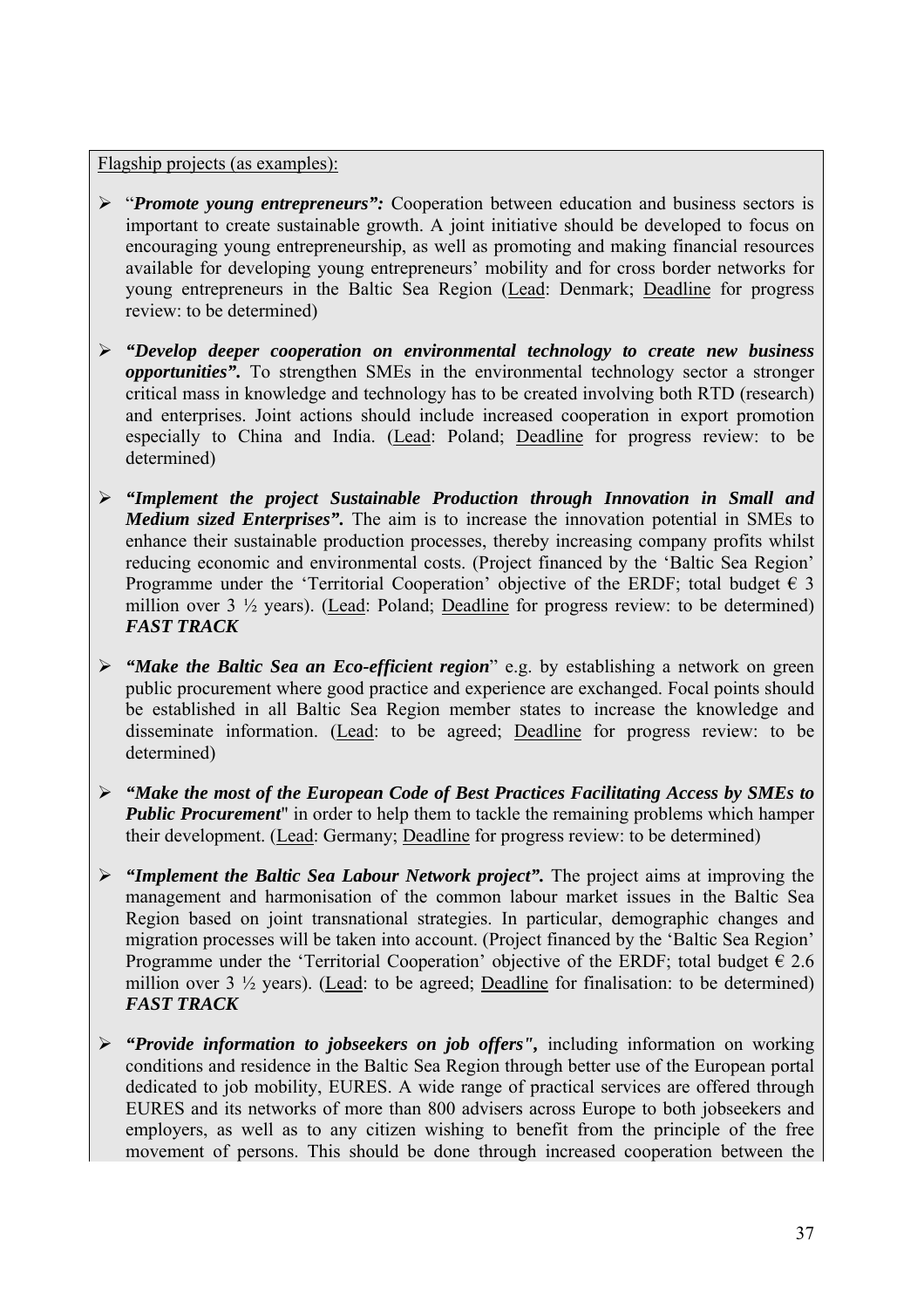responsible ministries, authorities and agencies. (Lead: to be agreed; Deadline for progress review: to be determined)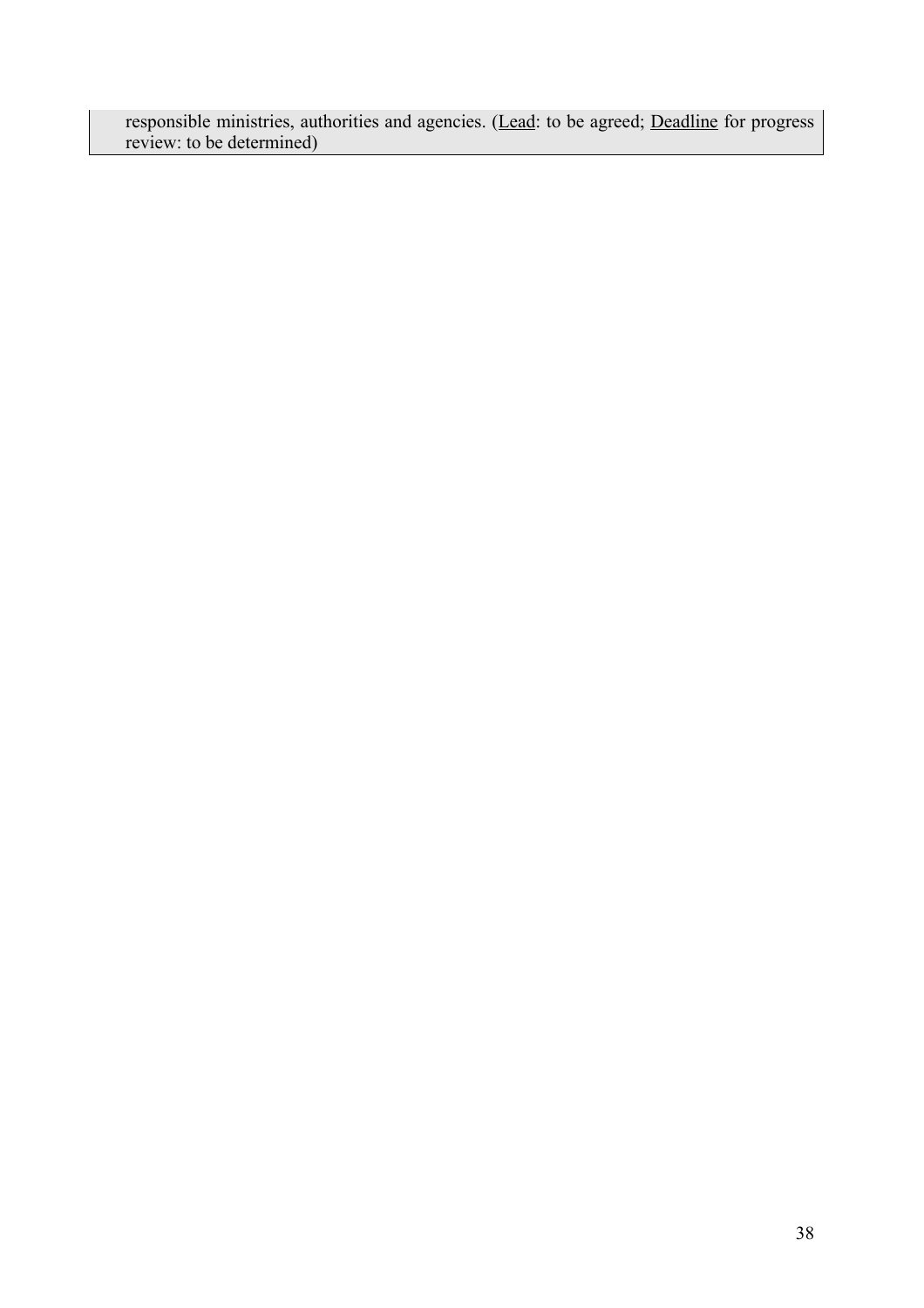# <span id="page-38-0"></span>Presentation of the issue:

In the Baltic Sea Region agriculture, forestry, and fisheries are important to the economy and sustainable development. Keeping these sectors profitable and competitive is a key factor in securing the future sustainable development of the region. The cooperation in the Baltic Sea Region of these sectors has so far been relatively modest. Many advantages could be gained if it could be increased.

The Baltic Sea Region is to a large extent a forest-dominated region. Accordingly, the forest sector is important for regional development. A more integrated approach to utilising wood and other forest related products is needed to exploit this fully.

Fisheries have a long tradition in the Baltic and the Baltic fishing fleet is historically important. While some of the stocks are fished within natural limits, in some of the commercially most important fisheries, fleet overcapacity is causing low profitability and poor compliance, and stocks are overfished and outside safe biological limits. The continued technical development of vessels and gear has further increased efficiency and exacerbated the overcapacity problem. In 2008 the Commission has launched an [review of the current policy](http://ec.europa.eu/fisheries/cfp/review_en.htm) analysing achievements and shortcomings to date. The analysis has identified five main failures of the policy, namely overcapacity, imprecise policy objectives, short-term focus decision-making, lack of responsibility of the industry and a lack of will to ensure compliance by Member States and poor compliance by the industry. Addressing these failures during the upcoming reform of the Common Fisheries Policy (CFP) will be a prerequisite for meeting the overall objective of the policy, the sustainable exploitation of the natural resources. Competition on foodstuff and agricultural products is stronger, and there is a need to develop the agricultural sector further, both making it more environmentally sustainable and more competitive. To achieve these objectives research within the industry and improved cooperation is needed.

In the context of the initiatives undertaken by the Standing Committee on Agricultural Research (SCAR), a working group has been created with the mandate to better coordinate national research efforts towards the development of sustainable agriculture in the Baltic Sea Region.

# Hotspot (main problems):

The rural areas in the north of the region are some of the most sparsely populated areas in the EU. At the same time other rural or coastal areas within the region face pressure from urbanisation. Consequently the needs and challenges for the areas and the agricultural sector or fisheries vary, although many of the problems are still common, for example competitiveness, environmental challenges and de-population of rural areas.

The existing imbalance between capacity and available resources has often led to political pressure for setting annual allowable catches well above scientific advice resulting in overfishing and stock decline. Moreover overcapacity results in low profitability and poor compliance with the rules, with significant amounts of mis- and unreported catches and low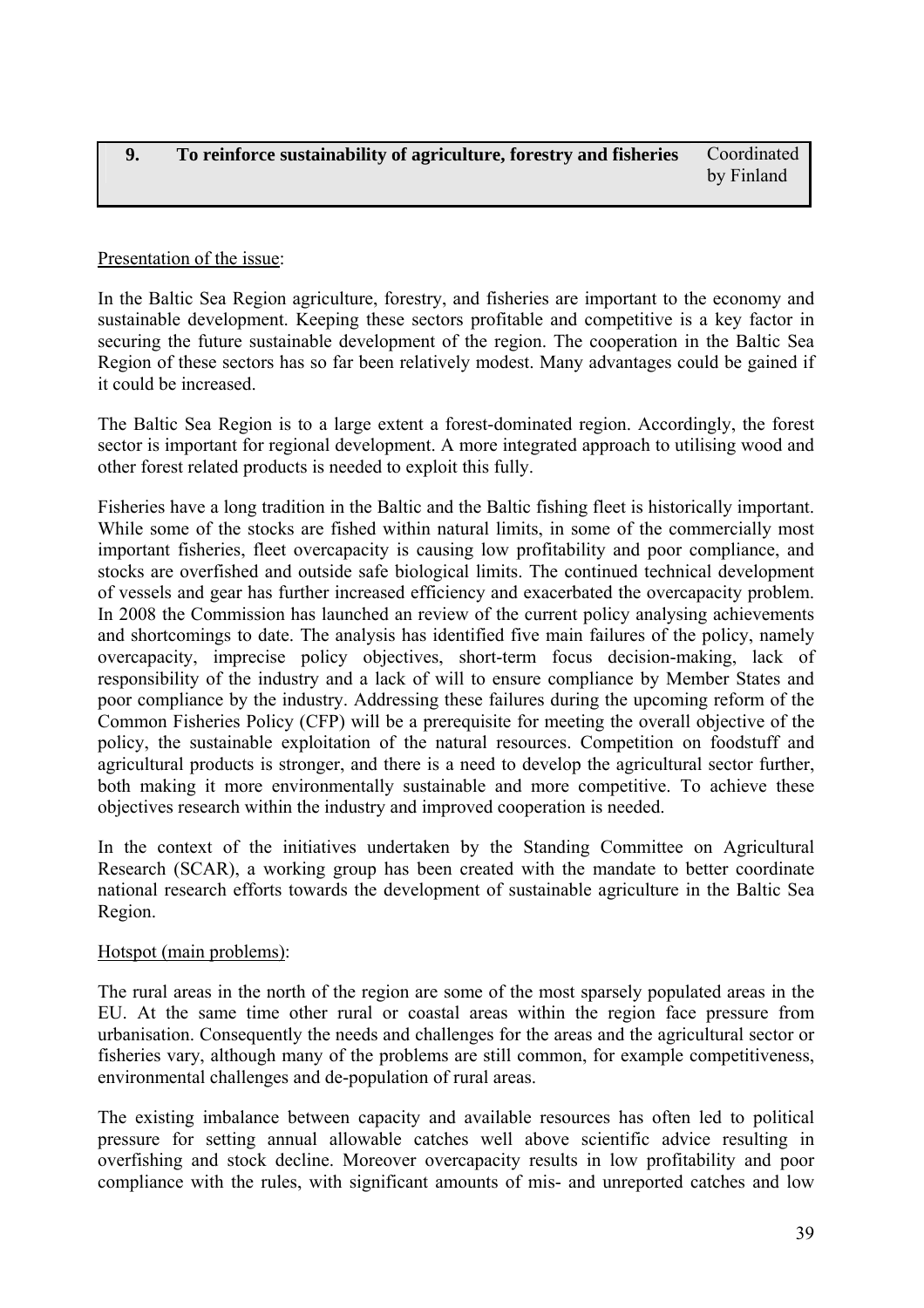resilience to external factors such as market changes. The current financial crisis, and recent pressures of volatile fuel prices and rather stagnating first sale fish prices, has exposed the sector's economic vulnerability further. Lack of cooperation between Member States as well as insufficient incorporation of market and consumption considerations exacerbates this.

### Baltic Sea Region Added Value:

Conditions relating to agriculture, forestry and fishing are quite specific in the Baltic Sea Region. This is the furthest north for agriculture in the EU, in sometimes harsh conditions. Forest species and growth patterns are also closely linked to Baltic geography.

To ensure sustainable fishing and increase the profitability for the fishing fleet, increased cooperation between all concerned countries and interest groups is necessary. The Baltic Sea has a low number of commercially exploited stocks and rather clean, single –species fisheries of which about 90% are within the Community and with only one external partner. It therefore constitutes a suitable candidate for a fully-embraced ecosystem approach management with i.e. reduced or eradicated discard levels of both commercial and non-commercial species. The medium and longer-term effects of such approach should be higher catch quotas and ecologically and economically healthier fisheries. The area could also serve as a model area for the development of alternative management set-ups and instruments in support of the reform process such as a more regionalised management and decision-making approach. Efforts to achieve capacity reduction, and the conservation and restoration of fish stocks must also go hand in-hand with improving the social well-being of those active in the sector.

# Actions:

# *Strategic actions:*

- *"Continue the adaptation of the Baltic fishing fleet capacity to the available resources".*  Evaluate the economic performance of the fleet segments and apply necessary measures to adjust fishing capacity to a level in-line with the available resource using national means or regulations within the framework of the CFP. Through the European Fisheries Fund (EFF) operational programmes, EU Member States have an opportunity to address the overcapacity of their fleet through the implementation of the fishing effort adjustment plans.
- *"Eradicating discards"* Even though discard rates are comparatively low in the Baltic Sea, there is scope for measures to reduce or eliminate them. This could be done by establishing joint pilot projects to identify viable solutions including gear modifications or temporal closures.
- *"Improve control and stop illegal fishing"* Enhancement of national quota utilisation and fisheries control and inspection, especially by high- tech monitoring and surveillance, improved coordination and harmonisation among Member States. An effective traceability system based on existing legislation and further analysis of developments should be established. The Copenhagen Declaration on combating unreported cod fishery in the Baltic Sea should be implemented.
- *"Develop and improve coordination and cooperation among Member States and stakeholders"* on Fisheries management in the Baltic Sea in order to tackle problems that need a common approach such as discarding, lack of compliance and lack of responsibility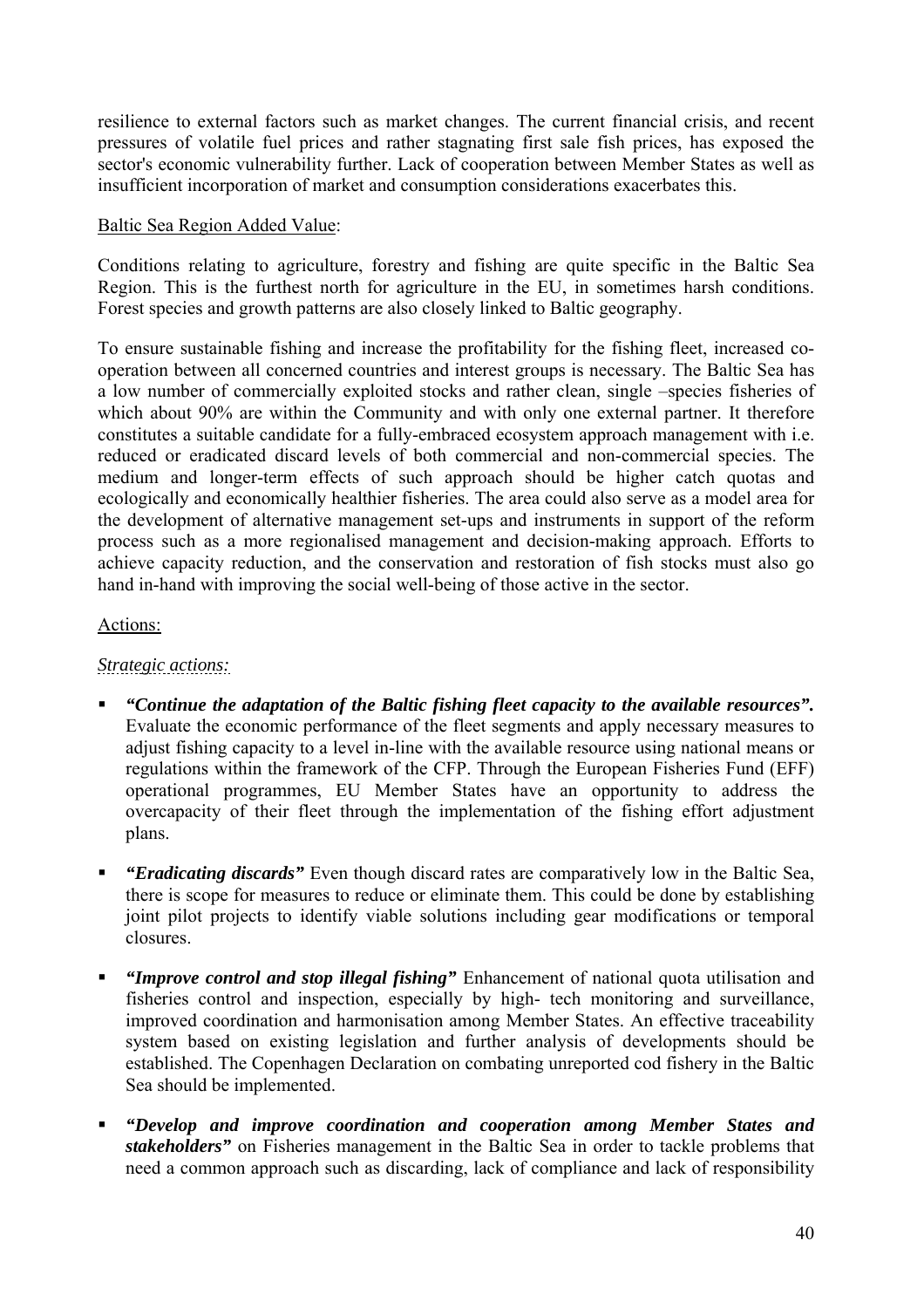in the industry and to explore ways to enhance the role of the Regional Advisory Council (RAC) in management and a further regionalisation of management and decision-making.

# *Cooperative actions:*

- *"Develop sustainable strategies for wood"* within the framework of Sustainable Forest Management (SFM) and Research and Development programmes in order to develop a common Baltic Sea Region approach. Forestry research undertaken by the Nordic Council of Ministers should be exploited. The strategies would be placed in the broader context of national forest programmes or similar and / or national renewable energy plans, balancing renewable energy development, nature conservation strategies and wood mobilisation*.*
- *"Enhance the combined effects of the rural development programmes"* through better cooperation leading to more targeted measures. The programmes could be linked when dealing with similar problems. There should be a streamlining of the rural development measures in the national rural development programmes, including joint studies and monitoring. There is a need to develop joint training and advisory measures, with more emphasis on common innovation across borders. There should be deeper co-operation between the Local Action Groups in LEADER and other stakeholders in rural areas, leading to development of joint projects.
- *"Enhance the combined effects of the European Fisheries Fund (EFF) programmes*  through better cooperation leading to more targeted measures. The programmes could be linked when dealing with similar problems. There should be a streamlining of the coastal development measures in the national EFF programmes, including joint studies and monitoring. There is a need to develop joint training and advisory measures, with more emphasis on common innovation across borders. There should be deeper co-operation between the stakeholders, leading to development of joint projects. The inter-regional and trans-national cooperation should be promoted among the fisheries groups under the EFF support for the sustainable development of fisheries areas, mainly through the national and the Community networks.

Flagship projects (as examples):

- ¾ *"Sustainable rural development"* Projects must be developed that bring together people in the region to develop sustainable rural tourism, agriculture, forestry and aquaculture or inland water fisheries. New practices on using an integrated approach should be developed to minimize the leakage of nutrients. (Lead: Poland and Sweden; Deadline for progress review: to be determined)
- ¾ *"Ensure sustainable fishing"* by addressing main failures in the policy as identified in the Common Fisheries Policy reform process in cooperation with stakeholders concerned and including the development of alternative approaches and the exchange of existing best practice in support of the reform of the policy (including the scientific assessments by  $ICES<sup>42</sup>$  and  $STECF<sup>43</sup>$ ) and developing and implementing long term management plans for major Baltic fish stocks (cod, salmon, herring and sprat) based on an ecosystem approach, in cooperation with the communities concerned, and with the aim to reach maximum

<sup>42</sup> The International Council for the Exploration of the Sea

<sup>&</sup>lt;sup>43</sup> Scientific, Technical and Economic Committee for Fisheries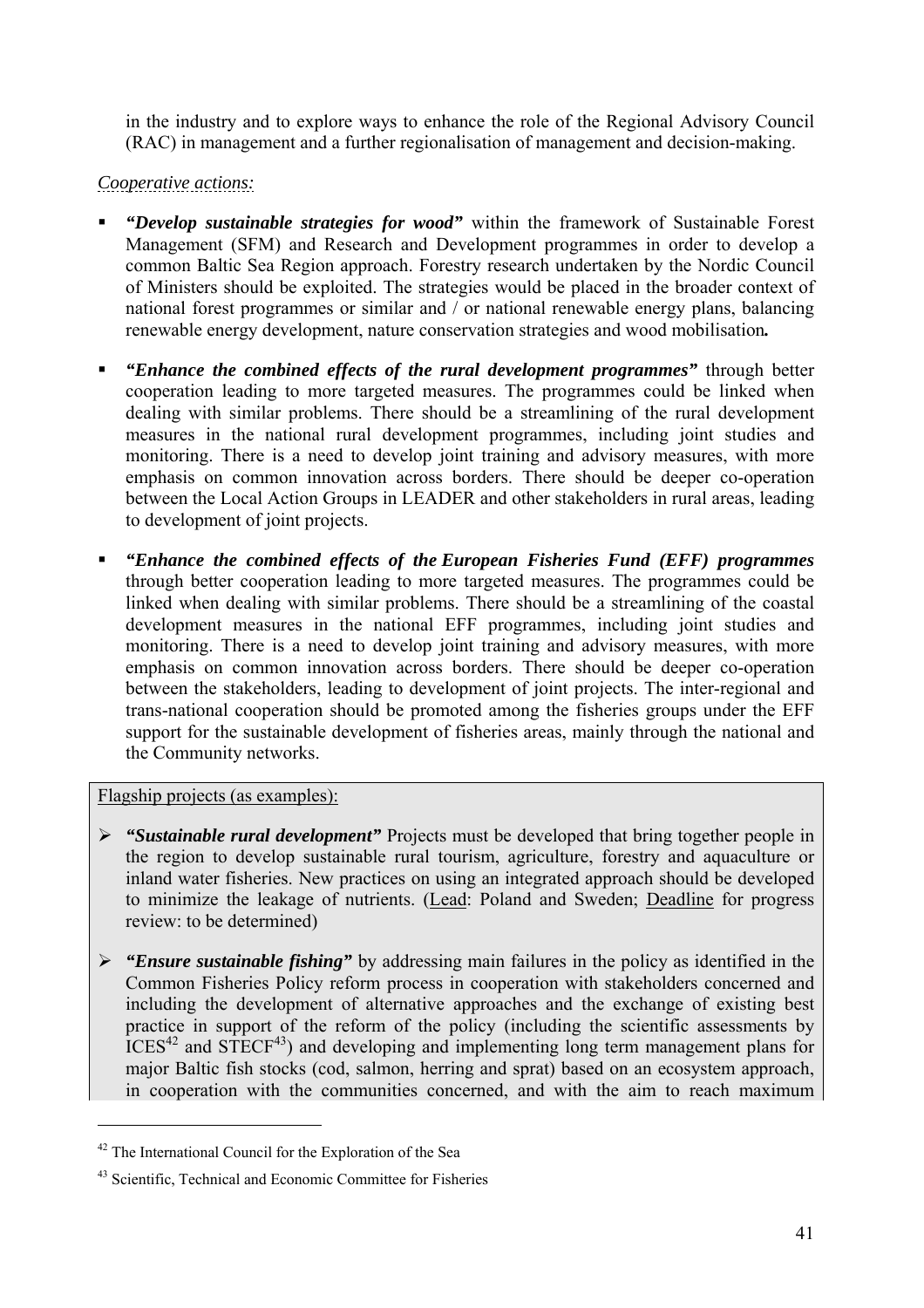sustainable yields.) The EU fisheries management authorities should take into account the recommendations of the HELCOM Baltic Sea Action Plan when determining the measures to be taken. Progress towards sustainability of fisheries should be supported by adequate research and indicators applying the ecosystem approach. Environmentally and economically sound aquaculture should be further developed. (Lead: to be agreed; Deadline for progress review: to be determined)

- ¾ *"Encourage sustainable aquaculture production methods".* This action is emphasised in the new Commission Communication on aquaculture and can be implemented by the European Fisheries Fund (EFF) operational programmes of the EU Member States. (Lead: to be agreed; Deadline for progress review: to be determined)
- ¾ *"Create a network on the implementation of EU food and feed legislation"* to exchange information on best practises for food and feed control and discuss implementation of food and feed regulation including expanding the co-operation between the member states on approval of pesticides. Nordic Council of Ministers cooperation in genetic diversity, food security and adaptability, and animal health and disease control should be reinforced. (Lead: to be agreed; Deadline for progress review: to be determined) *FAST TRACK*
- ¾ *"Establish a Forum for Inventive and Sustainable Manure Processing"* by the exchange of information on how to process manure in sustainable ways in the Baltic Sea Region to minimize the environmental impact, and to reach benefits such as renewable energy. (Lead: Denmark Innovation Centre for Bioenergy and Environmental Technology (CBMI) and Finland Agrifood Research, Technology Research and Environmental Research (MTT) Deadline for finalisation: to be determined) *FAST TRACK*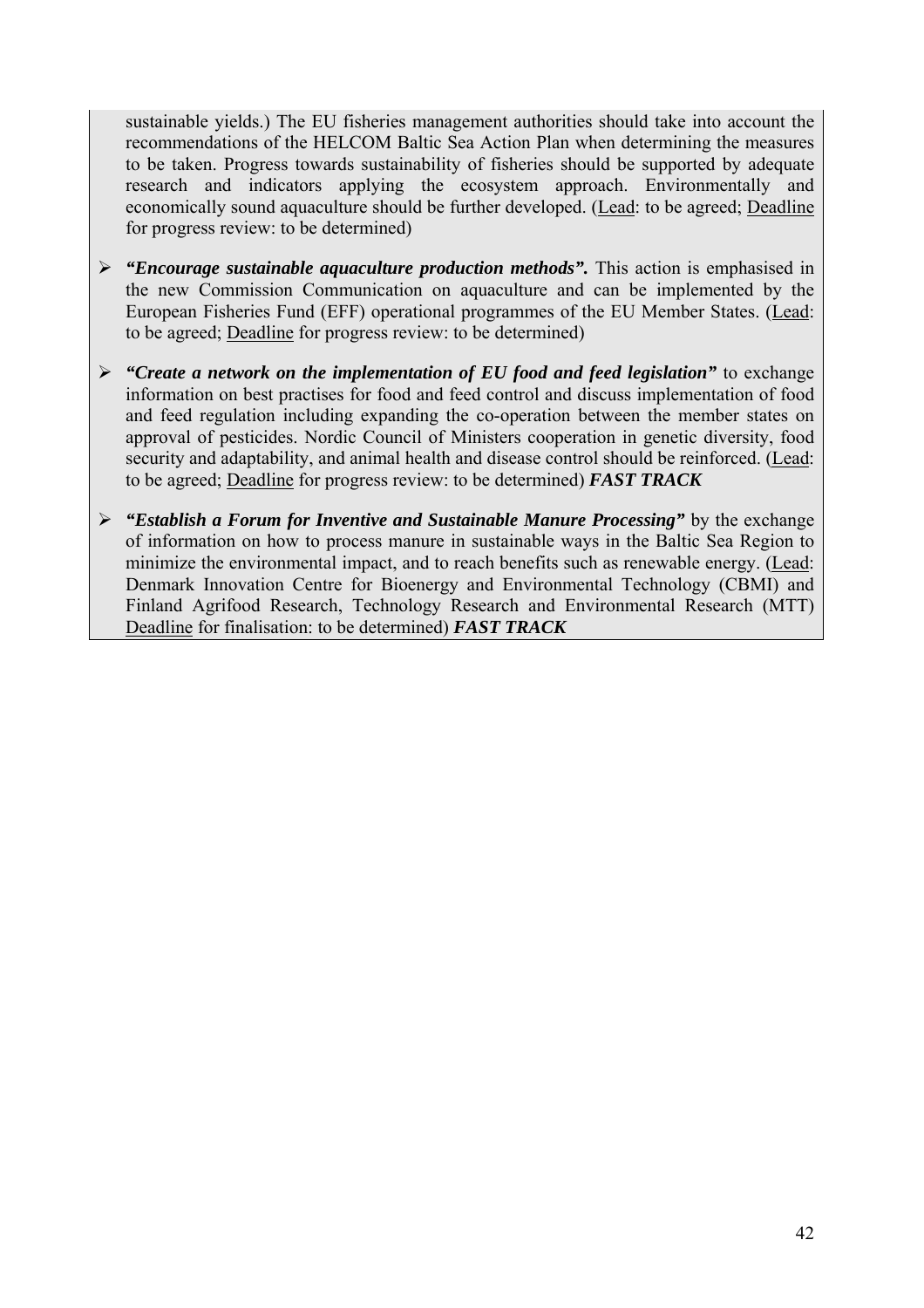### **TO MAKE THE BALTIC SEA REGION AN ACCESSIBLE AND ATTRACTIVE PLACE**

<span id="page-42-0"></span>The geography of the Baltic Sea Region, the very long distances by European standards (especially to the northern parts which are very remote), the extent of the sea that links but also divides the regions, the extensive external borders: all these pose special challenges to communication and physical accessibility in the region. In particular, the historical and geographical position of the Eastern Baltic Member States, with their internal networks largely oriented East-West, makes substantial investment in communication, transport and energy infrastructures particularly important.

At the same time, the very extent and variety of the region creates particular attractions for visitors and residents. The multiplicity of languages and cultures that have survived through centuries of interaction of various types, the range of urban heritage, landscapes, seascapes and cultural landmarks available, provide great potential to create a region that will be a magnet to visitors. The priority actions in this section therefore seek to address the risks and challenges, while also exploiting and enhancing the opportunities within the region.

#### **Examples of financing**

 $\overline{a}$ 

Programmed expenditures for the 2007-2013 period under the European Regional Development Fund (ERDF) and Cohesion Fund for the Convergence and Competitiveness and employment programmes in the Baltic Sea Region in fields linked to accessibility and attractiveness:

| <b>Information Society:</b> | € 1.4 billion          |
|-----------------------------|------------------------|
| Transport:                  | $€$ 23.1 billion       |
| Motorways (TEN-T)           | $\epsilon$ 8.4 billion |
| Railways (TEN-T)            | € 4.7 billion          |
| National roads              | $€$ 2.8 billion        |
| Motorways (non TEN-T)       | $E$ 2.1 billion        |
| Other $44$                  | $\epsilon$ 5.1 billion |
| Energy:                     | $€$ 2.6 billion        |
| Total:                      | $E$ 27.1 billion       |

In addition, the Trans-European Transport Network (TEN-T) Programme and other Community programmes (in particular the 7<sup>th</sup> Research Framework Programme, the LIFE programme, the European Territorial Cooperation programmes (under the European Regional Development Fund), the European Neighbourhood and Partnership Instrument Cross-border Cooperation programmes (ENPI CBC), the European Agriculture Fund for Rural Development (EAFRD), the European Fisheries Fund (EFF; Programmed Community expenditures 2007-2013 under the EFF contributing to the sustainable development of fisheries areas  $\epsilon$  316 million) and the Competitiveness and Innovation Programme as well as national, regional and local policies are financing important projects. In addition, the European Investment Bank (EIB) is already providing its lending / co-financing to a large number of projects and could further extend its activities to a large number of flagship projects.

<sup>44</sup> Including regional and local roads, airports, urban transport and ports.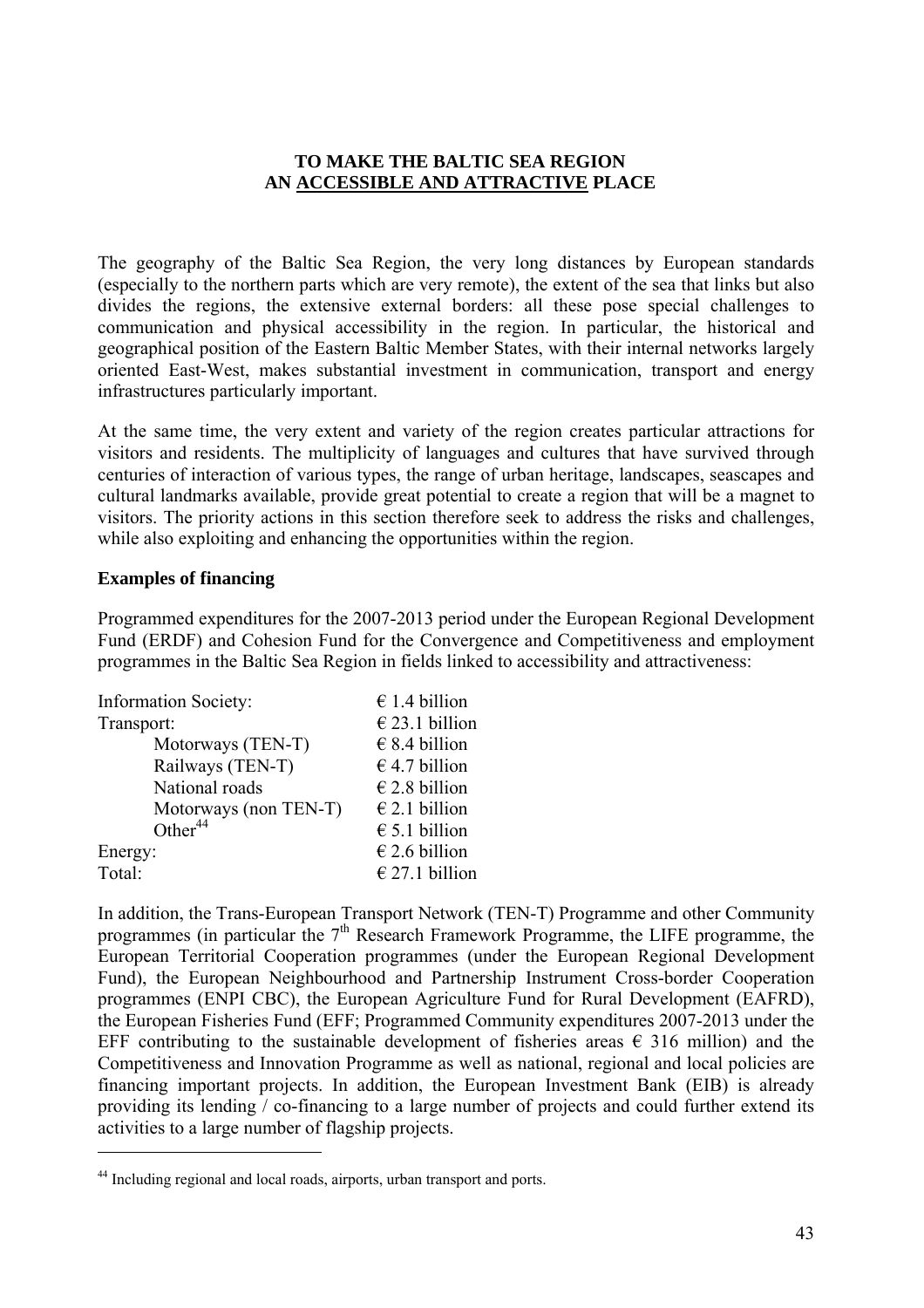# **Examples of projects (ongoing and planned ones, total cost)<sup>45</sup>:**

• Latvia:

**a** Ongoing projects: The track renewal on the East-West Railway Corridor (total cost  $\epsilon$ 100 million) which is due to finish by 2010; The modernisation of the signalling systems of the Latvian East-West rail corridor (total cost  $\epsilon$  90 million) which is due to finish by 2010; The access roads to the Ventspils Port Terminal (total cost  $\epsilon$  28 million) which is due to finish by 2010.

**□** Future projects: The first stage of the Rīga bypass – Koknese (estimated total cost  $€ 291$ million); Rail Baltica, in particular the reconstruction and development of TEN-T railway segments (estimated total cost  $\epsilon$  80 million).

- Estonia: The development of Via Baltica, in particular the construction of Pärnu bypass in Estonia (total cost  $\in$  43 million); The improvement of the accessibility of Baltic Sea islands, improving harbour facilities and airports on these islands (total cost  $\epsilon$  46 million)
- Lithuania: The design and construction of the railway 'Rail Baltica' which is planned to be co-financed from the Cohesion Fund (2007-2013) with an indicative total cost  $\epsilon$  135 million and an indicative Cohesion Fund contribution  $\epsilon$  97 million. The estimated implementation start date is the beginning of 2012.
- Lithuania: The reconstruction and development of TEN-T railway segments including 6 projects co-financed from the Cohesion Fund (2000-2006) with a total cost of  $\epsilon$  167 million. All projects are to be completed by the end of 2010.
- Germany: The improvements to the Lübeck harbour in Schleswig Holstein (total cost  $\in$  13.1 million); The promotion of sailing tourism in Schleswig Holstein (total cost  $\epsilon$  5.5 million); Major transport investments like the railway Berlin – Rostock (total cost  $\epsilon$  315 million) and the highway A 14 (total cost  $\epsilon$  1.4 billion).
- Poland: The major transport investments being implemented are the road S 22 Elblag-Grzechotki ( $\epsilon$  116 million) and part of E-65 railway Warsaw-Gdansk ( $\epsilon$  1.261 billion). In addition, there are planned projects: Rail Baltica (connection with Lithuanian border,  $\epsilon$  182 million), continuation of E 65 railway (Warsaw-Gdańsk  $\epsilon$  801 million), roads S7 (Gdańsk -Elblag –  $\epsilon$  346 million) and Via Baltica (Białystok-border with Lithuania –  $\epsilon$  511 million) as well as the airports of Gdańsk ( $\epsilon$  149 million), Olsztyn ( $\epsilon$  74 million), Szczecin ( $\epsilon$  21 million) and Koszalin (under study Zegrze Pomorskie -  $\epsilon$  13.82 million). These costs are estimates of the total costs.
- Major infrastructure projects supported under the TEN-T Programme<sup>46</sup>.

<sup>&</sup>lt;sup>45</sup> Some of these projects also benefit from a framework loan from the European Investment Bank (EIB)

<sup>46</sup> Detailed information available at:

http://ec.europa.eu/transport/infrastructure/basis\_networks/guidelines/doc/pp\_implementation\_progress\_report\_ma y08.pdf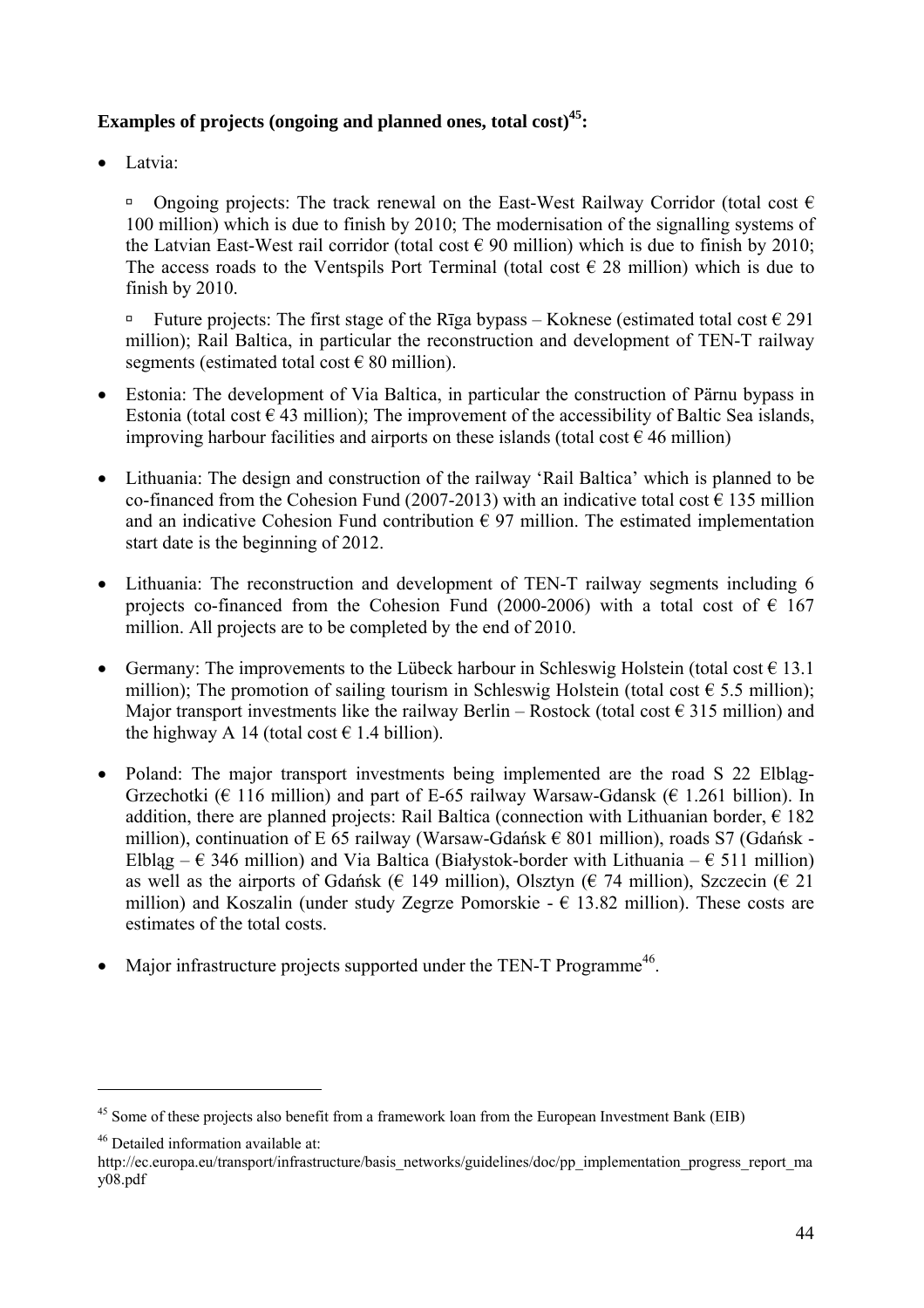The pillar 'to make the Baltic Sea Region an accessible and attractive place' covers the following priority areas:

- 10. To improve the access to, and the efficiency and security of the energy markets
- 11. To improve internal and external transport links
- 12. To maintain and reinforce attractiveness of the Baltic Sea Region in particular through education, tourism and health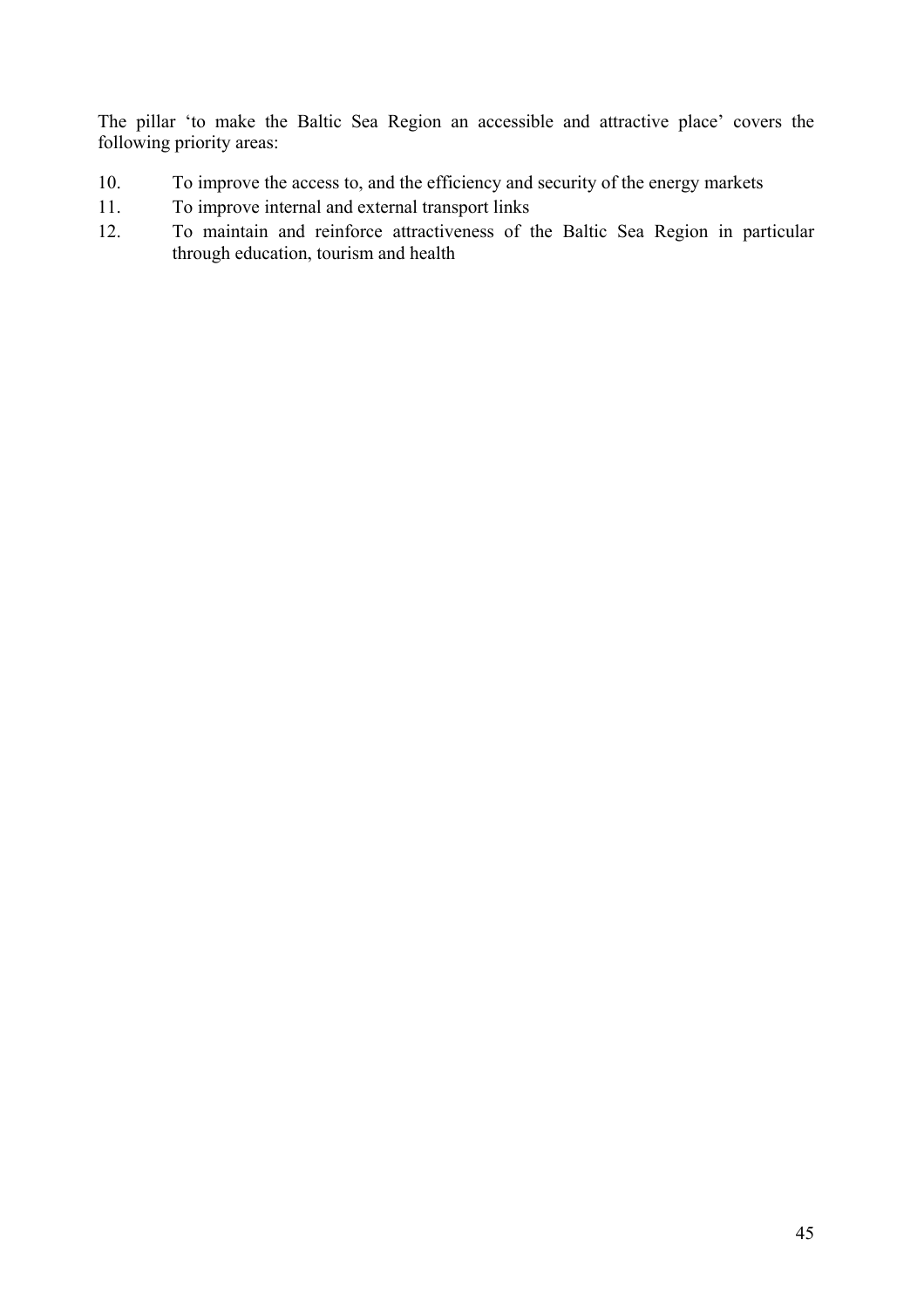<span id="page-45-0"></span>

| 10. | To improve the access to, and the efficiency and security of the Coordinated |              |
|-----|------------------------------------------------------------------------------|--------------|
|     | energy markets                                                               | Latvia<br>by |
|     |                                                                              | and          |
|     |                                                                              | Denmark      |
|     |                                                                              |              |

### Presentation of the issue:

In the Baltic Sea Region, the energy markets (electricity, gas, oil,…) lack appropriate infrastructures and are too nationally oriented instead of being linked and coordinated (although cooperation is initiated on energy issues under the Baltic Sea Region Energy Cooperation initiative  $(BASREC)^{47}$ ). Levels of market opening and competition in certain Member States are not sufficient to provide the right incentives for investments. This creates higher risks in terms of energy security and higher prices. In particular, the three Baltic States (Estonia, Latvia and Lithuania) are not properly integrated into the wider energy networks of the rest of the European Union (the only power connection is the Estlink between Finland and Estonia), and are hence practically isolated in the field of energy.

### Hotspot (main problems):

Fragmented electricity markets lead to the following problems: (a) access to the power generation capacities in the region is difficult (insufficient cable linking producers and consumers, different electricity standards, etc.); (b) higher prices in the absence of economies of scales and competitors; and (c) few incentives or opportunities for infrastructure investment especially in renewable energies. There is also a lack of cooperation on natural gas issues, mainly due to lack of gas interconnections with the rest of the region. Such a situation means lack of cross border trade and of market liquidity, higher prices and lower levels of diversification of energy sources.

All European Union / European Economic Area countries in the region are part of the internal market for electricity and gas. However, the electricity markets are still in widely different stages of liberalisation. It is this, linked to infrastructure gaps, that has impeded the physical integration of the three Baltic States. Further physical integration of the grids in the region is needed to bring benefits in overall efficiency, and to improve security of energy supply through increased diversification, including renewable resources. Improved security of energy supply should also be promoted by other means, such as energy efficiency.

### Baltic Sea Region Added Value:

 $\overline{a}$ 

The integration of the energy market would improve the security of energy supply particularly in the eastern Baltic Sea Region. It would reduce prices and facilitate the diversification of energy sources and enable the introduction of solidarity mechanisms.

<sup>47</sup> BASREC (initiated in 1999) includes the Governments of Denmark, Estonia, Finland, Germany, Iceland, Latvia, Lithuania, Norway, Poland, Russia and Sweden. The European Commission is represented by DG Transport and Energy. The participation in this work also involves the Council of Baltic Sea States (CBSS) and the Nordic Council of Ministers (NCM).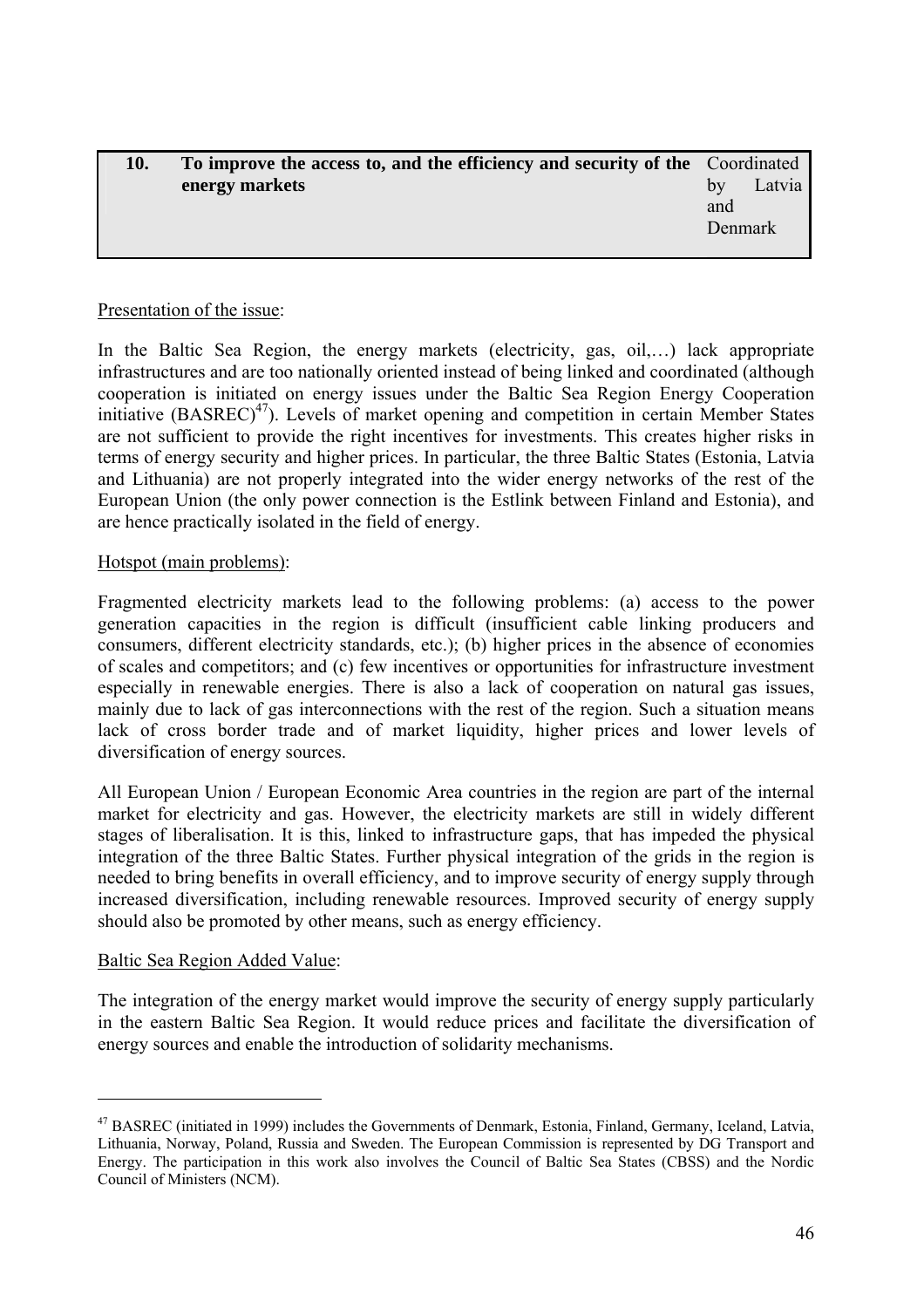# Actions:

# *Strategic actions:*

 *"Establish an integrated and well functioning market for energy***"** by implementing the Baltic Energy Market Interconnection Plan (BEMIP) which, in addition to infrastructure projects, includes specific steps to achieve the desired integrated and functioning internal market for energy. This should include better coordination of national energy strategies, and measures to promote diversity of supplies and better functioning of the energy market.

# *Cooperative actions:*

- *"Increase use of renewable energies"* by extending the use of biomass, solar energy and wind power (e.g. the Nordwind II, project supported by the Nordic Council, and Krieger's Flak), especially by research in demonstration and deployment of on- and offshore wind and other marine renewable energy technologies. The region has high level expertise in maritime technologies. This must be better utilised. In addition, the database on bioenergies developed by the Nordic Council of Ministers (NCM) should be fully exploited. (NB: This has to be read in conjunction with the priority area number 5 'To adapt to climate change').
- *"Ensure more cross-border cooperation"* to share experiences and coordinate better in fields such as electricity grid and maritime spatial planning, regulatory practices regarding interconnector investments, and environmental impact assessments of wind farms.

# Flagship projects (as examples):

In the frame of the TEN-E and / or the Baltic Energy Market Interconnection Plan (BEMIP) and the relevant energy projects covered by the European Economic Recovery Plan - the following proposals are underlined:

- ¾ *"Establish a list of priority projects in the frame of the BEMIP (Baltic Energy Market Interconnection Plan)"*. In particular, priority should be given to *"connect the Baltic States to the energy networks of the region"***.** The Commission and the Member States concerned have developed the Baltic Energy Market Interconnection Plan (BEMIP) which identifies key missing infrastructures in electricity and gas (electricity interconnections, gas pipelines, gas storage and Liquefied Natural Gas (LNG) facilities), lists necessary actions (including financing), and provides coordination mechanisms to bring together Member States, market players and different financing sources. Innovative interconnector solutions involving 'plugging in' offshore renewable energy production installations are considered. Projects listed under the TEN-E guidelines could be co-financed by the TEN-E instruments, moreover the European Economic Recovery Plan provides for important additional financial support to infrastructure projects in the region. (Lead: Lithuania;Deadline for the implementation of priority projects: to be determined) *FAST TRACK*
- ¾ *"Demonstration of coordinated offshore wind farm connection solutions"* (e.g. at Krieger's Flak (Denmark, Sweden, Germany) and Södra Midsjöbanken (Sweden)) (Lead: Denmark and Sweden, respectively; Deadline for progress review: to be determined) *FAST TRACK*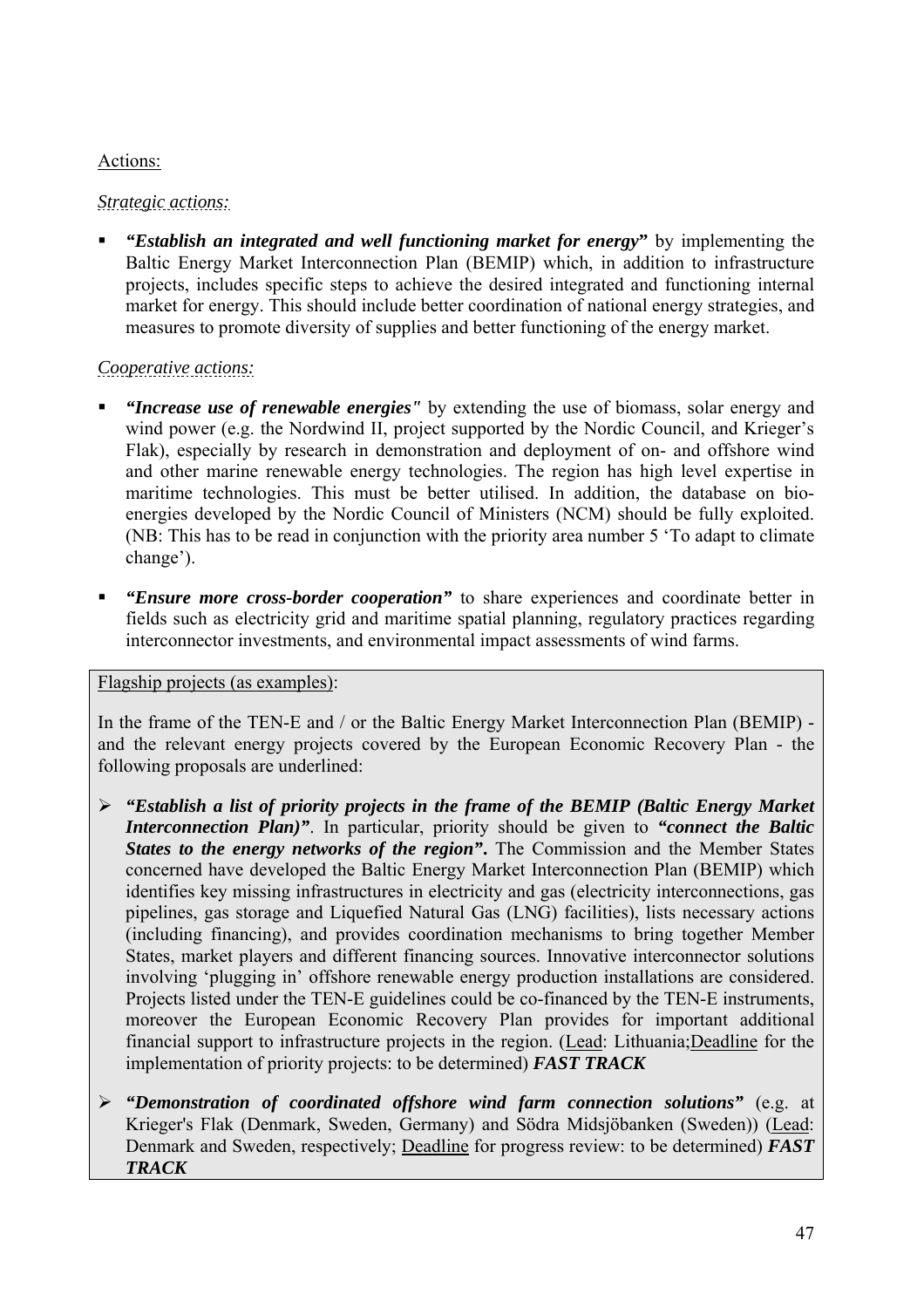¾ *"Extend the Nordic electricity market model (NORDEL48)"* to the three Baltic States by following a step-by-step approach with a concrete timetable for implementation (market integration roadmap) within the framework of the Baltic Energy Market Interconnection Plan (BEMIP). (Lead: Latvia; Deadline for progress review: to be determined)

<sup>&</sup>lt;sup>48</sup> NORDEL is the collaboration organisation of the Transmission System Operators (TSOs) of Denmark, Finland, Iceland, Norway and Sweden. Their mission is to promote the establishment of a seamless Nordic electricity market.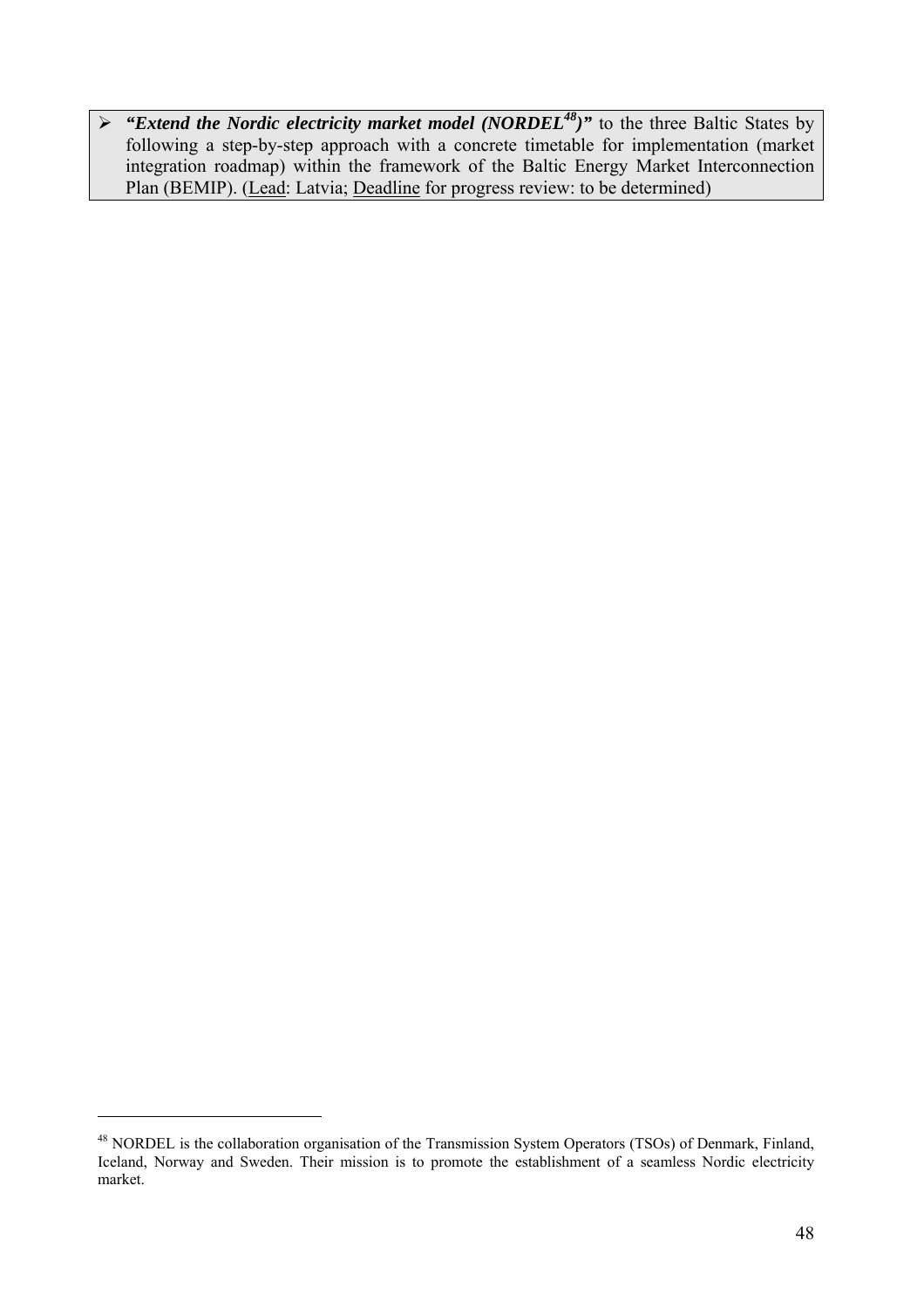# <span id="page-48-0"></span>**11. To improve internal and external transport links** Coordinated

by Lithuania and Sweden *(to be confirmed)* 

# Presentation of the issue:

In the Baltic Sea Region, transport is particularly important as the distances – internally, to the rest of Europe and to the wider world – are very long and the conditions for traffic are often difficult (forests, lakes, snow and ice in the winter, etc.). This region, which is located on the periphery of the economic centre of Europe, depends strongly on foreign trade in goods and needs well functioning transport infrastructure for its economic growth. Moreover, the Baltic Sea is a sensitive ecosystem, which makes environmental considerations important in the development of transport infrastructures. The designation of the Baltic Sea as a Particularly Sensitive Sea Area (PSSA) by the International Maritime Organisation (IMO) allows the development of particular and specific measures for the Baltic Sea to ensure the sustainability of Maritime Transport.

The Northern Dimension Partnership on Transport and Logistics, currently under preparation and to begin in 2010, will be a new regional cooperation forum, combining both the transport and logistics policies and coordinating infrastructure projects. The Partnership on Transport and Logistics will be a useful institutional instrument to implement the Strategy's aim of increasing accessibility and addressing the external aspects of the Strategy in the field of transport and logistics.

# Hotspot (main problems):

The main challenge with regard to the future transport development in the Baltic Sea Region is to reduce its remoteness by improving links within the region and to the rest of the EU. East / West linkages are needed to overcome the infrastructure shortfalls of the eastern and southeastern sides of the sea. The North is very remote. Better connections to Russia and other neighbours are needed. Further connections to Asia as well as to Black Sea and the Mediterranean regions should be developed. This might further increase the region's potential as EU's gateway to Asia.

# Baltic Sea Region Added Value:

The geography of the Baltic Sea Region makes transport particularly challenging. The improvement of internal and external transport links, increasing the efficiency and minimising the environmental impact of transport systems, should contribute to higher competitiveness of the Baltic Sea region, and increase its accessibility and attractiveness. Links to islands and remote communities are a specific issue.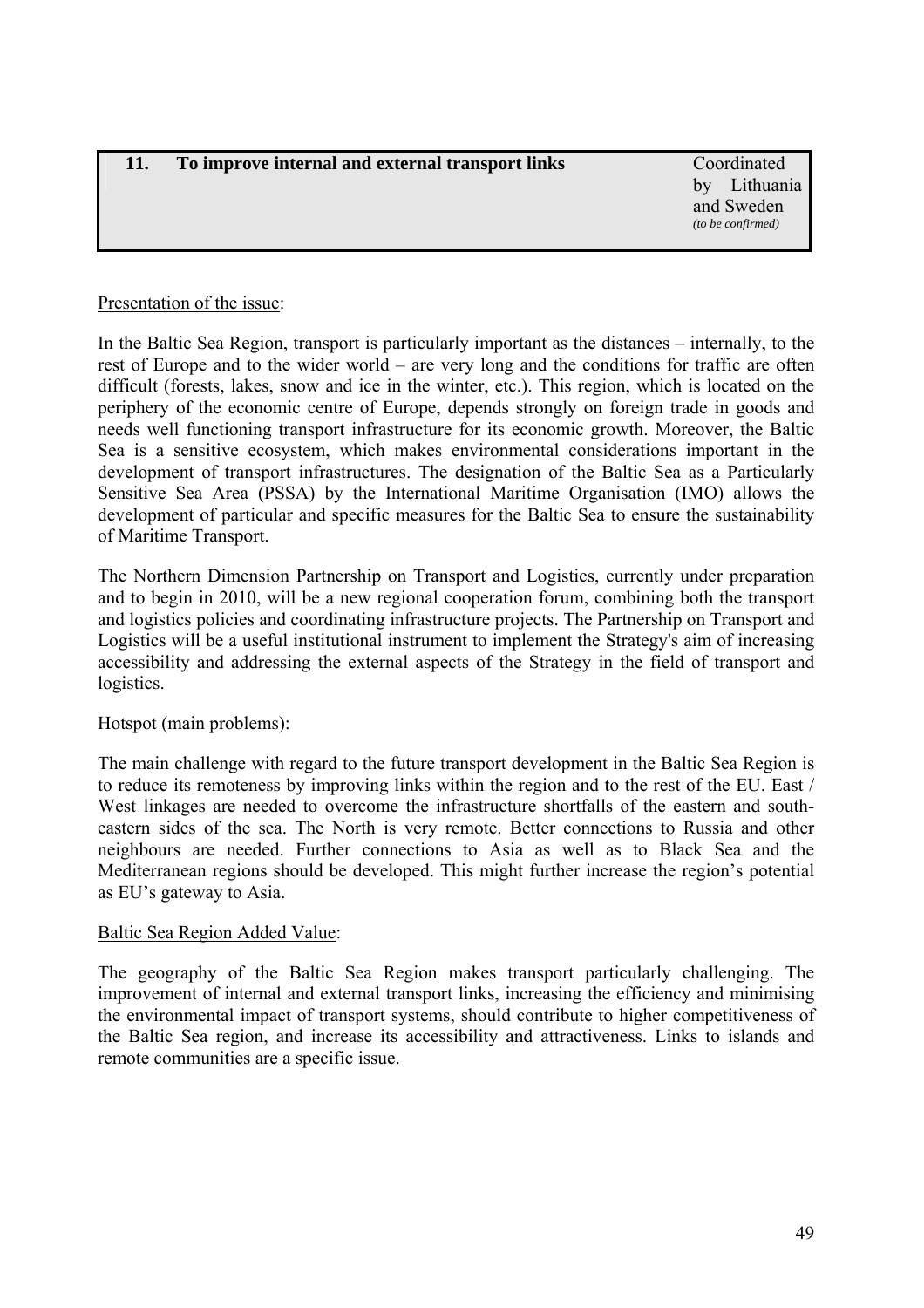# Actions:

# *Strategic actions:*

# *"Coordinate national transport policies and infrastructure investments***"**

- o Regional cooperation should increase on transport issues for example on the interoperability of transport systems, icebreaking, co-modality, user charging schemes, transport Research and Development, application of new solutions in particular in traffic management systems (air, road, rail, maritime), promotion of joint actions (e.g. road safety) and sharing of best practices.
- o The agreed TEN-T priority projects should be implemented on time (cf. further under 'flagship projects (as examples)').
- o The long-term transport development policies should be coordinated as well as the national investment strategies to improve access to the region and intraregional connections. In particular, the stakeholders of the Baltic Sea Region should agree on a joint position of the region regarding changes which could be introduced in the framework of the TEN-T Policy review and the revision of the TEN-T guidelines (joint proposal beyond national interests).
- o The inland waterway and estuary navigation should be promoted (full implementation of the 'Naiades' action  $plan<sup>49</sup>$ ) addressing existing infrastructural bottlenecks in order to ensure optimal connections between the various regions of the Baltic Sea, such as the Dnepr-Vistula connection.
- o The stakeholders should jointly identify the infrastructure gaps which are important for the whole region (e.g. on North-South and East-West axes)<sup>50</sup>. Links to remote islands and the periphery (including air connections) should be considered.

# *Cooperative actions:*

- *"Improve the connections with Russia and other neighbouring countries"*, especially for major transport connections and freight transport logistics - through cooperation in the framework of the Northern Dimension policy (Northern Dimension Partnership on Transport and Logistics) - and the EU - Russia Common Spaces. Special focus should be given to removing non infrastructure-related bottlenecks including those associated with border-crossing. Member States should also explore options for new connections to the East and Far East (gateway to Asia).
- *"Facilitate efficient overall Baltic freight transport and logistics solutions51"* by removing non infrastructure-related bottlenecks, promoting inter-modal connections, developing the

<sup>&</sup>lt;sup>49</sup> The NAIADES action programme, launched in 2006, comprises numerous actions and measures to boost transports on inland waterways. The programme runs until 2013 and is to be implemented by the European Commission, the Member States and the industry itself.

<sup>&</sup>lt;sup>50</sup> To support this, Sweden proposes to carry out jointly with BSR countries a study on the transport outlooks in 2030. This study would describe the current transport flows used by all transport modes in the Baltic Sea Region, infrastructure status, bottlenecks, and take into account forecasts until year 2030.

<sup>&</sup>lt;sup>51</sup> Global Satellite Navigation Systems (GNSS), such as Galileo, will contribute to the efficiency, safety and optimisation of maritime, air and land transportation.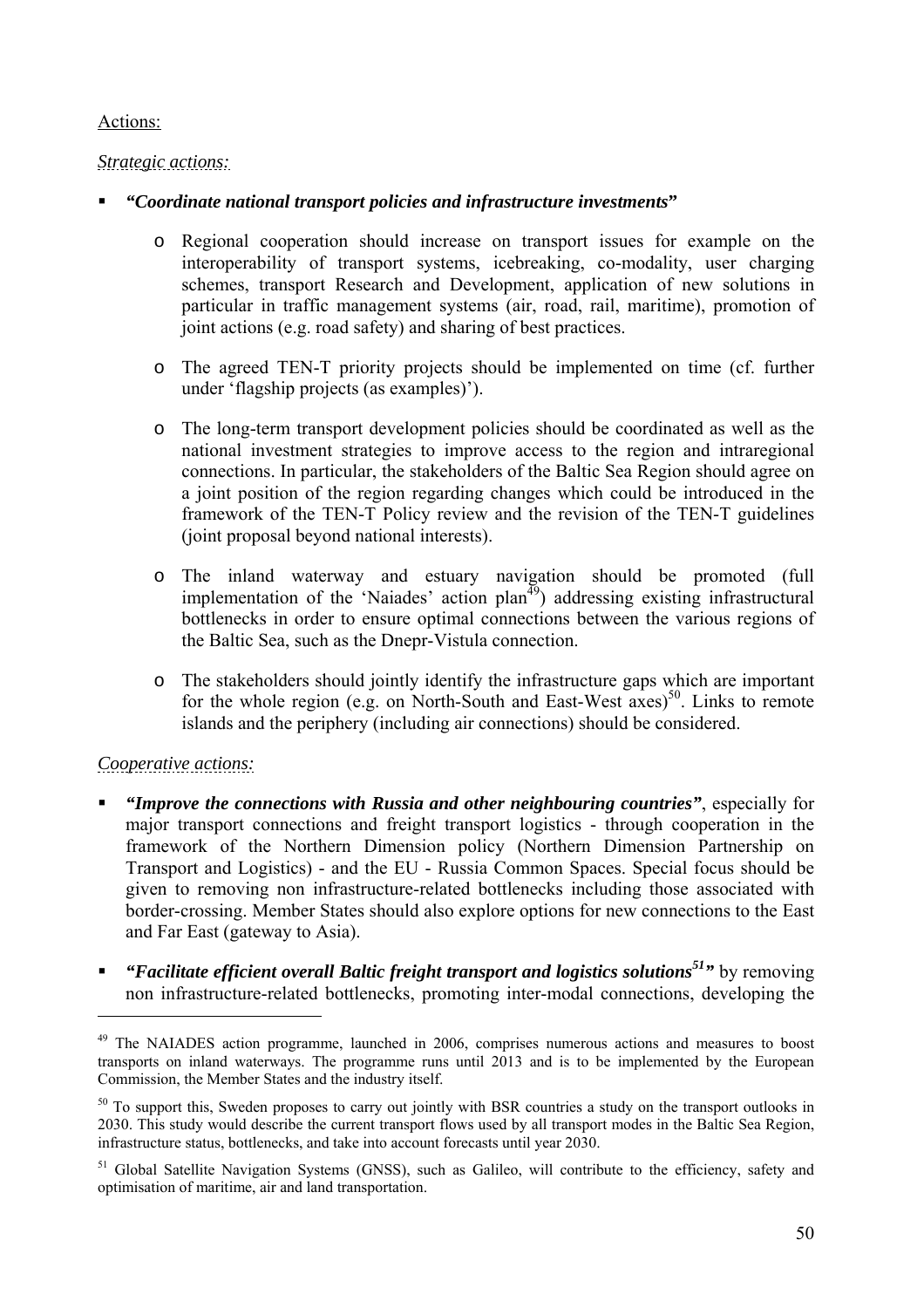Green Corridor concept through the implementation of concrete projects, developing infrastructure, supporting logistics service providers, establishing harmonised electronic administrative procedures, harmonising control procedures,...

- *"Increase the role of the Baltic Sea in the transport systems of the region"* through, inter alia, identifying and implementing Motorways of the Sea<sup>52</sup> and Marco Polo actions; developing ports and their adequate connections to the hinterland in particular by rail and inland waterways; increasing sea shipping competitiveness and efficiency through the prompt introduction of EU Maritime Transport Space without barriers and through the gradual introduction of e-freight and e-maritime concepts; supporting safe, energy efficient and sustainable short sea shipping and port operations.
- *"Promote sustainable passenger and freight transport and facilitate the shift to intermodality".*

Flagship projects (as examples):

# ¾ *"Complete the agreed priority transport infrastructures***".**

In particular the TEN-T Priority Projects such as:

- Upgrading road, rail and maritime infrastructures in Sweden, Finland and Denmark on the Nordic Triangle multimodal corridor;
- Rail Baltica axis linking by rail Poland, Lithuania, Latvia and Estonia (as well as Finland through a rail-ferry service);
- Fehmarnbelt Fixed Link between Denmark and Germany with the access railways from Copenhagen and Hannover / Bremen via Hamburg;
- Railway axis Gdańsk-Warszawa-Brno/Bratislava-Wien
- Motorway axis Gdańsk-Brno/Bratislava-Wien

Options should also be considered to implement other important projects for the region such as:

- The Bothnian Corridor (divided to the Swedish side and the Finnish side) which connects the Northern Axis to the Nordic Triangle and to Rail Baltica;
- Links with the Barents Region;

 $\overline{a}$ 

- Elements of the Northern Axis (East-West connections through the Baltic States and in the North of the region);
- Via Baltica linking by road Poland, Lithuania, Latvia and Estonia;

(Lead: all relevant countries; Deadline for progress review: to be determined)

 $52$  Motorways of the Sea are existing or new sea-based transport services that are integrated in door-to-door logistic chains and concentrate flows of freight on viable, regular, frequent, high-quality and reliable Short Sea Shipping links. The deployment of the Motorways of the Sea network should absorb a significant part of the expected increase in road freight traffic, improve the accessibility of peripheral and island regions and states and reduce road congestion.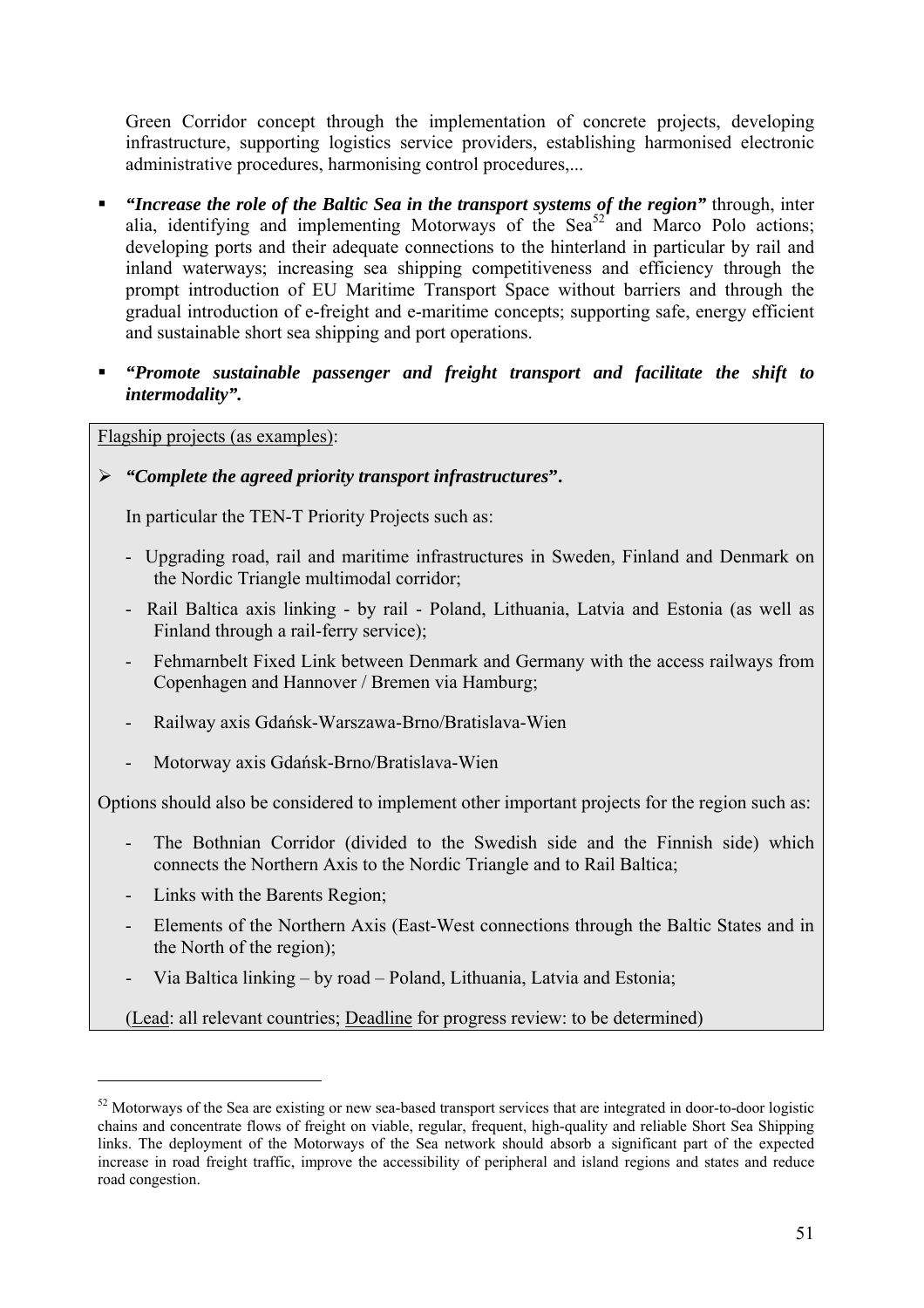- ¾ *"Implement the Northern Dimension Partnership on Transport and Logistics"*, including the related legal instruments. (Lead: Northern Dimension Partners; Deadline for progress review: to be determined)
- ¾ *"Develop the Baltic Motorways of the Seas network"* linking the Baltic Sea Member States with Member States in Central and Western Europe through sustainable transport links, including the route through the North Sea / Baltic Sea canal / Danish straits. The selected TEN-T and Marco Polo Motorways of the Sea corridors such as the high quality rail and intermodal Nordic corridor Königslinie involving the Sassnitz – Trelleborg link and the Baltic sea area Motorways of the sea involving the Karlshamm – Klaipeda link, should be implemented and further project ideas (including the Polish links) should be developed through regional cooperation. (Lead: The Baltic Motorways of the Sea Task Force in coordination with Lithuania (tbc); Deadline for progress review: to be determined)
- ¾ *"Shorter plane routes"* through the establishment of 'Functional Airspace Blocks' (FAB) in the Baltic Sea Region (i.e. the North European FAB, the Nordic Upper Area Control FAB and the Baltic FAB). To develop a cooperation system between countries in the Baltic Sea Region in order to ensure a successful and smooth transition from domestic air traffic management arrangements to a more integrated European dimension with 2012 as a deadline for implementation. (Lead: Poland, Lithuania; Deadline for progress review: to be determined) *FAST TRACK*
- ¾ *"Cooperate for smarter transport"* through development and implementation of concrete pilot initiatives which would contribute to improving safety, freight logistics efficiency, shifting freight from road to rail and sea, and minimising environmental impact of transport in the region (e.g. the Green Corridor project from ports of Sweden, Denmark and Germany to ports of Lithuania and Kaliningrad, the Easy Way project in the Baltic Sea Region<sup>53</sup> and the Swedish – Finnish eco-driving project and road safety promotion cooperation programmes). (Lead: Denmark, Lithuania; Deadline for progress review: to be determined) *FAST TRACK*

<sup>&</sup>lt;sup>53</sup> The Easy Way project, supported via the Trans-European Transport Network Programme, brings together 21 Member States, including several from the Baltic Sea Region, in order to co-operate on and to accelerate the deployment of intelligent transport systems on the Trans-European Road Network. It would be beneficial if the missing countries in this Region, namely Latvia, Estonia and Poland, would join this platform in the near future.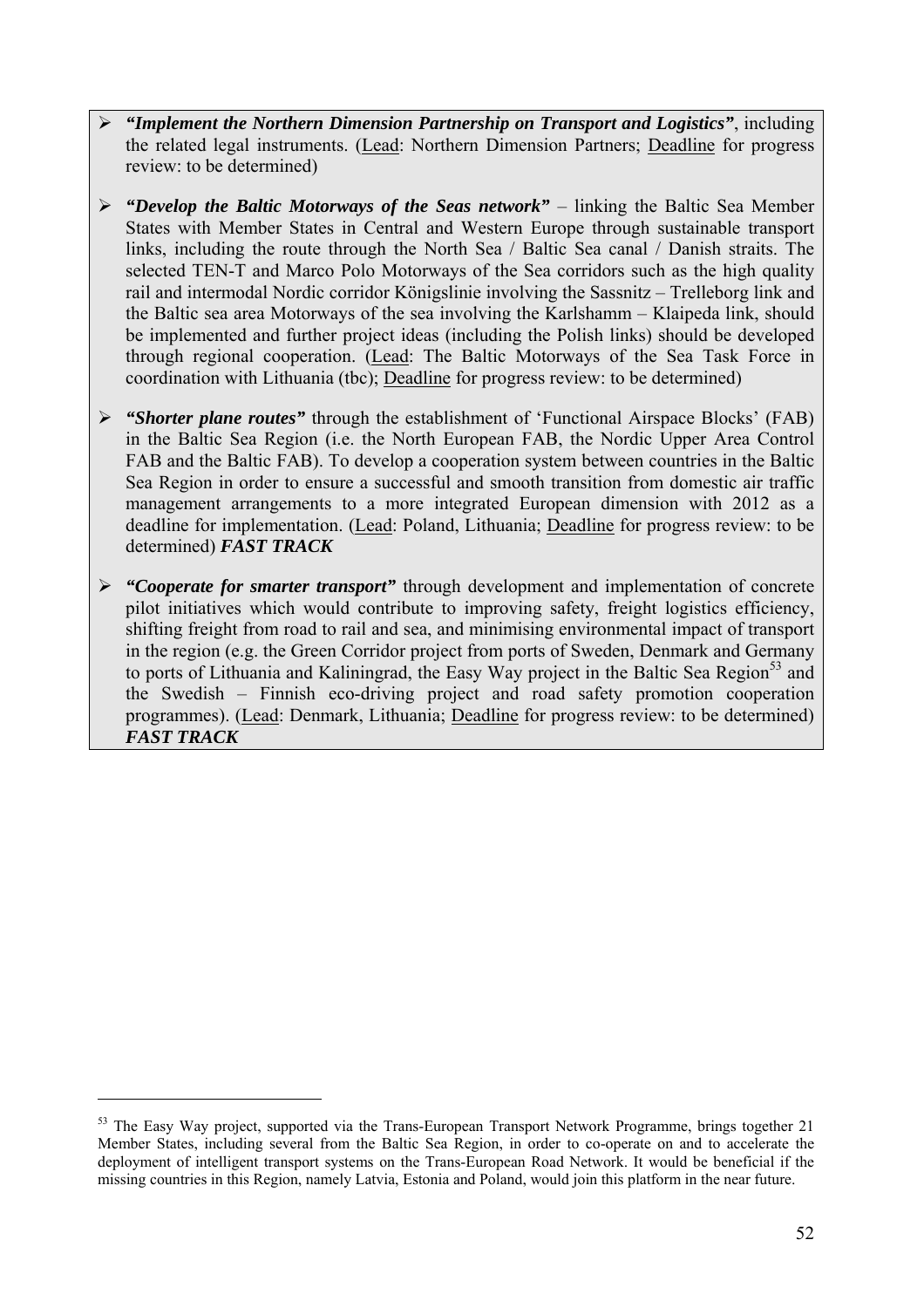<span id="page-52-0"></span>

| 12. | To maintain and reinforce attractiveness of the Baltic Sea<br>Region in particular through education, tourism and health | Coordinated<br>by                                                                                        |
|-----|--------------------------------------------------------------------------------------------------------------------------|----------------------------------------------------------------------------------------------------------|
|     |                                                                                                                          | Tourism:<br>1)<br>Mecklenburg-<br>Vorpommern<br>(Germany)                                                |
|     |                                                                                                                          | 2)<br>Health:<br>Northern<br>Dimension<br>Partnership in<br>Public Health<br>Social<br>and<br>Well-being |
|     |                                                                                                                          | 3) Education<br>others:<br>and<br>Germany                                                                |

Presentation of the issue:

 $\overline{a}$ 

In the Baltic Sea Region, the quality of life is linked to high education levels (for example, the region has the strongest results of the EU on reading literacy, upper secondary completion rate and public investment in education), preserved cultural heritage, picturesque rural, coastal and urban landscapes and open societies. Tourism and leisure enterprise can also contribute to regional development.

In other fields, strategic investments in culture, as well as in cultural and creative industries, in particular in SMEs, is vital for strengthening a dynamic creative society in the European Union and enabling the fulfilment of the Lisbon goals.

On a more challenging demographic issue, the first large cohorts of the baby-boom generation will shortly start to go into retirement leading to a decline in the working age population.

In addition, the wealth of the region is based on human capital, and a healthy population is a critical factor behind sustainable economic development of enterprises and societies. The Baltic Sea Region is an area of considerable disparities in health conditions. It features places where social and economic problems lead to high levels of mortality due to non-communicable diseases, violence, alcohol- and drug- abuse and the spreading of infectious diseases. The growing cross-border movement of people should be paralleled by actions addressing inequalities in health status and in the level of health protection.

This priority area therefore focuses on maintaining and strengthening the quality of life<sup>54</sup> of citizens in the Baltic Sea Region so that it has dynamic people willing to invest energy in

<sup>&</sup>lt;sup>54</sup> In line with the Leipzig Charter on Sustainable European Cities adopted in May 2007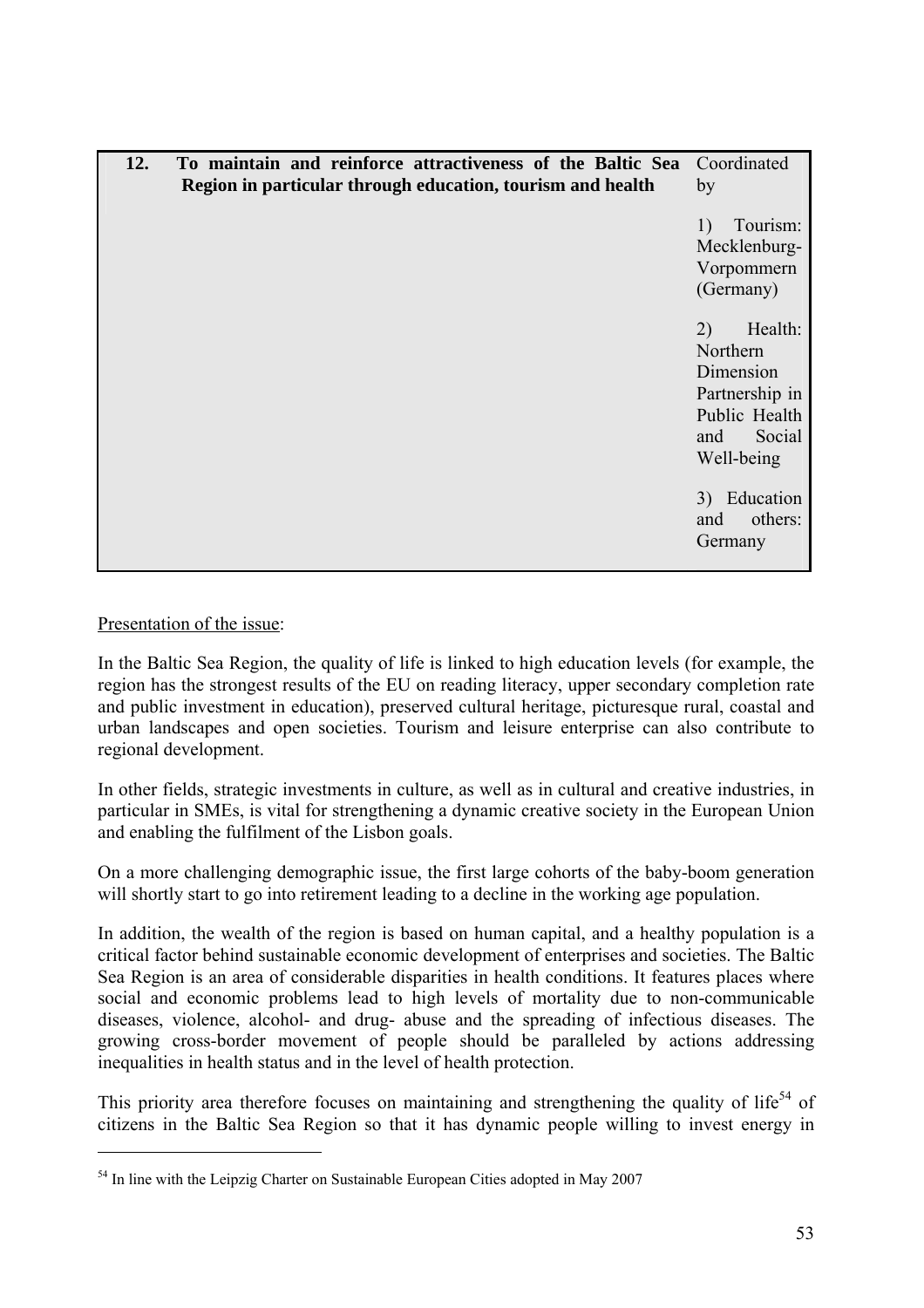improving their region as well as skilled and efficient workers bringing additional prosperity. In parallel, it is about attracting tourists, entrepreneurs, investors, researchers, etc. to the Baltic Sea Region thereby bringing additional human, physical and financial capital to it.

# Hotspot (main problems):

The main challenges are the demographic changes, the lack of services in certain areas, the outflow of young educated people and the big regional differences in health issues (in terms of the access to and quality of health services, as well as disparities in morbidity and mortality related to alcohol, drugs and tobacco as well as to communicable diseases such as HIV/AIDS and tuberculosis). Furthermore, under-utilisation of student and professional exchanges leads to lack of exploitation of opportunities, due to lack of contact and awareness. The so-called "Fifth Freedom" is important. There is also opportunity to develop further the perceived quality of life in the Baltic Sea Region, the education system and the tourism potential of its cultural heritage and landscapes.

# Baltic Sea Region Added Value:

Many problems as well as many opportunities in the Baltic Sea Region should be addressed together. Demographic issues clearly need cooperation. The tourism market benefits from being developed jointly. Furthermore, the enhanced cooperation in tackling common health problems will bring added value both to individual patients and to society, reducing unnecessary economic and social cost, and contributing to the rationalisation of health systems expenditure. This strongly indicates the need to cooperate at the level of the macro-region to address the issues.

# Actions:

# *Cooperative actions:*

- *Education: "Further increase exchanges within the Baltic Sea Region"* for students at schools, colleges, vocational institutions and adult education organisations especially between Estonia, Latvia, Lithuania and Poland (as well as Russia) and Sweden, Finland, Germany and Denmark under programmes from the European Union, from international organisations (such as the Nordic Council of Ministers) and from national / regional / local authorities. This could equally be extended to entrepreneurs and other professionals.
- *Tourism: "Highlight and optimise the sustainable tourism potential"* **of the Baltic Sea** Region by establishing an environmentally-friendly tourism strategy at the level of the Baltic Sea Region (including Russia). This strategy could include the harmonisation of standards, the development of similar projects in different regions, joint marketing of the region and cooperation on projects.
- *Tourism: "Network and cluster stakeholders of the tourism industry and tourism education bodies"* based on the ongoing activities started with the first Baltic Sea Tourism Summit in October 2008 (and the second summit in 2009 in Lithuania).
- **Health: "Contain the spread of HIV/AIDS and tuberculosis" through partnerships and** international collaboration in prompt and quality care for all, focusing on Tuberculosis / HIV co-infection and ensuring early diagnosis of HIV infections, providing access to treatment and strengthening interventions to reduce vulnerability especially for Injecting Drug Users (IDU), prisoners, etc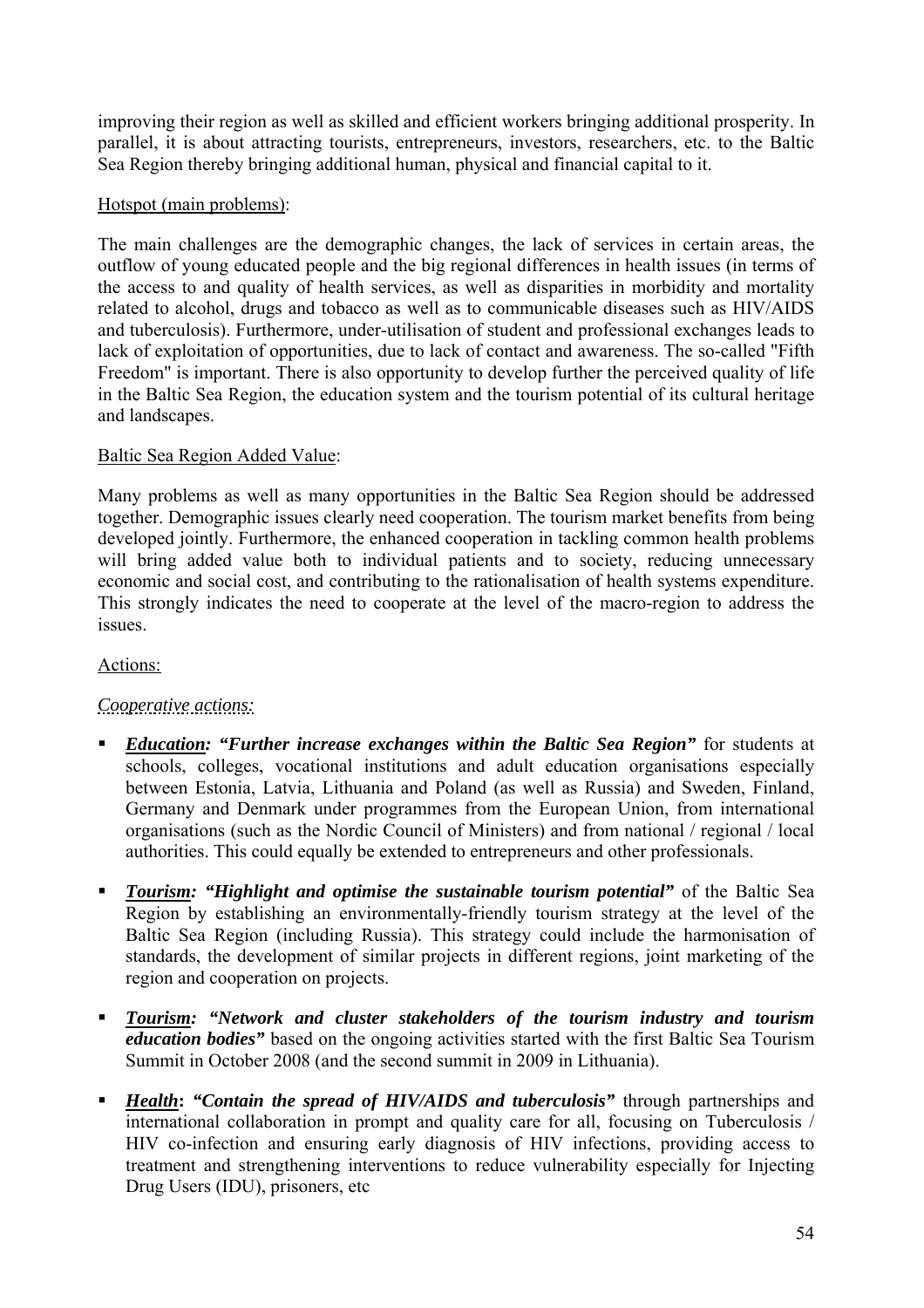- *Health***:** *"Fight health inequalities through the improvement of primary healthcare"* by assessing differences in the accessibility and quality of primary health care in the region, by reviewing the situation of patients and health professionals including their deployment, mobility and training and by promoting e-health technology as a means for closing gaps in healthcare access and quality.
- *Health: "Prevent lifestyle-related non-communicable diseases and ensure good social and work environments"* by developing comprehensive policies and actions in the entire region to prevent and minimise harm from tobacco smoking, alcohol and drugs use to individuals, families and society (especially young people). Actions will contribute to the implementation of the Framework Convention on Tobacco Control and the "Northern Dimension Partnership in Public Health and Social Well-being  $(NDPHS)^{55}$  Strategy on Health at Work" ensuring good social and work environments and preventing lifestylerelated non-communicable diseases using the workplace as an effective arena for promoting a healthy lifestyle.
- *"Maximise the economic potential in the entire region"* by paying particular attention to the linkages between economic activity (jobs), transport infrastructures linking the region to the rest of the world and social infrastructure especially in the North and other peripheral areas of the region.
- *"Bring local authorities close to the citizens"* by developing tools (for example based on the LEADER approach) whereby citizens would see their concerns and interests addressed by local authorities.
- *"Develop people-to-people actions"* to reinforce the daily cooperation between citizens. For example school exchanges to improve mutual understanding and promote language learning should be increased.
- *"Ensure fast broadband connection for rural areas"* using local solutions to include the rural communities in the communication networks. This action should be combined with initiatives to support internet use, for example free access at official buildings or free internet support for basic services.

### Flagship projects (as examples):

¾ *Education: "Enhance cooperation - on a voluntary basis - between the regional Universities of the Baltic Sea Region*" so that they coordinate their activities (research areas, exchange of students / professors / researchers, cooperation with enterprises). This could for example be based on the existing networks of universities such as the 'Baltic Sea University Programme<sup>56</sup> with almost all universities of the region and the 'Baltic Sea Region University Network<sup>57,</sup> with 40 members. A model could be the UHI Millenium

<sup>&</sup>lt;sup>55</sup> The Northern Dimension Partnership in Public Health and Social Well-being (NDPHS) is a cooperative effort of thirteen governments, the European Commission and eight international organisations. It provides a forum for concerted action to tackle challenges to health and social well-being in the Northern Dimension area and foremost in north-west Russia.

<sup>56</sup> http://www.balticuniv.uu.se/

<sup>57</sup> http://bsrun.utu.fi/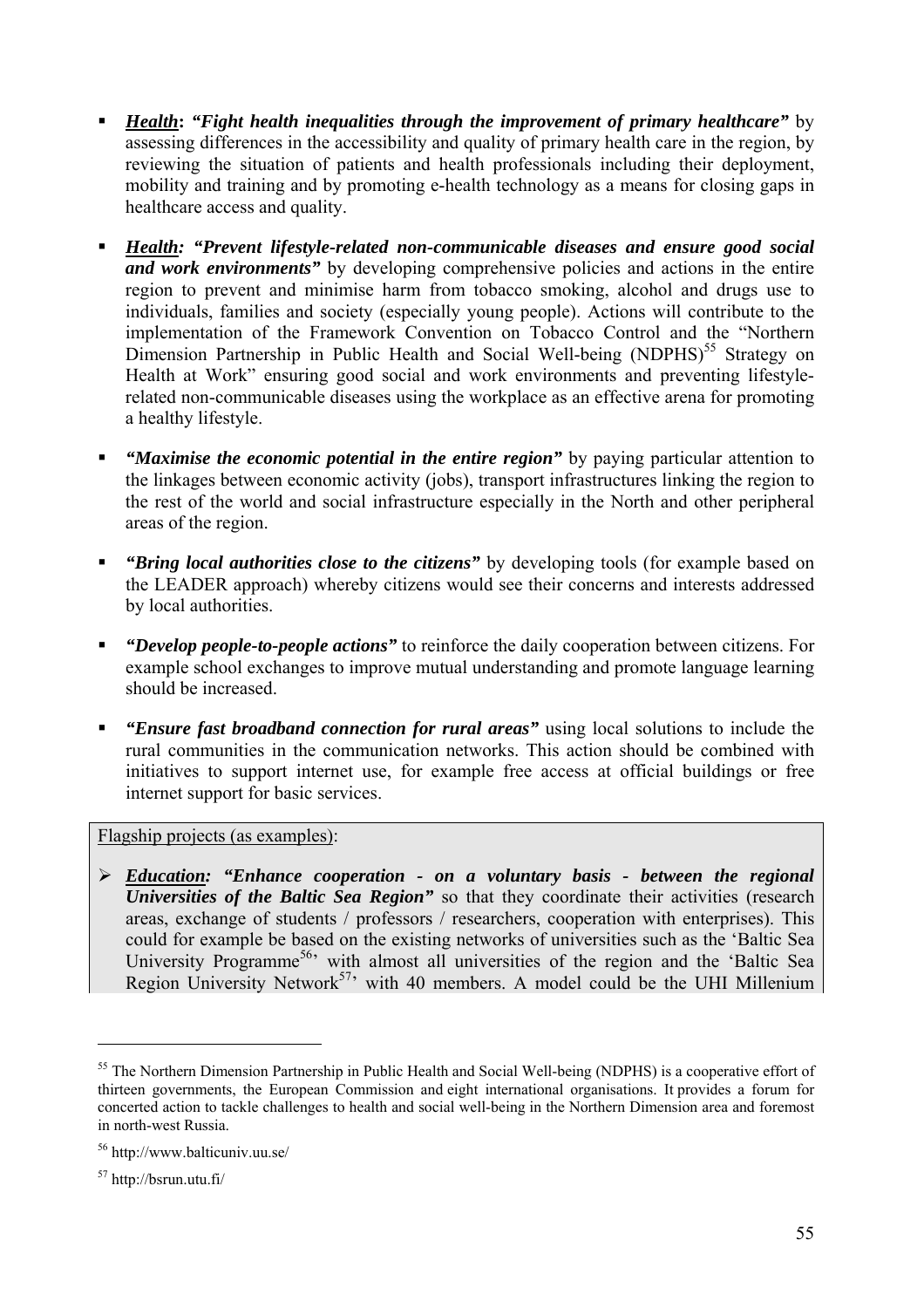Institute<sup>58</sup>. The envisaged Northern Dimension Institute which is under preparation by a number of universities in the region could also provide further opportunities for networking. (Lead: Baltic University Programme in coordination with Lithuania (tbc); Deadline for finalisation: to be determined) *FAST TRACK*

- ¾ *Education: "Develop on a voluntary basis joint curricula and share education resources"* between different institutions (in particular in mathematics, technologies and natural sciences). The aim would be to create standards of excellence similar to the 'Ivy league' in the United States of America. (Lead: to be agreed; Deadline for progress review: to be determined) *FAST TRACK*
- ¾ *Education: "Identify and remove barriers hampering mobility of researchers and students in the Baltic Sea Region" (the so-called "Fifth Freedom").* (Lead: to be agreed; Deadline for finalisation: to be determined)
- ¾ *Tourism: "Attract tourists to rural areas especially the coastal ones"* by promoting joint environmentally-friendly rural and coastal tourism packages (e.g. farm, food tourism, hiking, winter sports, nature based tourism) and by co-operating in planning rural and coastal tourism investments. (Lead: each Rural Development Network in each Member State (in cooperation with the LEADER networks supported by the European Rural Development Network); Deadline for progress review: to be determined)
- ¾ *Tourism: "Facilitate environmentally sustainable ferries and cruise vessels in the Baltic Sea"* by developing programmes bringing together providers of maritime services to passengers and pioneering environmentally-friendly initiatives such as shore-side electricity or state of the art waste disposal facilities in ports -see priority area 'to become a model region for clean shipping' (e.g. the cruise industry, maritime leisure activities, national / regional / local authorities,…). (Lead: to be agreed; Deadline for progress review: to be determined)
- ¾ *Tourism: "Promote the cultural heritage and the unique landscapes"* by mapping the main areas of interest in order to preserve and revitalise elements of cultural heritage. The Nordic Culture Point<sup>59</sup> initiative could provide a useful base. (Lead: to be agreed; Deadline for progress review: to be determined) *FAST TRACK*
- ¾ *Tourism: "Develop strategies for a sustainable and environmentally friendly tourism"* by using available sources of information such as the YEPAT database  $60$  or the Nordic Culture Point to harmonise standards. In addition, within the  $AGORA^{61}$  project, partners from the Baltic Sea Region (including Belarus) will start implementing pilot projects to improve the accessibility to the natural, cultural and historical heritage for tourism and to create a

<sup>&</sup>lt;sup>58</sup> The UHI Millenium Institute is a partnership of colleges, learning and research centres, working together to provide university-level education to people throughout the Highlands and Islands of Scotland.

<sup>&</sup>lt;sup>59</sup> Contact point for Nordic cultural cooperation organised by the Nordic Council of Ministers (NCM).

<sup>60</sup> http://agora-tourism.net

<sup>&</sup>lt;sup>61</sup> Agora compiles tools and information concerning sustainable tourism and makes them accessible for interested users. The source for this information are the Agora partners representing all three dimensions of sustainability, all levels of administration and tourism management and different thematic interests, projects, actors and stakeholders of tourism. http://www.yepat.uni-greifswald.de/agora/index.php?id=59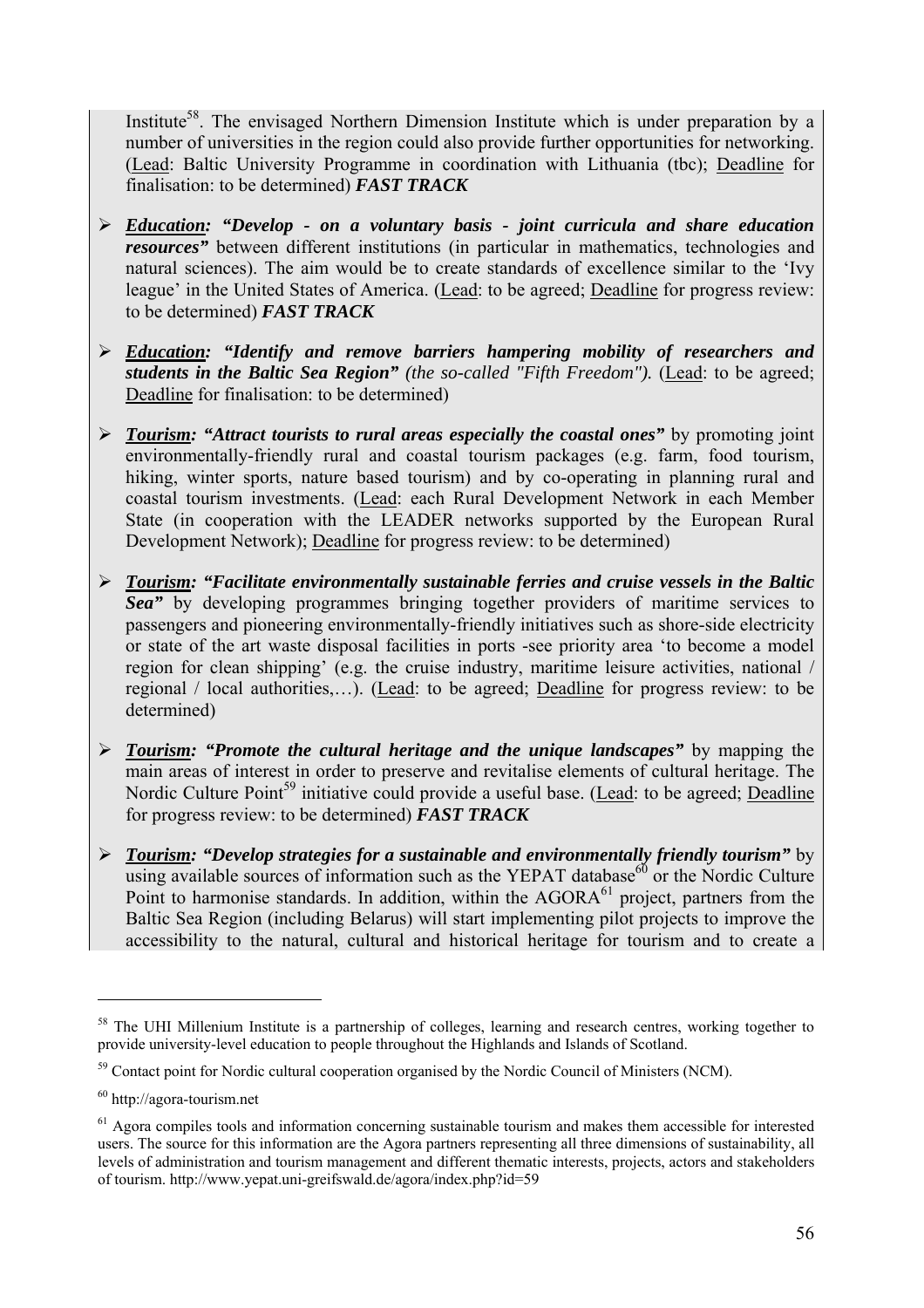common identity of the Baltic Sea Region. (Lead: to be agreed; Deadline for progress review: to be determined) *FAST TRACK*

- ¾ *Health***:** *"Alcohol and drug prevention among youth"*  project aimed at reducing hazardous and harmful alcohol use and alcohol and substance use in general among young people. (Lead: Northern Dimension Partnership in Public Health and Social Well-being (NDPHS) and its member countries; Deadline for progress review: to be determined) *FAST TRACK*
- ¾ *"Coordinate the use of the digital dividend"* that will be available in the transition to digital television transmitted on land for a more effective use of frequencies and to add benefits to companies to offer broadband in sparsely populated areas. And also developing enhanced models for cooperation between Member States for multi-lateral coordination and market control (Lead: Sweden; Deadline for progress review: to be determined)
- ¾ *"Network the local youth policy structures"* to increase the exchange of experiences of local youth workers and youth centres. (Lead: to be agreed; Deadline for progress review: to be determined)
- ¾ **"***Support for sustainable development of the fisheries areas"* under the European Fisheries Fund (EFF) operational programmes and the Community FAR-NET network $62$ . This is expected to assist in improving the quality of life of the Baltic coastal communities by promoting the protection of the environment, regenerating and developing coastal hamlets and villages with fisheries activities, as well as by protecting and enhancing the natural and architectural heritage. These programmes should also contribute to the favourable conditions in the development of sustainable tourism of the Baltic Sea coastal areas, in particular by promoting eco-tourism. It is estimated that ca. 60-70 local fisheries groups will be created in the Baltic Sea Region which could potentially implement the action during the 2007-2013 period. (Lead: each Member State network for fisheries areas, in cooperation with the Community FAR-NET network; Deadline for progress review: to be determined)

 $62$  Community network of the groups for sustainable development of fisheries areas.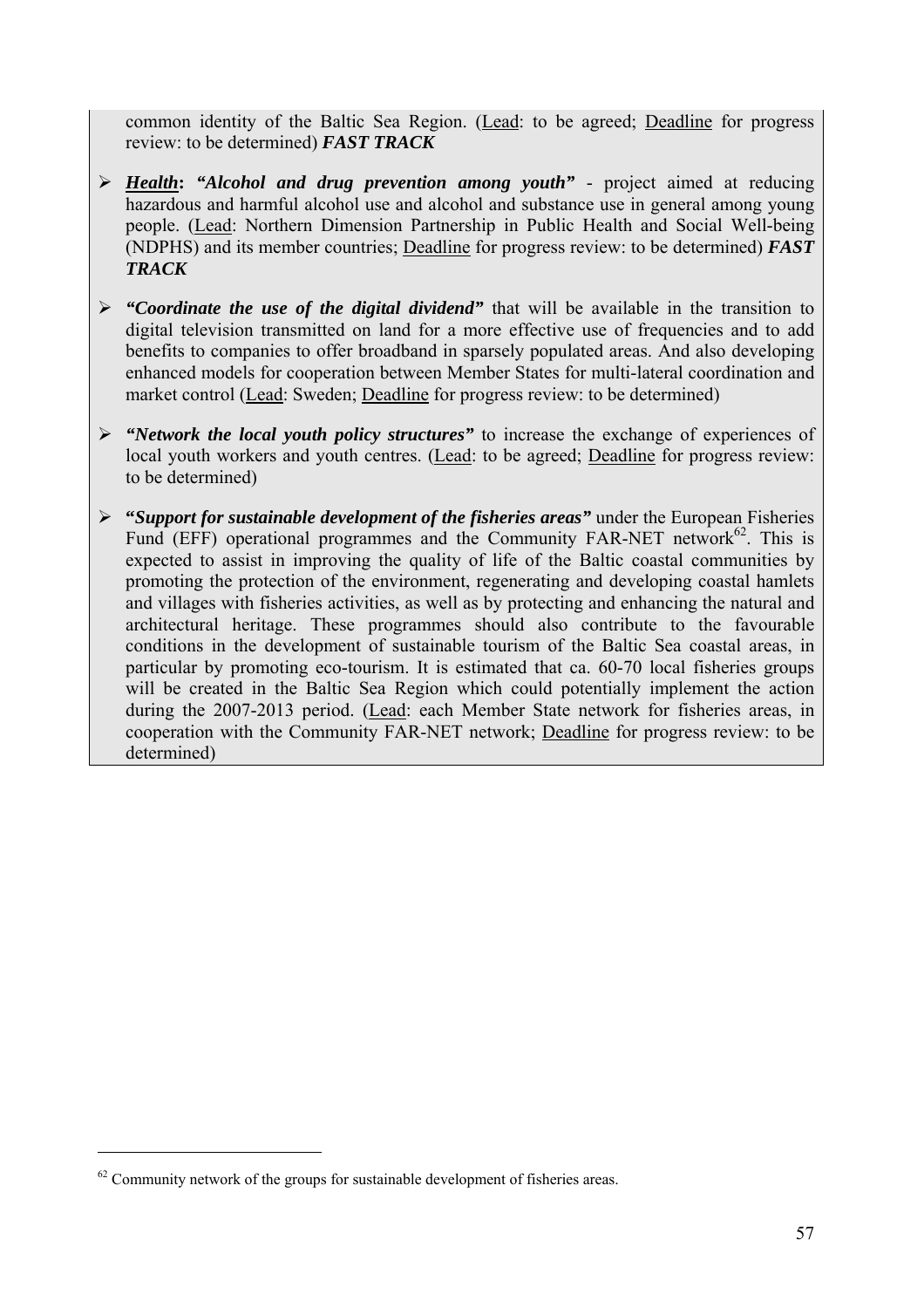# **TO MAKE THE BALTIC SEA REGION A SAFE AND SECURE PLACE**

<span id="page-57-0"></span>It is well established that, without a sense of security and confidence in the public order, development of any kind is severely hampered, if not impossible. The strategy therefore includes actions that address the particular challenges of the region in this field.

Points needing attention include the issues related to maritime safety and security. The Baltic Sea is, after all, the dominant natural feature of the region, giving it its unity and identity. Other concerns arise from the variation in economic and social conditions found in the Region, along with the openness and ease of access that is a feature of intra-Community relations, putting special responsibilities on those Member States with external borders to take action to protect the safety and security of the Union as a whole.

A number of related actions need to be highlighted. The actions on combating cross border crime aim to bring regional cooperative focus to assessment and prevention, strengthen protection of external borders, and further develop long-term cooperation between Member States on law enforcement. Maritime surveillance is a strategic tool, proposed in the context of the Integrated Maritime Policy, that contributes to the prevention of crime, illegal immigration as well as of marine accidents. Further preventive maritime safety actions include training and enhancement of navigation. The development of actions to enhance and broaden maritime careers and training as proposed under the Integrated Maritime Policy provides a basis for a human resource strategy for the maritime professions tailored to the security and safety concerns of the Baltic Sea area. When marine accidents and other regionally relevant major emergencies do occur, it is of strategic importance for the region to manage preparedness and response in a coordinated manner.

# **Examples of financing**

Programmed expenditure for the 2007-2013 period under the European Regional Development Fund (ERDF) and Cohesion Fund for the Convergence and Competitiveness and employment programmes in the Baltic Sea Region in the field of risk prevention:

Total:  $697$  million

In addition, other Community programmes (in particular the three framework programmes providing support to an area of freedom, security and justice, the  $7<sup>th</sup>$  Research Framework Programme, and the Civil Protection Financial Instrument) as well as national, regional and local policies are financing important projects. In addition, the European Investment Bank (EIB) is already providing its lending / co-financing to a large number of projects and could further extend its activities to a large number of flagship projects.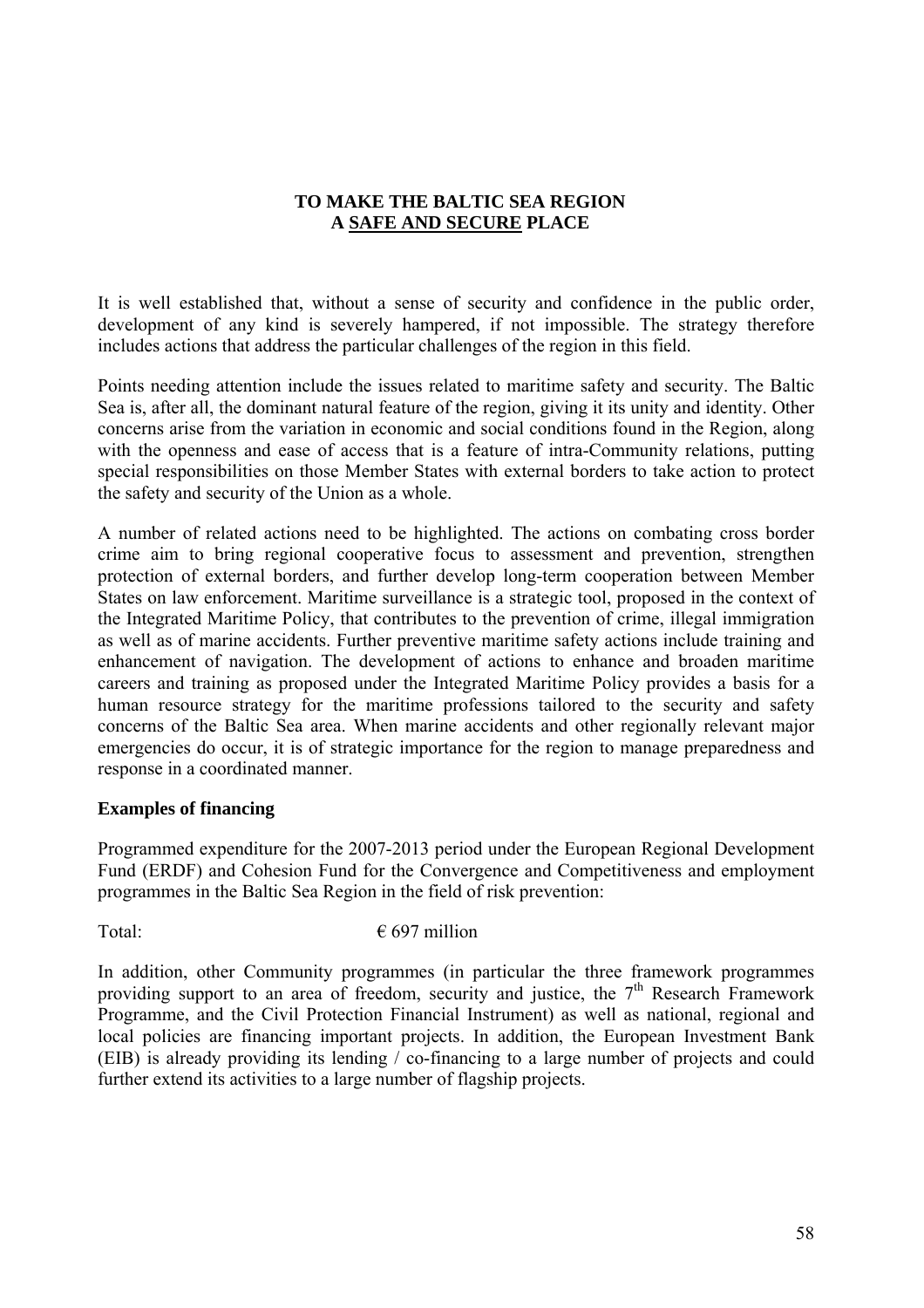# Examples of projects (ongoing and planned, total cost)<sup>63</sup>:

- Estonia: Improvement of the Estonian Rescue Board's ability to handle forest fires, oil and chemical pollution and natural hazards – 5 different projects (EUR 12 million)
- Finland: Development of Maritime Safety Culture METKU Project (EUR 730.000) and SÖKÖ II – Management of major oil spills (EUR 650.000)

The pillar 'to make the Baltic Sea Region a safe and secure place' covers the following priority areas:

- 13. To become a leading region in maritime safety and security
- 14. To reinforce protection from major emergencies at sea and on land
- 15. To decrease the volume of, and harm done by, cross border crime

 $63$  Some of these projects also benefit from a framework loan from the European Investment Bank (EIB)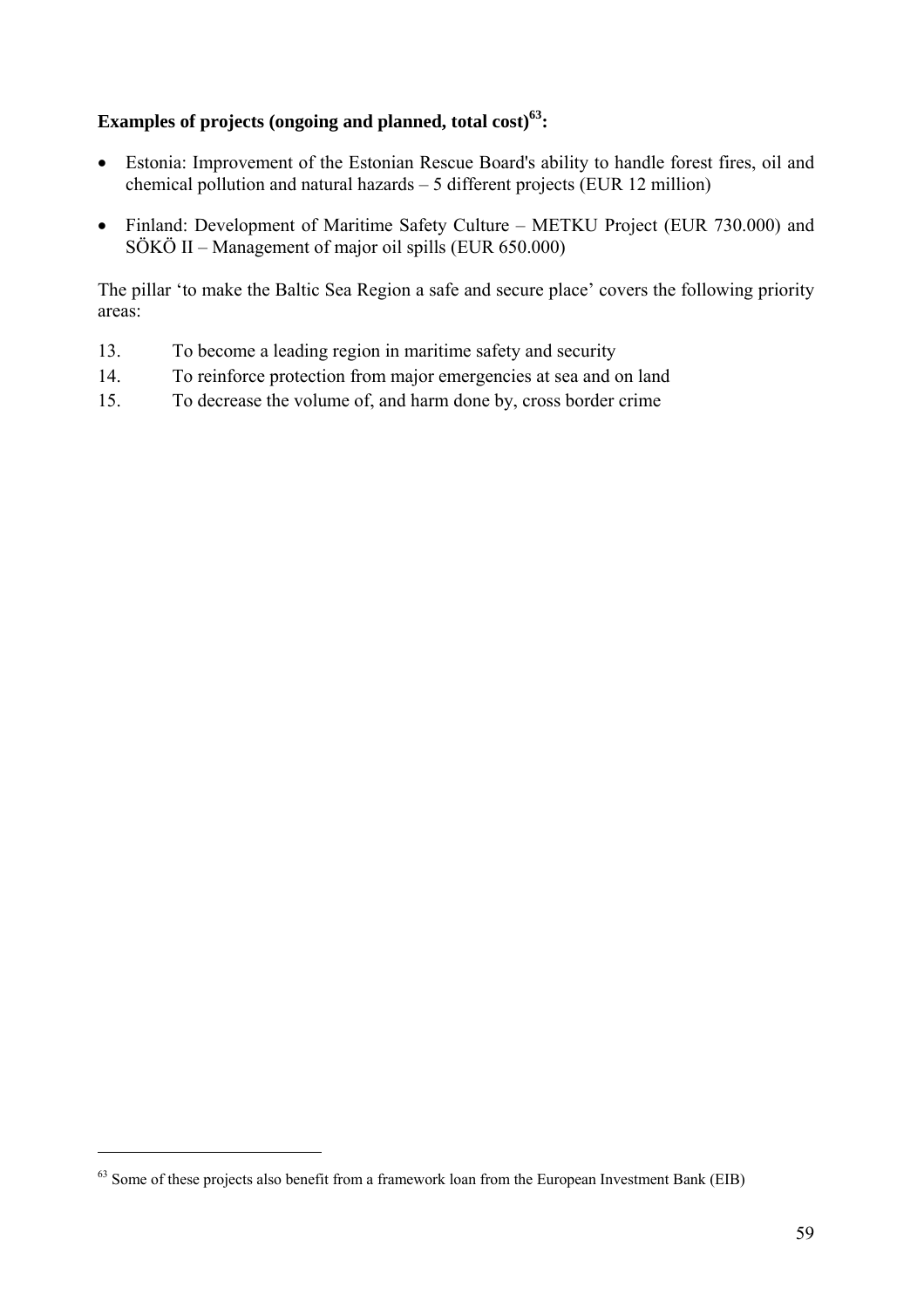<span id="page-59-0"></span>

| 13. | To become a leading region in maritime safety and security | Coordinated   |
|-----|------------------------------------------------------------|---------------|
|     |                                                            | Finland<br>hv |
|     |                                                            | and           |
|     |                                                            | Denmark       |
|     |                                                            |               |

### Presentation of the issue:

Due to its strategic position, the Baltic Sea Region is a natural route for oil transport, in particular from Russia. Between 2000 and 2007, oil shipments via the Great Belt more than doubled to reach 171 mt<sup>64</sup>, while between 1995 and 2005 oil shipping in the Gulf of Finland has increased by four times (from 20 mt to 80 mt). The growth is expected to continue to be significant in future. There is also an increasing trend towards transport of natural gas in a liquefied form by tankers. These activities carry risks for the environment, especially in difficult winter conditions (iced sea).

### Hotspot (main problems):

The growth in traffic increases the risk that accidents will increase, unless improved safety and environmental risk reduction procedures are set in place. At the core of the required procedural improvements are traffic organisation measures, which involve the monitoring of ship movements, with the aim of preventing the development of dangerous situations.

### Baltic Sea Region Added Value:

It is in the interest of all countries bordering the Baltic Sea to reduce the risk of marine pollution, including hazardous spills. More efficient and more compatible surveillance, monitoring and routing systems, in particular at the level of sea basins as outlined in the Integrated Maritime Policy, would significantly improve maritime safety. Addressing the human element factor, which is a complex multi-dimensional issue affecting the well-being of people at sea, often has direct implications for maritime safety and environmental impact.

### Action:

### *Strategic actions:*

- *"Create a common maritime management system and monitoring, information and intelligence sharing environment for the Baltic Sea"*: While respecting relevant data protection provisions, creation of an integrated network of reporting and surveillance systems is needed for all maritime activities, such as maritime safety, maritime security, protection of the marine environment, fisheries control, customs, border control and law enforcement. In addition, identify possible gaps and inconsistencies in fields where cooperation between civil and military assets exists, or could be developed in the future. The network should build on existing and future initiatives and pilots to integrate systems.
- *"Improve the coordination of systems relating to ships' routing and monitoring of the vessel traffic and consider establishing new systems."* Further, improve the coordination

<sup>64</sup> Source: HELCOM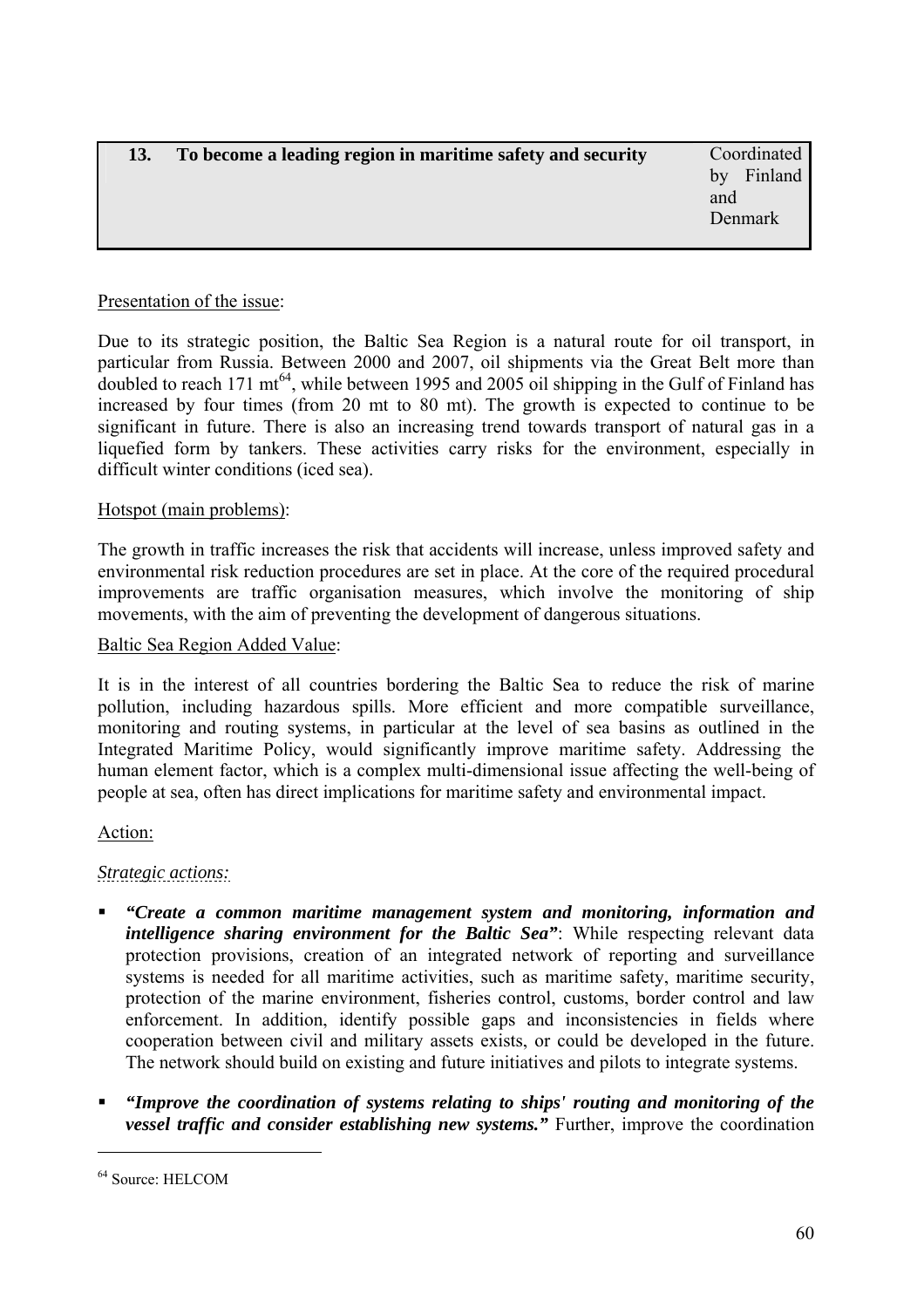and information sharing mechanisms between the existing systems to ensure their effective interoperability. Coastal states should jointly consider whether new measures (routing/traffic separation schemes/mandatory reporting systems) should be introduced. Decisions on these measures should be based on the analysis of the risks and effectiveness of the measures based on a formal safety assessment and research projects. Jointly utilise improved satellite navigation systems, such as Galileo, to support maritime positioning and navigation, especially for Automatic Identification Systems (AIS), Vessel Traffic Management Systems (VMS), hazardous-cargo monitoring, for port approaches, ports and restricted waters as well as for safety systems for Search and Rescue.

 *"Jointly apply surveillance tools"*, such as coastal radars, A*utomatic Identification System (*AIS), V*essel Monitoring System (*VMS), *Long Range Identification and Tracking of Ships*  (LRIT), earth observation satellites and maritime patrol aircraft, in the Baltic Sea Region. The cooperation between Baltic Sea Region Member States and the European Maritime Safety Agency in tracing illegal discharges by ships will continue<sup>65</sup>. Further dialogue between relevant authorities, including the armed forces, to investigate the possibility of operating jointly national assets at regional level should take place.

# *Cooperative actions:*

 $\overline{a}$ 

 *"Ensure that vessels, in particular those transporting energy products or other dangerous cargo, are up to the highest maritime safety standards"* and that crews serving onboard are well trained, in the framework of EU efforts on quality shipping especially in the light of the recently adopted third EU maritime safety package.

### Flagship projects (as examples):

- ¾ *"Conduct a technical feasibility study on a Baltic Sea Coastal Patrol Network"*. It should involve national "coast guard-like" services in EU Member States and third countries, in the context of maritime safety, maritime security, and pollution prevention and response in the Baltic Sea. (Lead: Member States and/or Inter-Governmental Body to be agreed, relevant European agencies to be associated; Deadline for finalisation: 31 December 2010)
- ¾ *"Become a pilot region for the integration of maritime surveillance systems".* The overall objective of this Maritime Policy pilot project and preparatory action is to develop and test mechanisms for improving maritime awareness by sharing operational information between government departments and agencies responsible for monitoring activities at sea of all Baltic Sea countries. One specific goal is the development of technical interfaces that securely allow for all countries to join in a common situational image containing restricted law enforcement and other information. (Lead: to be defined via call for proposals launched by European Commission; Deadline for finalisation: to be determined) *FAST TRACK*
- ¾ *"Speed up re-surveying of major shipping routes and ports"*, as agreed in HELCOM, in order to ensure that safety of navigation is not endangered by inadequate source information. (Lead: HELCOM in cooperation with the International Hydrographic Organisation; Deadline for progress review: to be determined)

<sup>&</sup>lt;sup>65</sup> In the framework of the CleanSeaNet initiative, in accordance with directive 2005/35.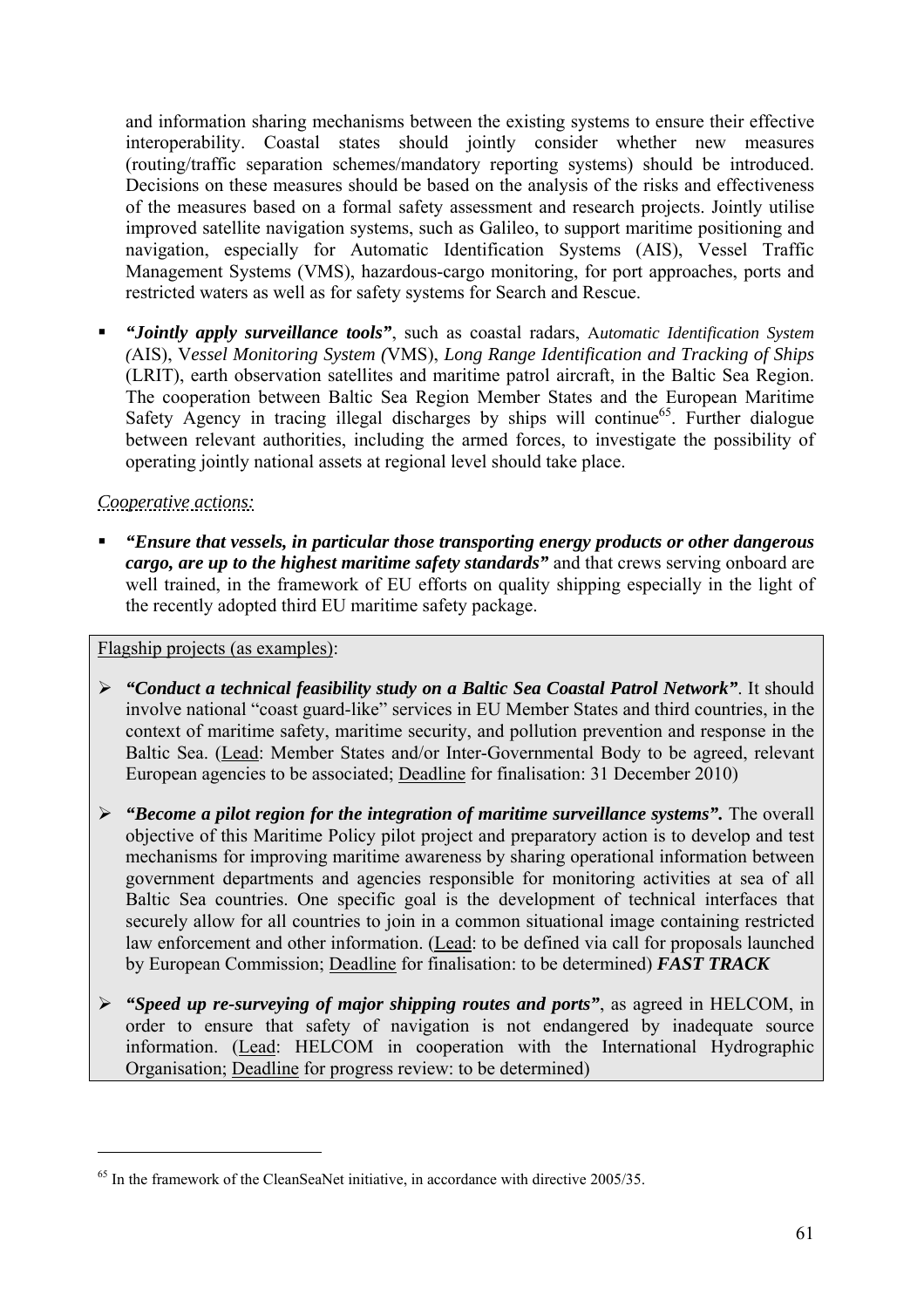- $\triangleright$  "Become a pilot region for e-navigation<sup>66</sup>*"* by establishing one or more e-navigation trial zones, in view of the gradual achievement of an integrated network of e-navigation systems for European coastal waters and the high seas (EfficienSea project, financed by the 'Baltic Sea Region' transnational programme which is part of the 'Territorial Cooperation' objective). (Lead: Danish Maritime Safety Administration; Deadline for finalisation: 31 December 2011) *FAST TRACK*
- ¾ *"Create a network of centres of excellence for maritime training"* to provide young people attractive prospects for a life-long career in maritime enterprises / professions and facilitate mobility between sea and land based jobs. *"Jointly develop high standards of training, drills and exercises"* for upgrading seafarers' competences, and adapting requirements to today's shipping industry (sophisticated vessels, ICT, security and safety, navigation in ice conditions). Ensure familiarity with security plans and procedures for ship and port facility security.<sup>67</sup> (Lead: Poland; Deadline for progress review: 1 June 2011)
- ¾ *"Develop a plan to reduce the number of accidents in fisheries".* This could be achieved by improving the way information on accidents is gathered and analysed, enhanced training and awareness programmes, as well as sharing best practices and developing specific measures to increase the safety of fishermen. (Lead: Member States and/or Inter-Governmental Body to be agreed; Deadline for progress review: to be determined)

<sup>66</sup> According to the E-navigation Committee of the International Association of Marine Aids to Navigation and Lighthouse Authorities "E-navigation is the harmonized creation, collection, integration, exchange and presentation of maritime information on board and ashore by electronic means to enhance berth-to-berth navigation and related services, for safety and security at sea and protection of the marine environment."

<sup>&</sup>lt;sup>67</sup> Experience could be drawn inter-alia from the DaGoB project (Safe and Reliable Transport Chains of Dangerous Goods in the Baltic Sea Region), project part-financed by the European Regional Development Fund within the BSR INTERREG IIIB Neighbourhood Programme, 2006-2007.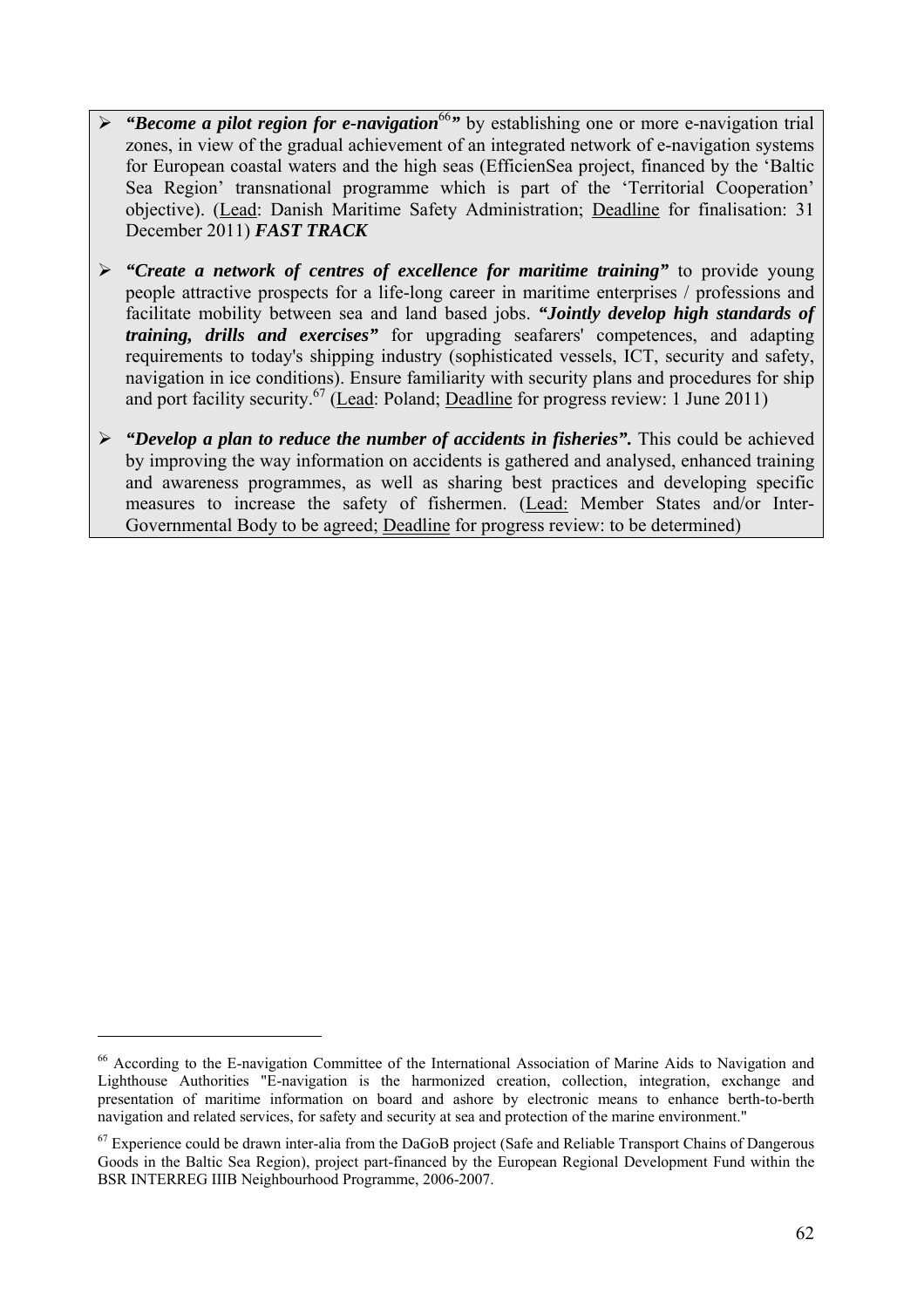#### <span id="page-62-0"></span>**14. To reinforce maritime accident response capacity protection**  Coordinated **from major emergencies**  by Denmark

# Presentation of the issue:

Transport by sea is expected to increase significantly in the coming years in the Baltic Sea and with that comes a higher risk for accidents. While fortunately, ship accidents (in particular those causing pollution) have not increased over the last years, in 2007, there were 120 ship accidents in the Baltic Sea.<sup>68</sup> Other major emergencies with cross border effects could result from natural and technological disasters, acts of terrorism including chemical, biological, radiological and nuclear terrorism, and technological, radiological or environmental accidents as well as health threats from communicable and non-communicable diseases. The economic impacts of disasters may adversely affect the economic growth and competitiveness of EU regions.

### Hotspot (main problems):

Serious risks to the environment arise from the possibility of accidental spill of hazardous substances or illegal discharges into the sea. In a semi-enclosed sea, the impacts of hazardous spills are long-lasting and can concern all shores. Further actions are still needed in the Baltic Sea aimed at improving cooperation, coordination and, at times, even the coherence of maritime safety, maritime security, surveillance agencies and disaster response. Existing resources also need to be pooled more efficiently. The human and environmental impact of marine accidents in the Baltic Sea Region can be further reduced by synergies and better coordination of training, needs assessment, planning and operations between all stakeholders. This would significantly improve safe and secure navigation, thus also helping Member States to carry out pollution response as well as search and rescue activities more efficiently.

Climate change is expected to increase the likelihood of extreme weather events occurring at a shorter interval in the future. While the Community Civil Protection Mechanism facilitates mobilisation of European assistance, preparedness for weather hazards posing a threat to the region could still be reinforced.

# Baltic Sea Region Added Value:

 $\overline{a}$ 

Facilitating efficient mutual assistance and civil protection cooperation can help bridge the gaps between ecological and administrative jurisdictions. Continued Baltic Sea cooperation on prevention, preparedness and response in the field of accidental or deliberate marine pollution, and other major emergencies, can contribute to improving the capabilities of the Member States to address cross border hazards in the region. This experience could also serve as a model for enhanced capacities in other sea basins.

<sup>&</sup>lt;sup>68</sup> See data in the HELCOM report on shipping accidents in the Baltic Sea area for the year 2007.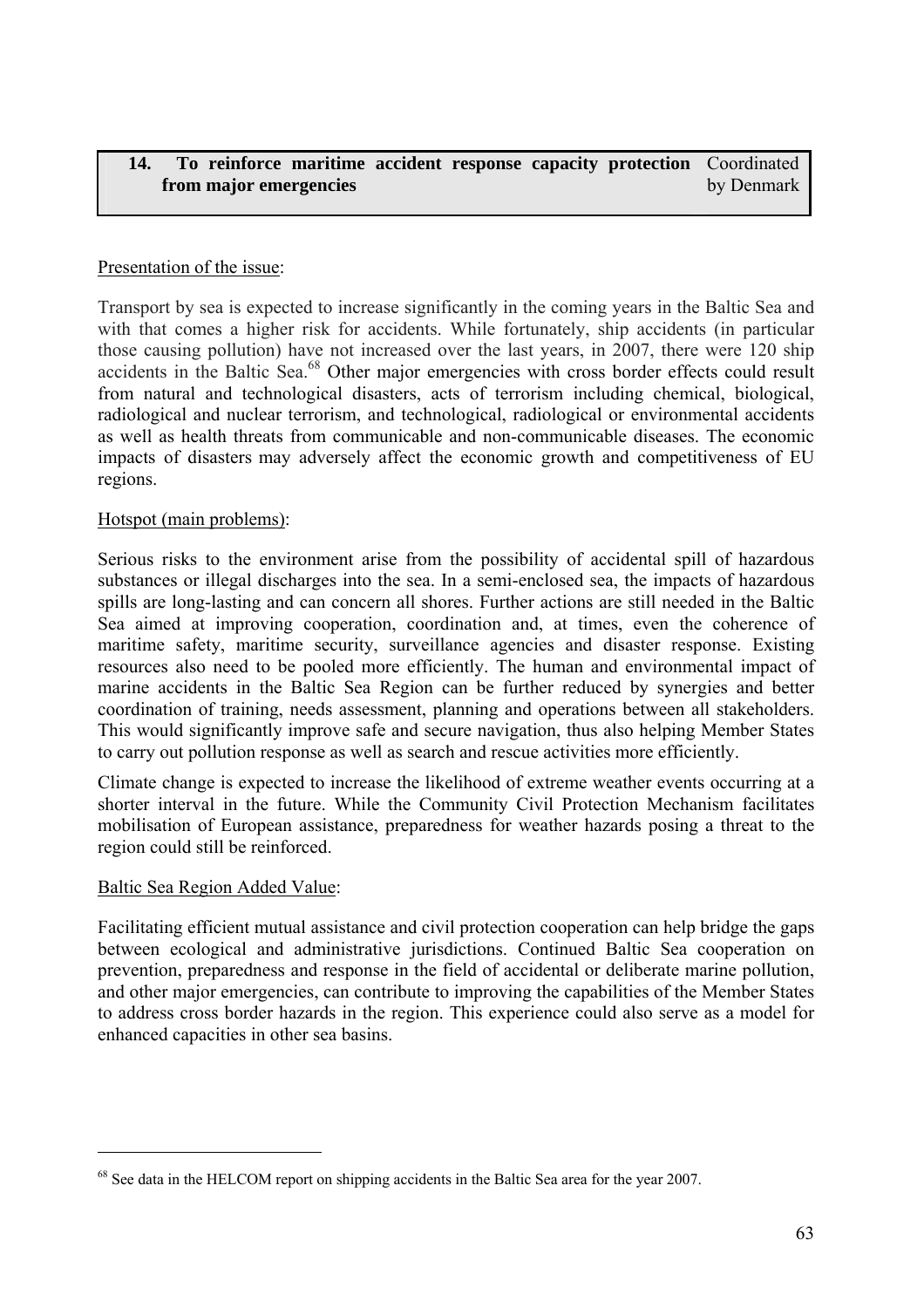# Action:

 $\overline{a}$ 

# *Strategic actions:*

 *"Implement the HELCOM Baltic Sea Action Plan69 (BSAP)"* to ensure swift national and international response to maritime pollution incidents, including intensifying cooperation between offshore and shoreline response (notably including local and regional authorities), and enhanced cooperation on places of refuge based on directive 2002/59. Furthermore, a mutual plan for places of refuge is under development to ensure that a ship in distress is always granted the most suitable place of refuge irrespective of national borders.

# *Cooperative actions:*

 *"Develop a winter storms and storm surge prevention and preparedness approach"* in the Baltic Sea Region. Develop methods on how to enhance co-operation between different local, regional and national agencies having a role in emergency operations relating to winter storms and storm surge, and on how to increase synergies with the Community Civil Protection Mechanism. Methods for co-operation should be given a broad interpretation including public awareness actions, contingency planning, disaster scenarios, communication systems, use of technology, joint exercises and training, etc.

# Flagship projects (as examples):

- ¾ *"Establish volunteer troops for maritime pollution response, as well as maritime search and rescue operations"* through increased cooperation between NGOs and rescue services. (among others, VOMARE project, financed by the 'Central Baltic' cross border programme, which is part of the 'Territorial Cooperation' objective). (Lead: Member States and/or Inter-Governmental Body to be agreed; Deadline for progress review: to be determined)
- ¾ *"Map existing marine pollution response capacities and make sub-regional plans for cross-border response cooperation,"* based on assessment of the integrated risk of shipping accidents. (BRISK project<sup>70</sup>, financed by the 'Baltic Sea Region' transnational programme, which is part of the 'Territorial Cooperation' objective). (Lead: Admiral Danish Fleet HQ; Deadline for finalisation: 24 October 2011) *FAST TRACK*
- ¾ For all main hazards of the Baltic Sea Region, including winter storms and floods, *"develop scenarios and identify gaps"* in order to explore whether there are sufficient disaster response resources. Where gaps are identified, consider a stand-by winter storm or flood response capacity within the Community Civil Protection Mechanism in view of close cooperation with the countries the Baltic Sea Region and beyond. (Lead: Member States and/or Inter-Governmental Body to be agreed; Deadline for progress review: to be determined)
- ¾ *"Improve interoperability of national preparedness plans to health threats."* Plan for the sharing of resources in emergencies to allow extension of staff and stocks of additional equipment between Member States. Procedures for transfer of patients between Member

<sup>69</sup> Agreed in November 2007 by Sweden, Finland, Estonia, Latvia, Lithuania, Poland, Germany, Denmark, Russia and the European Community.

 $70$  In addition, there are several projects dealing with on-land response, such as SÖKÖ II and Baltic Master II.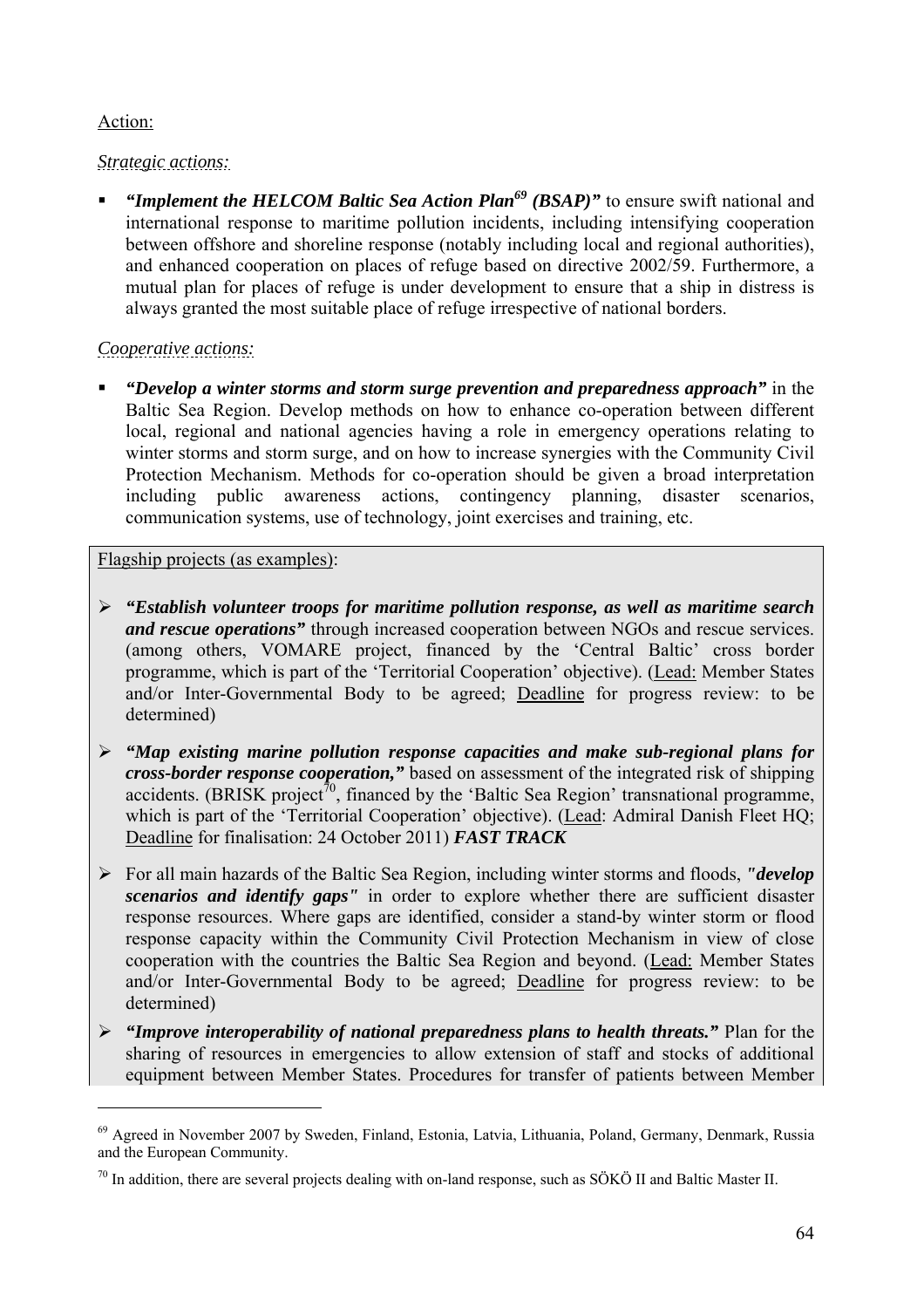States need to be expanded. Cross-border collaboration closely linked to ambulance services and hospitals should be planned where necessary. (Lead: Member States and/or Inter-Governmental Body to be agreed; Deadline for progress review: to be determined)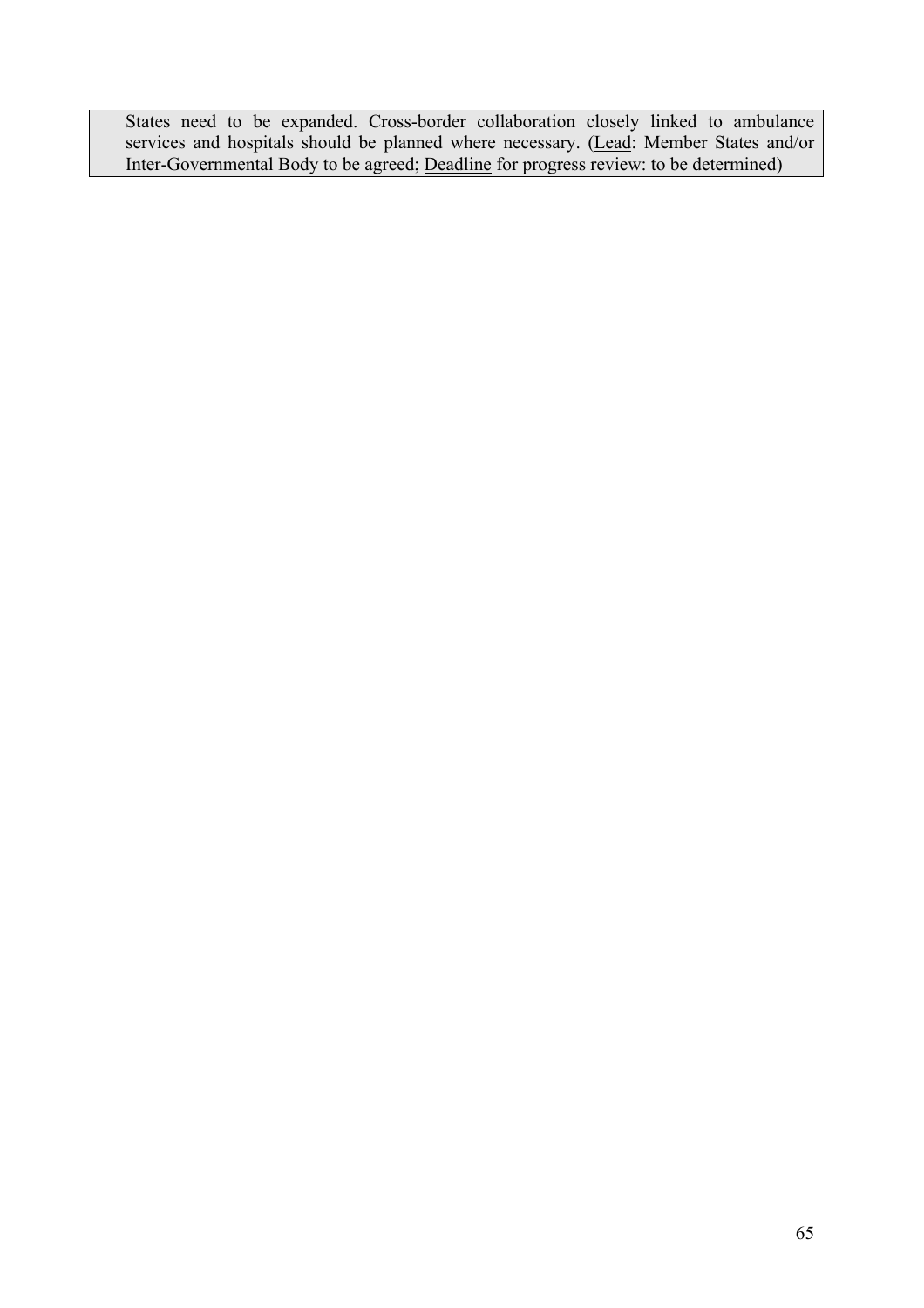#### <span id="page-65-0"></span>**15. To decrease the volume of, and harm done by, cross border**  Coordinated **crime**  by Finland

### Presentation of the issue:

The criminal dynamics of the Baltic Sea Region are influenced by the Region's position between supply countries for cigarettes and synthetic drugs precursors, and destination countries for cigarettes, synthetic drugs, cocaine and hashish, and to a lesser extent heroin. Trafficking in human beings is also an issue. In these respects, the Baltic Sea Region presents attractive opportunities to organised crime from the EU but also to groups originating from the neighbouring countries. $^{71}$ 

### Hotspot (main problems):

An important feature of the region is the existence of lengthy external borders. These borders often separate two very different types of legislation and makes cross border law enforcement cooperation lengthy and cumbersome. Therefore, the border can also facilitate certain organised crime groups and markets. A further facilitator for trade fraud in this region is the large volume of transport across the borders and other vulnerabilities of the logistics sector.72

### Baltic Sea Region Added Value:

The EU should promote and support the development of regional approaches and cooperation to combat organised crime, particularly in border regions.<sup>73</sup> The further refinement of crossborder co-operation structures in the Baltic Sea Region should greatly contribute to addressing the 'security deficits' in the region.

# Action:

 $\overline{a}$ 

# *Strategic actions:*

 *"Improvement of cooperation between customs, border guard and police",* both inside each Member State and between Member States, and including at sea. Establish a common coordination mechanism based on existing cooperation bodies. Use joint law enforcement actions, joint mobile patrol squads, joint investigation teams, joint intelligence teams, sharing of equipment between services and cooperation on the development, purchasing, deployment and use of technology as frequent tools for practical cooperation<sup>74</sup>. Further, to discuss with third countries their involvement in this cooperation. In parallel it is necessary to *"evaluate the potential for further integration of law enforcement functions and tasks,"* while respecting the competences of relevant actors as established by national legislations, as part of the assessment of the implementation of the 2008-2010 Strategy of

<sup>71</sup> Europol Organised Crime Threat Assessment 2008

<sup>72</sup> Europol Organised Crime Threat Assessment 2008

<sup>73</sup> COM(2005) 232; COM(2004) 376

<sup>&</sup>lt;sup>74</sup> Without affecting the responsibilities of FRONTEX regarding the coordination of operational cooperation between Member States at the external borders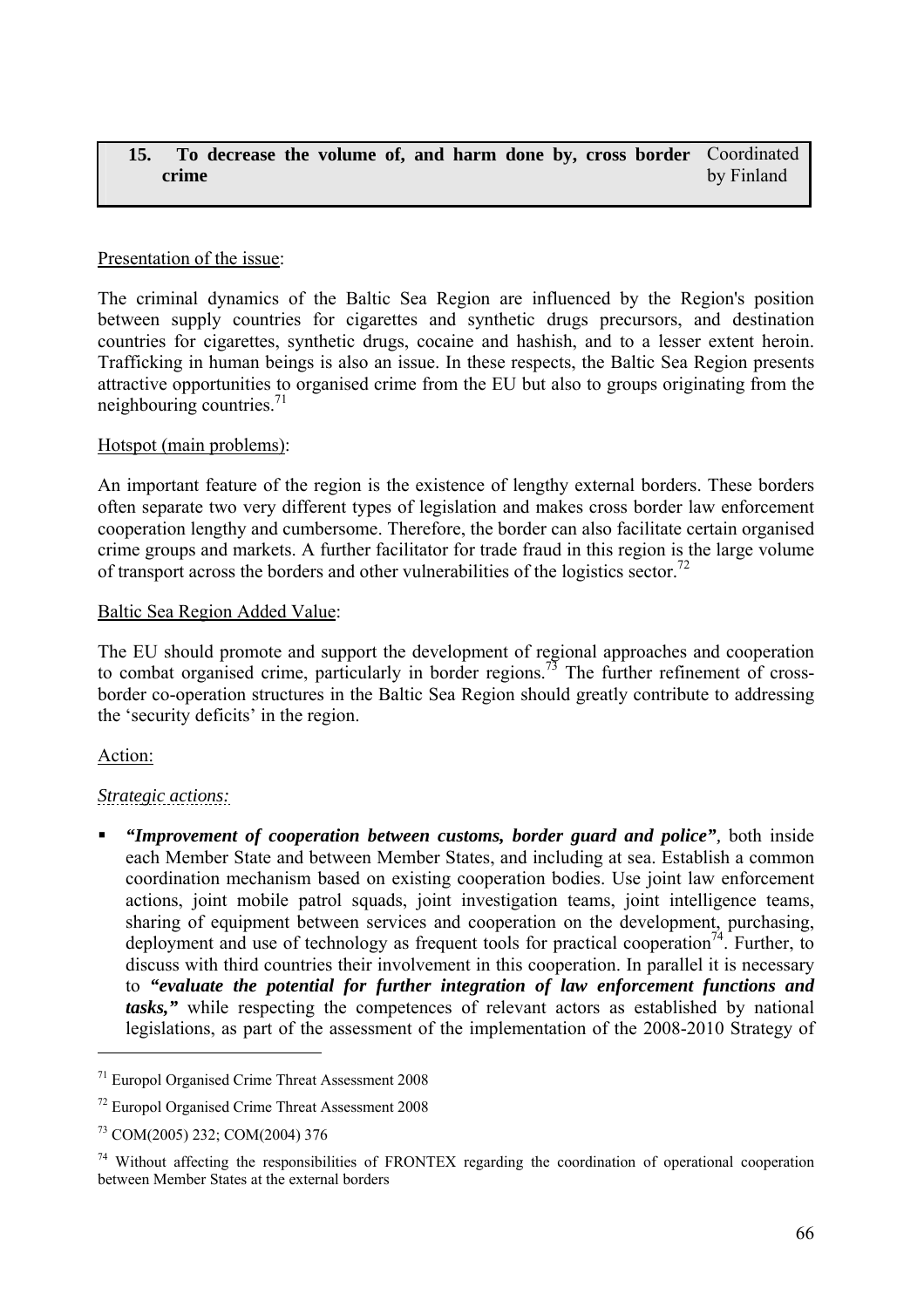the Task Force on Organised Crime in the Baltic Sea Region (BSTF). This should also be seen in the light of actions aiming at improving the functioning of the Single Market.

# *Cooperative actions:*

- *"Take preventive measures against trafficking in human beings"* and provide support and protection for victims and groups at risk, by means of transnational actions.
- *"Approximation of policies in counteracting and fighting fraud and smuggling of excisable products",* including the approximation of taxation policy. Inter alia, pursue the gradual approximation of excise rates for cigarettes with Russia. This would contribute to the health objectives aimed at reducing tobacco consumption and to counteract smuggling, which is difficult to fight by means of reinforced control at the border only and which is one of the sources for organized crime.

# Flagship projects (as examples):

- ¾ *"Conduct a risk analysis for the Baltic Sea Region"*, in line with the Organised Crime Threat Assessment methodology, concerning organised crime and border security, and longer term risk assessment of critical infrastructure. (Lead: Europol in cooperation with BSTF and Baltic Sea Regional Border Control Cooperation and FRONTEX as concerns external borders; Deadline for finalisation: 31 December 2010) *FAST TRACK*
- ¾ *"Create a single national co-ordination centre"* in each Member State, which co-ordinates 24/7 the activities of all national authorities carrying out external border control tasks (detection, identification, tracking and interception) and which is able to exchange information with the centres in other Member States and with FRONTEX. *"Create one single national border surveillance system"*, which integrates surveillance and enables the dissemination of information 24/7 between all authorities involved in external border control activities at all or – based on risk analysis – selected parts of the external border. (EUROSUR phase 1) (Lead: Member States; Deadline for finalisation: 31 December 2012) *FAST TRACK*
- ¾ *"Set up common Police and Customs Cooperation Centres.75"* (Lead: selected Member States bilaterally in consultation with Europol; Deadline for progress review: 1 June 2011)
- ¾ *"Pool resources for the posting of liaison officers to third countries and international organisations*" in order to fight serious forms of cross border crime, such as drugs trafficking, inter-alia by considering the expansion of the Nordic Police and Customs cooperation (PTN) to cover the whole Baltic Sea Region. (Lead: Member States; Deadline for progress review: 1 June 2011)

<sup>&</sup>lt;sup>75</sup> Several Joint Police Stations and Police and Customs Co-operation Centres have been set up at many internal borders in Europe to ensure that all law-enforcement forces on either side of national borders work together. This co-operation involves facilitating exchanges of information at borders and - according to bilateral agreements could also include, joint operations and controls, and the planning of co-ordinated actions.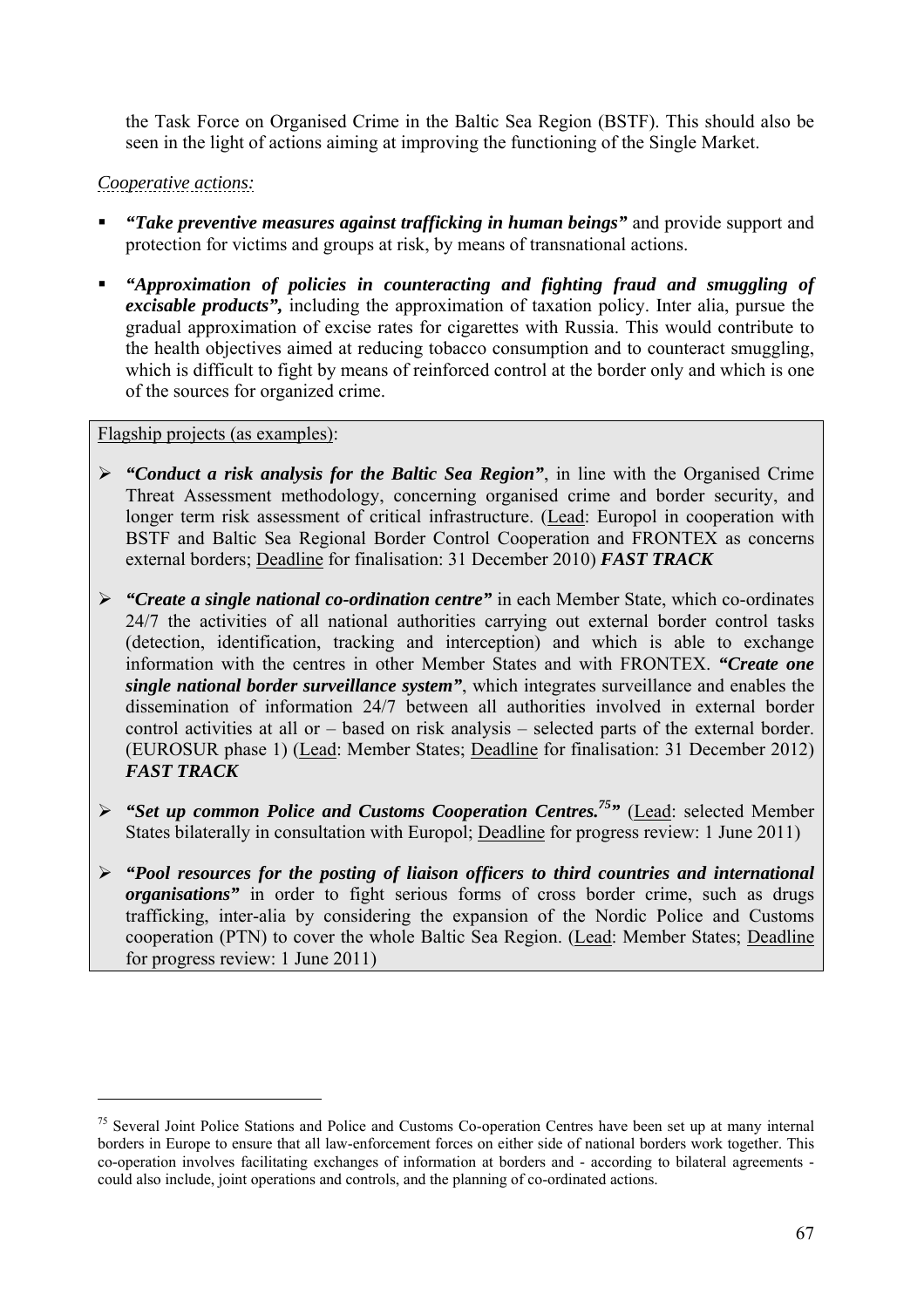# **HORIZONTAL ACTIONS**

<span id="page-67-0"></span>The European Union Strategy for the Baltic Sea Region is a key instrument in promoting territorial cohesion with both land and maritime dimensions. In this context, the strategy aims at ensuring that policies at all levels (local, regional, national and at the level of the European Union both for the maritime and terrestrial policies) all contribute to a competitive, cohesive and sustainable development of the region. In that sense such a strategy serves well the objectives of territorial cohesion: reducing territorial disparities, ensuring equivalent living condition, building on the territories, recognising diversity as an asset, acknowledging the potential of the regions, allowing for a fair access to infrastructures and services, strengthening polycentricity, building good links between urban and rural areas, promoting good governance with equal participation and sharing of common resources, resting on the ecosystem-based management and planning of maritime space.

A number of actions are proposed, therefore, that will contribute to develop territorial cohesion. These are complementary to the pillars described above and are actions that enable the strategy to be fulfilled, by facilitating access to funding and better understanding the region and activities within it.

It should be noted that, in this section, all the horizontal actions, by definition, relate to the overall approach as such and so may be considered strategic; all have long-term aspects that do not allow completion dates to be foreseen.

### Actions:

 *"Align available funding and policies to the priorities and actions of the EU Strategy for the Baltic Sea Region"*.

The strategy is not in itself a funding instrument: proposed actions should be funded, to the extent necessary, from existing sources. These may include Structural and Cohesion Funds, other EU funding (e.g. rural development funds, fisheries, external action, research, environment, etc.), national, regional and local funds, banks and International Financial Institutions (in particular the European Investment Bank (EIB)), NGOs and other private sources. These funding opportunities should be made more transparent for stakeholders and project participants. While many projects will have readily available funding, others may need assistance in identifying sources. Cooperation between Member States is crucial to achieve the desired result. The Member States, the Regional and Local Authorities, the private bodies could identify a body to act as the central point of reference for reconciling the availability of different sources of financing to the needs of the actions and projects. In a global sense, policies in general also should be better aligned. (Deadline for progress review: 31 December 2010)

 *"Cooperate on the transposition of EU Directives"* so that national implementing rules do not create unnecessary barriers. This would facilitate transnational initiatives and cooperation.

In many areas – single market, environment, transport interoperability, procurement, labour and social security – European legislation is implemented at national level and the discretion allowed by the Directives may lead to the creation of unintended barriers and blockages. Groups of relevant officials within the Baltic Sea Region should co-ordinate their work to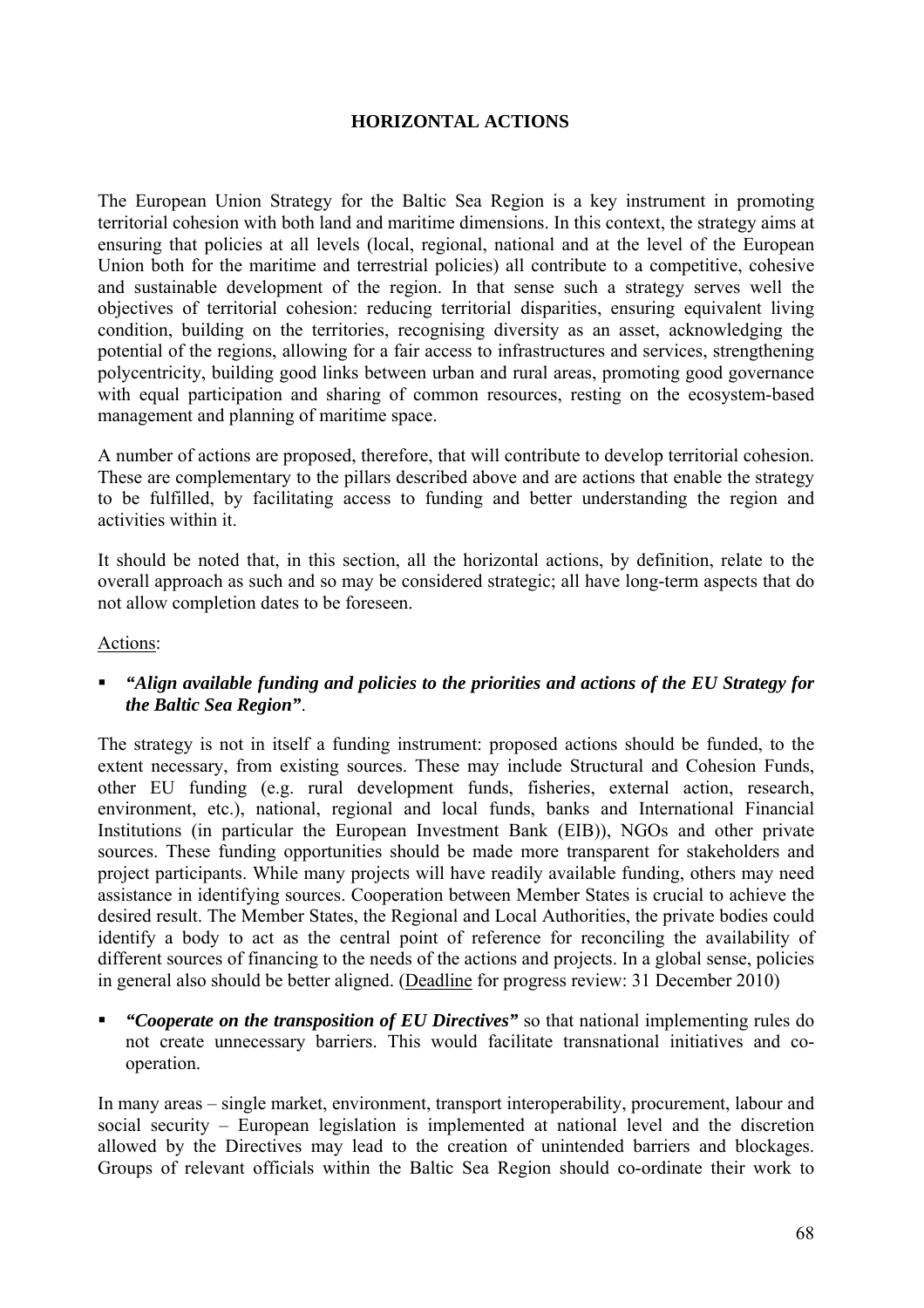ensure that the region's governments align implementation to avoid such blockages. This will remove barriers, or avoid building new barriers, to trade, labour mobility, transport links and enhanced environmental protection. All such co-ordination would be completely voluntary and would remain entirely within the EU legislation.

### *"Develop integrated maritime governance structures in the Baltic Sea region"*

The implementation of a large number of the maritime actions detailed in pillars 1 to 4 will require strengthened internal coordination within Member States in the Baltic Sea Region, as well as cross-border networks between these integrated maritime functions. Based on the Communication on Maritime governance of June 2008, the European Commission would recommend that Member States develop such mechanisms, including appropriate stakeholder consultation frameworks. (Deadline for progress review: 31 December 2010)

# *"Become a pilot project in implementing the Marine Strategy Framework Directive"* and take early actions to restore the Baltic Sea.

The Marine Strategy Framework Directive<sup>76</sup> includes the option for a region to be a pilot project, subject to some eligibility conditions, when the status of a marine region is so critical as to necessitate urgent action. This entails that the European Commission provides supportive action. The recognition of the environmental degradation of the Baltic Sea led to the adoption of the HELCOM Baltic Sea Action Plan  $(BSAP)^{77}$ , which is coherent with the concept of an early programme of measures required for a pilot project. Therefore, the consideration of supportive action by the Commission should be urgently addressed in the framework of the EU Strategy for the Baltic Sea Region. With a view to progress towards the establishment of a pilot project in the Baltic Sea, an important form of "supportive action" already at this stage could be to optimise the use of EU funds having regard to the critical status of the Baltic Sea, thereby securing effective integration of environmental concerns in the real application of sectoral policies, to better address the urgent environmental challenges related to the Baltic Sea, as agreed by the European Council. (Deadline for progress review: 31 December 2010)

# *"Encourage the use of Maritime Spatial Planning in all Member States around the Baltic Sea and develop a common approach for cross-border cooperation"*

Increased activities in the Baltic Sea lead to competition for limited marine space between sectoral interests, such as shipping and maritime transport, offshore energy, ports development, fisheries and aquaculture in addition to environmental concerns. Maritime Spatial Planning is a key tool for improved decision-making that balances sectoral interests that compete for marine space, and contributes to achieving sustainable use of marine areas to benefit economic development as well as the marine environment. The development of a Maritime Planning System for the Baltic Sea, based on the ecosystem approach, is encouraged at national level as well as common cross-border cooperation for the implementation of the Maritime Spatial Planning in the Baltic Sea following the key common principles set out in the recently adopted Commission's Roadmap for Maritime Spatial Planning. The European Community and the HELCOM contracting States have agreed in the context of the HELCOM Baltic Sea Action

<sup>&</sup>lt;sup>76</sup> Directive 2008/56/EC of the European Parliament and of the Council of 17 June 2008 establishing a framework for community action in the field of marine environmental policy (Marine Strategy Framework Directive), OJ L 164, 25/6/2008, p.19).

<sup>77</sup> See http://www.helcom.fi/BSAP/en\_GB/intro/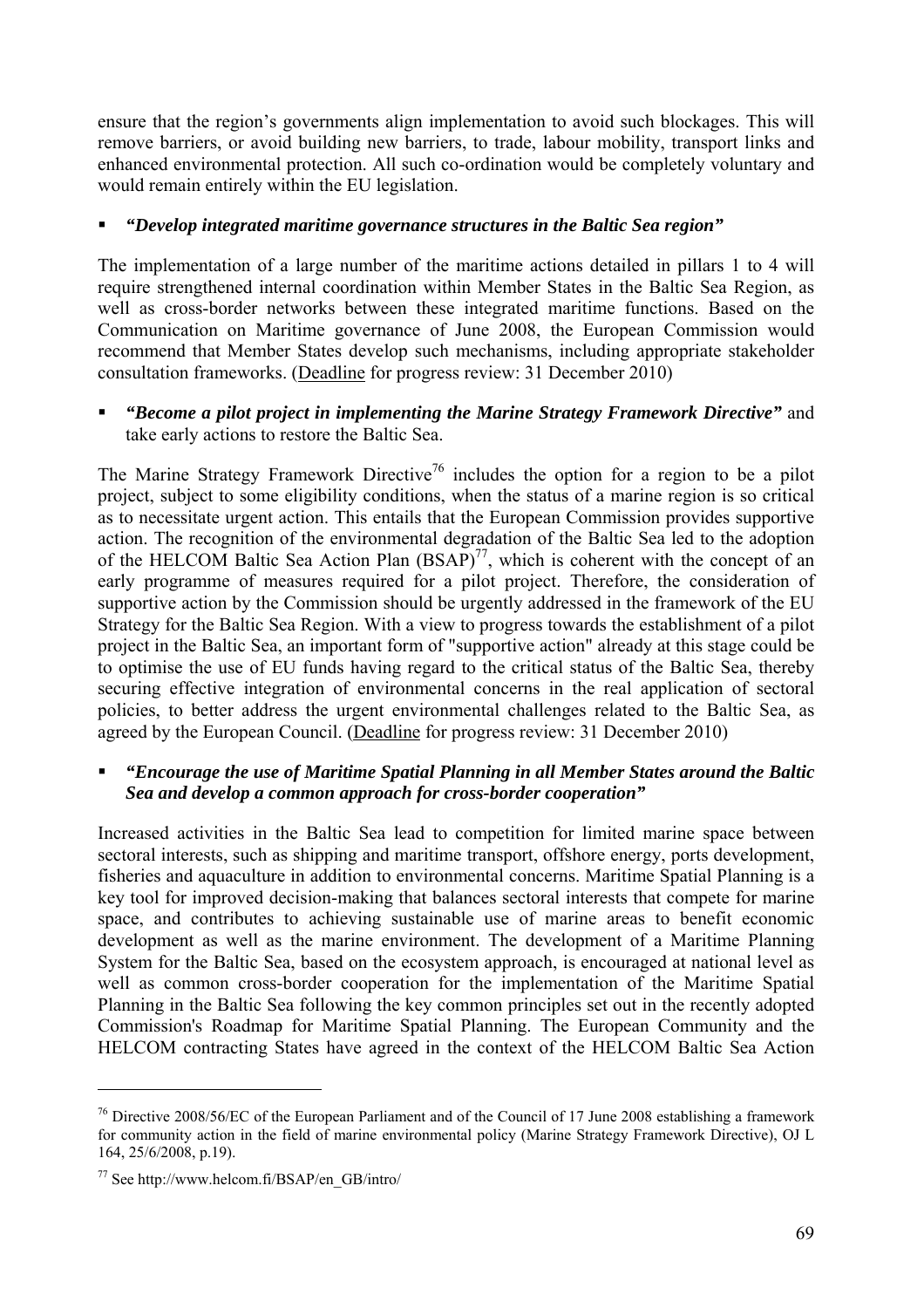Plan to develop such an integrated tool, and relevant initiatives are also in process with VASAB, Baltic Regional Advisory Council78 and relevant stakeholders. The Commission will also launch preparatory actions in the Baltic Sea to test the implementation of Maritime Spatial Planning in a cross-border context in close cooperation with the Baltic Member States.

# *"Develop and complete Land-based Spatial Planning"*.

This action is of key importance in ensuring coherence between actions and maintaining an integrated approach. Without a clear picture of the region, and an awareness of sensitive areas, population and economic pressures and other factors, sustainable development is not feasible. Land-based spatial planning is already underway, led by VASAB<sup>79</sup> and this initiative should be strengthened, in co-ordination with the maritime spatial planning, and completed. (Deadline for progress review: to be confirmed)

# *"Transform successful pilot and demonstration projects into full-scale actions".*

This knowledge has been gained through projects financed by EU, national, regional funds or private funds. For example, such projects have been / are being implemented under the umbrella of HELCOM, Baltic 21, the Nordic Council of Ministers, Partnerships in the framework of the Northern Dimension etc. Under the 'Baltic Sea Region' transnational Programme which is part of the 'Territorial Cooperation' objective of the ERDF some projects are also supported. The potential of this transnational Programme, which covers already the Baltic macro-region, should be maximised. (Deadline for progress review: to be determined)

 *"Use research as a base for policy decisions"* through common research programs in the Baltic Sea Region.

To achieve the objectives of the strategy (including the restoring of the Baltic Sea environment, adapting to climate change, developing sustainable fisheries, agriculture and tourism or establishing common spatial planning), there is a need for actions and measures by all countries in many different sectors. Often these are very expensive, and it is necessary to prioritise. Applied (or policy linked) research with participations from all countries in the Baltic Sea region can provide the necessary data for such decisions to be made. The Baltic Nest decision support system $80$  and the BONUS+ programme $81$  (continued as BONUS 169) are among the most important, together with the planned research programme on costs for no actions (a Baltic "Stern" report<sup>82</sup>). In particular, the network of funding organisations established through BONUS could be expanded and used also for other common research activities, such as those supported by the Nordic Council of Ministers. (Deadline: to be determined)

 $78$  The main aim of the BS Regional Advisory Council is to advise the European Commission and Member States on matters relating to management of the fisheries in the Baltic Sea.

 $79$  VASAB - Vision and Strategies around the Baltic Sea - is an intergovernmental network of 11 countries of the Baltic Sea Region promoting cooperation on spatial planning and development in the Baltic Sea Region.

<sup>80</sup> Developed at Baltic Nest Institute www.balticnest.org

<sup>&</sup>lt;sup>81</sup> The BONUS + program (2009-2011) funds 16 projects, totalling about  $\epsilon$  20 million, of which 2/3 from national funding organisations. BONUS + is coordinated through the BONUS EEIG (European Economic Interest Group) www.bonusportal.org. See also text on page 10 and footnote 9.

<sup>&</sup>lt;sup>82</sup> The 'Stern Review on the Economics of Climate Change' is report released in Octobe[r 2006](http://en.wikipedia.org/wiki/2006) by the economist Lord Stern of Brentford for the British government. It discusses the effect of climate change and global warming on the world economy in particular by comparing the costs of actions compared to the costs of no action.